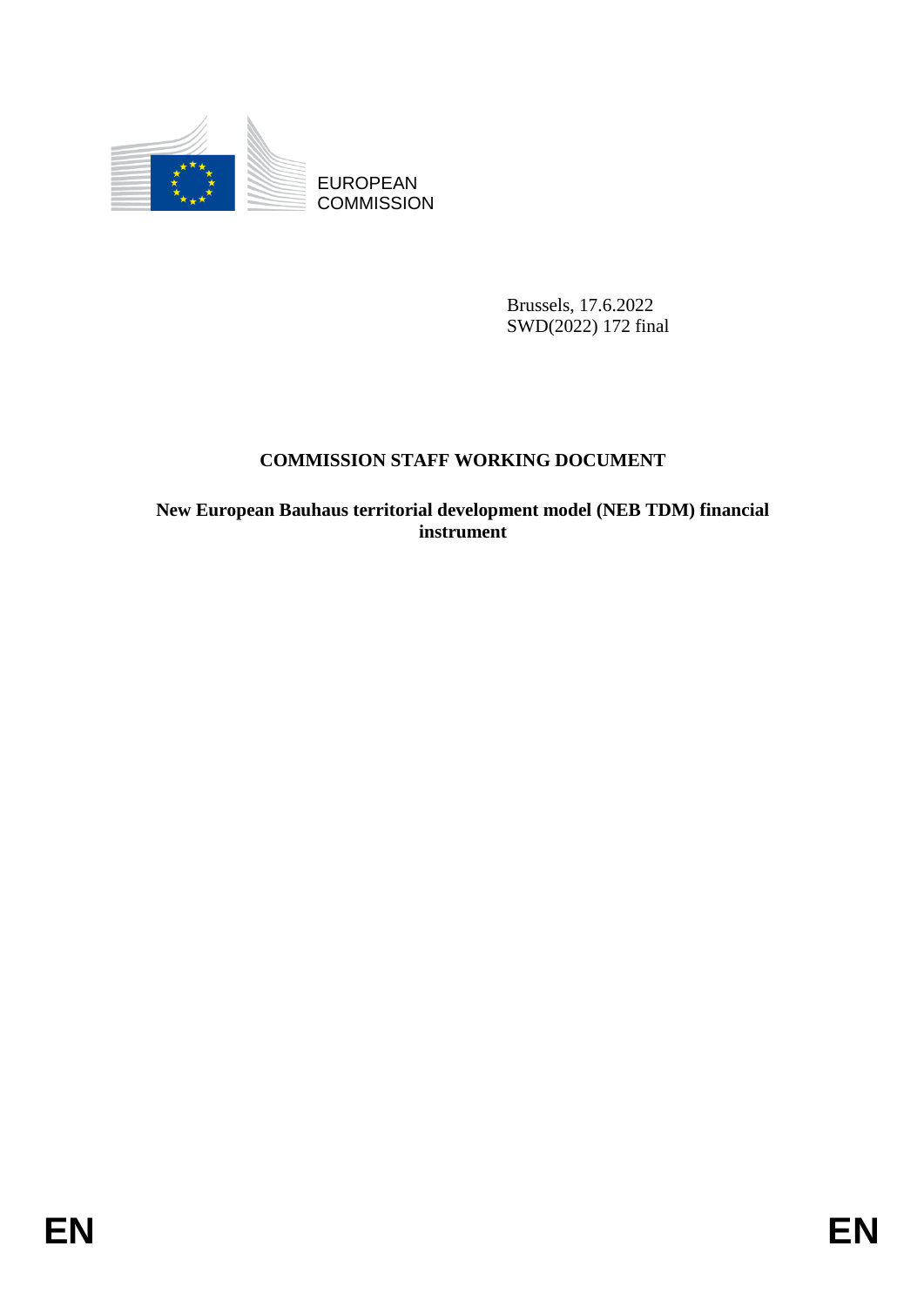# New European Bauhaus territorial development model (NEB TDM) financial instrument

# **Contents**

| A.            |  |  |
|---------------|--|--|
| <b>B.</b>     |  |  |
| $\mathcal{C}$ |  |  |
|               |  |  |
|               |  |  |
|               |  |  |
|               |  |  |
|               |  |  |
|               |  |  |
|               |  |  |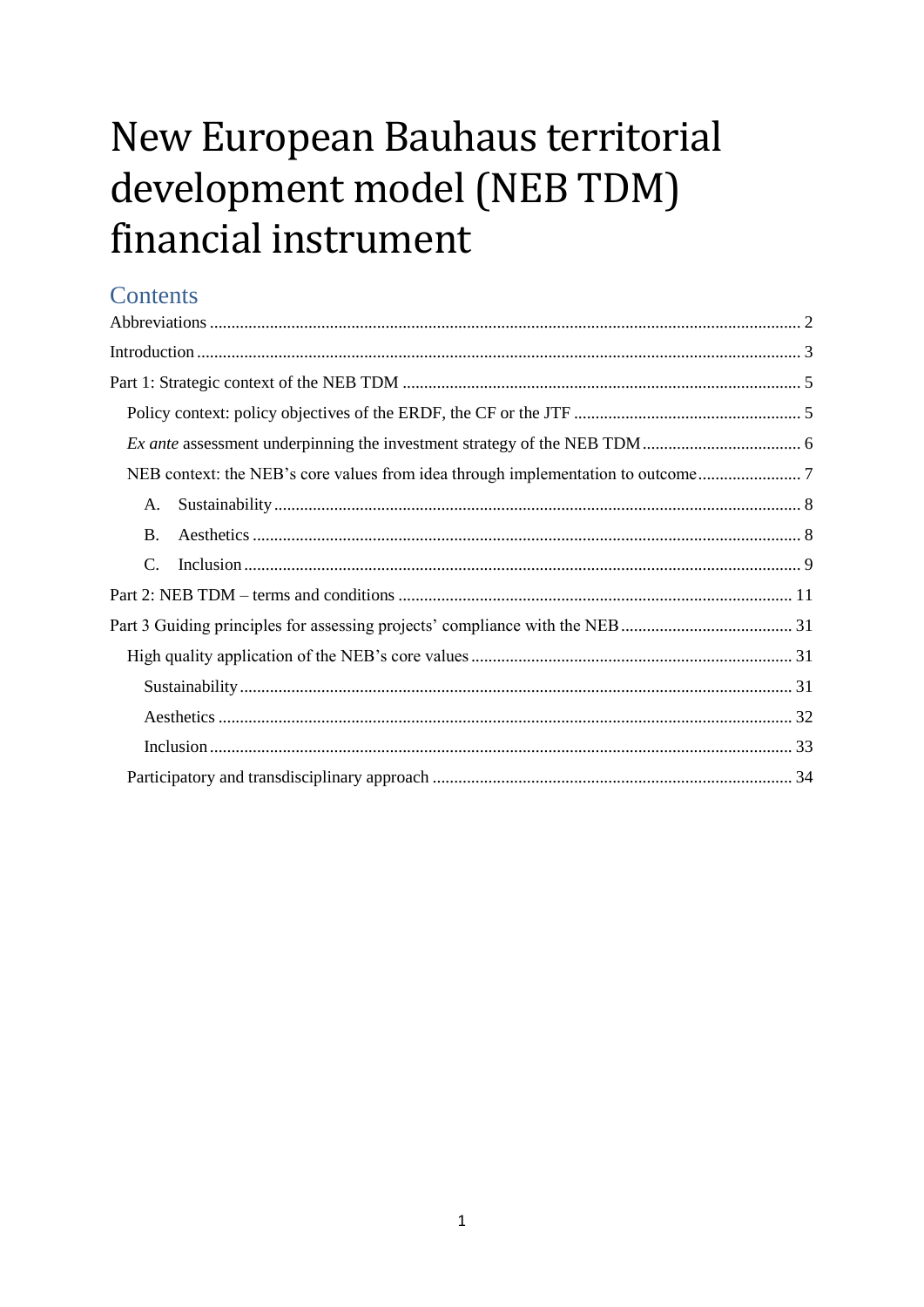# <span id="page-2-0"></span>Abbreviations<sup>1</sup>

| Abbreviation   | Full name                                                                                                                                                                                                                         |
|----------------|-----------------------------------------------------------------------------------------------------------------------------------------------------------------------------------------------------------------------------------|
| <b>CPR</b>     | Common Provisions Regulation - Regulation (EU) 2021/1060 of the<br>European Parliament and of the Council of 24 June 2021                                                                                                         |
| CF             | <b>Cohesion Fund</b>                                                                                                                                                                                                              |
| <b>EIB</b>     | European Investment Bank                                                                                                                                                                                                          |
| EIB(G)         | European Investment Bank (Group)                                                                                                                                                                                                  |
| <b>EIF</b>     | European Investment Fund                                                                                                                                                                                                          |
| <b>ERDF</b>    | European Regional Development Fund                                                                                                                                                                                                |
| EU             | European Union                                                                                                                                                                                                                    |
| FI             | financial instrument                                                                                                                                                                                                              |
| <b>GBER</b>    | General Block Exemption Regulation - Commission Regulation (EU) No<br>651/2014 of 17 June 2014 declaring certain categories of aid compatible<br>with the internal market in application of Articles 107 and 108 of the<br>Treaty |
| <b>HF</b>      | holding fund as defined in point (20) of Article 2 CPR                                                                                                                                                                            |
| IAB            | investment advisory board                                                                                                                                                                                                         |
| <b>JTF</b>     | <b>Just Transition Fund</b>                                                                                                                                                                                                       |
| <b>MA</b>      | managing authority                                                                                                                                                                                                                |
| <b>NEB</b>     | New European Bauhaus                                                                                                                                                                                                              |
| <b>NEB TDM</b> | New European Bauhaus territorial development model                                                                                                                                                                                |
| <b>SGEI</b>    | Service of general economic interest, as explained in recital 11 of<br>Commission Decision 2012/21/EU                                                                                                                             |
| <b>SF</b>      | specific fund as defined in point (21) of Article 2 CPR                                                                                                                                                                           |

1

 $1$  CPR applies to the definitions abbreviated in the table.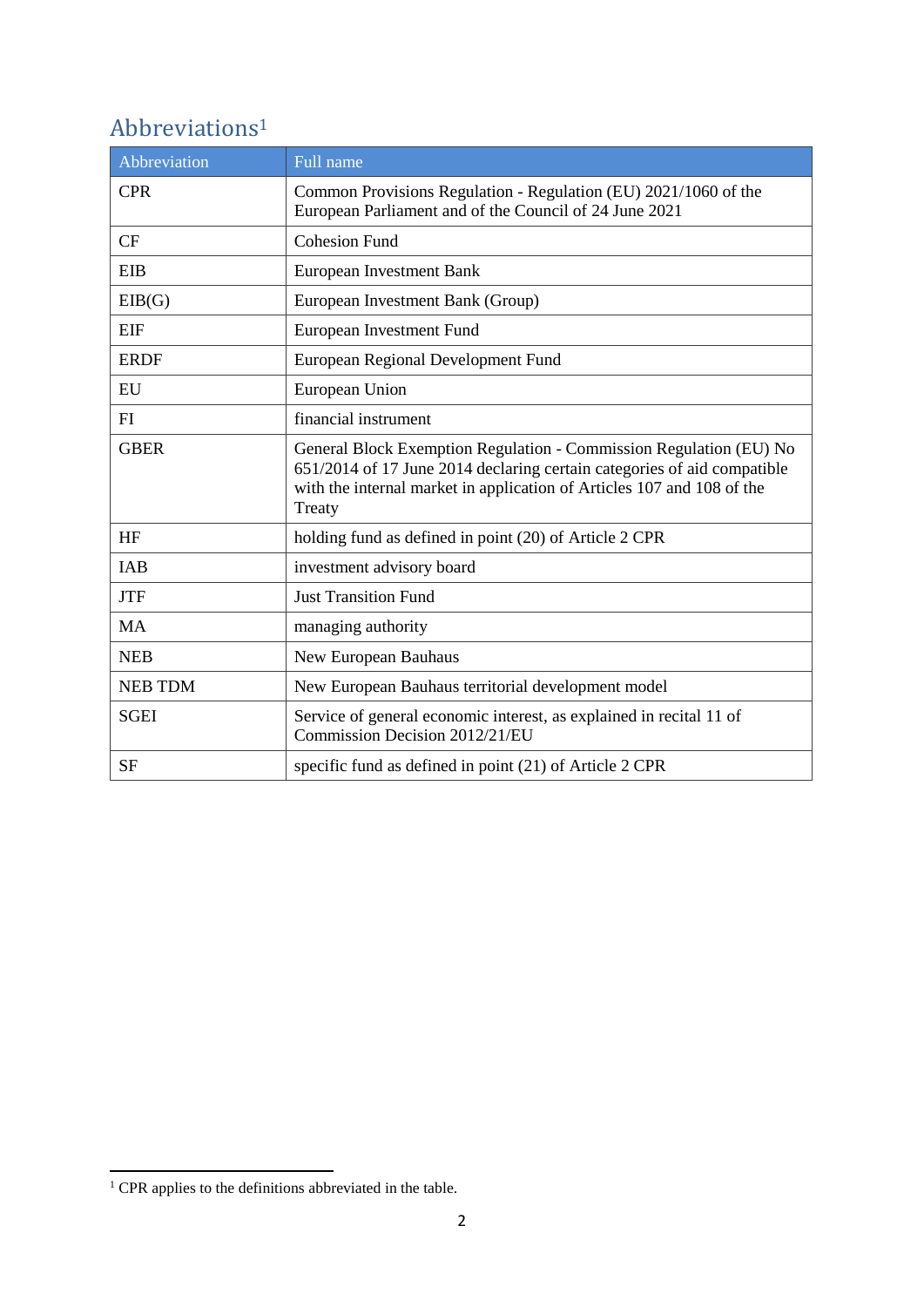# <span id="page-3-0"></span>Introduction

On 15 September 2021, the European Commission adopted a Communication<sup>2</sup> setting out the concept of the New European Bauhaus (NEB).

The NEB brings a cultural and creative dimension to the European Green Deal<sup>3</sup> to strengthen sustainable innovation, technology and economy. The NEB is about the spaces where we live and the way we would like to live together, while respecting the planet and protecting nature. A triangle of three inseparable core values guides the NEB:

- sustainability, from climate goals to circularity and biodiversity;
- aesthetics, quality of experience and style, beyond functionality; and
- inclusion, including accessibility and affordability.

The objective is to apply these values simultaneously to develop the creative solutions that best address people's needs, with efficiency gains and aiming for a lower overall cost.

The NEB endorses a multilevel approach to transformation – from global to local. The green transition brings challenges that should be addressed globally. At the same time, it is at the local level that responses become tangible and make sense for people. Therefore, the NEB addresses the full scale of the transformation, from the global level all the way to the level of neighbourhoods, cities and villages.

The participatory approach inherent to the NEB involves people in all their diversity, including women (still under-represented in certain key sectors), young people and disadvantaged groups. The NEB will demonstrate examples and concepts that embody its core values and enable dissemination of good practice. The NEB will encourage participation, listening to the stakeholders and practitioners on the ground and exploring together where policy, funding and other tools are really making a difference. This necessary focus on inclusiveness ensures that no one is left behind and that the most creative solutions are born from collective innovation.

The NEB requires a transdisciplinary approach, bridging the gap between viewpoints and professions. Culture, technology, innovation, design, engineering, the arts, the social sciences, and climate and biodiversity must go hand in hand for the NEB to succeed, to empower people to create a better tomorrow.

Therefore, in the context of this Communication, a model financial instrument (FI) for territorial development is proposed to support NEB projects in Member States and to leverage public and private investment.

<sup>1</sup> <sup>2</sup> COM(2021) 573 EN ACT.pdf (europa.eu)

<sup>&</sup>lt;sup>3</sup> Communication from the Commission to the European Parliament, the European Council, the Council, the European Economic and Social [Committee and the Committee of the Regions -](https://eur-lex.europa.eu/resource.html?uri=cellar:b828d165-1c22-11ea-8c1f-01aa75ed71a1.0002.02/DOC_1&format=PDF) The European Green Deal [\(COM\(2019\) 640 final\)](https://eur-lex.europa.eu/resource.html?uri=cellar:b828d165-1c22-11ea-8c1f-01aa75ed71a1.0002.02/DOC_1&format=PDF)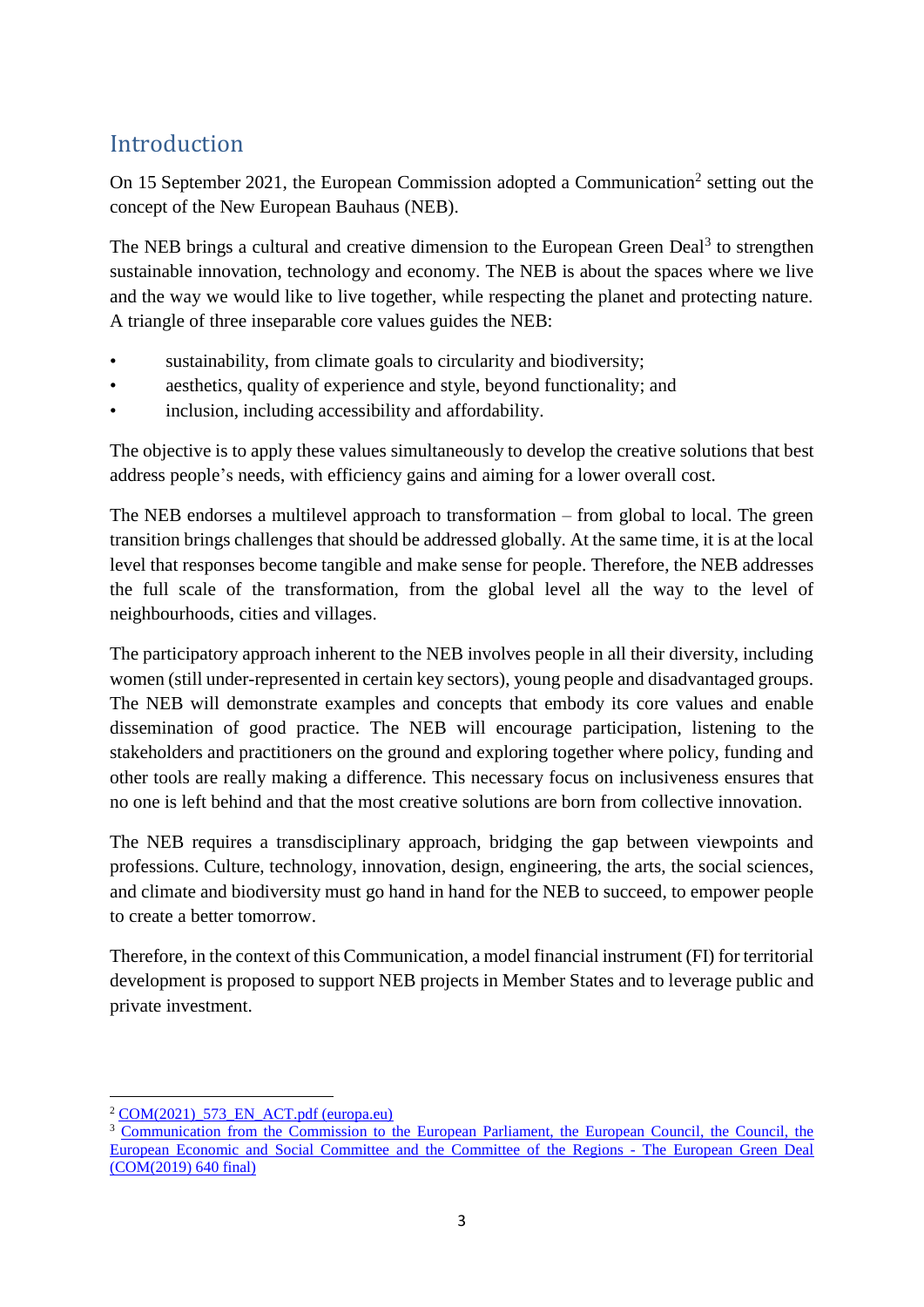The New European Bauhaus territorial development model (NEB TDM) aims to provide managing authorities (MAs) implementing cohesion policy programmes with the building blocks, they could use to set up and implement the financial instrument supporting the New European Bauhaus projects in the 2021-2027 period based on the Common Provisions Regulation (CPR) 4 .

The NEB TDM builds on the positive experience in supporting urban development strategies since 2007 through FI providing repayable support to various investments, promoting territorial regeneration in an integrated way by supporting projects promoting innovation, energy efficiency and social integration<sup>5</sup>. The model FI is people-centred, with an open, participatory approach, a desire to push beyond boundaries, and clear and ambitious climate objectives. At the same time the model FI ensures accessible funding, making the NEB actions sustainable in the long term.

The model FI includes the possibility of a grant component to address the more ambitious objectives set based on the transdisciplinary approach of the NEB and its core values of sustainability, aesthetics and inclusion. The model FI sets out the scope for support in terms of potential projects and technical support necessary to: (i) translate investment needs into a project pipeline<sup>6</sup>; (ii) implement projects; and (iii) develop the skills of national and regional authorities, bodies implementing the FI and urban and local bodies. The model does not replace the existing FI for urban development or other sectoral FIs. It provides the necessary aspects that the  $MA<sup>7</sup>$  should consider when setting up an NEB TDM, giving the possibility to the MA to choose the aspects that are the most appropriate to their specific environment. With this model, the MA has the flexibility to support the NEB by: (i) using a dedicated NEB TDM FI; (ii) adding a dedicated NEB TDM 'window' to an existing FI; or (iii) deciding on an FI of which individual projects<sup>8</sup> meet the NEB's transdisciplinary approach and core values.

<sup>4</sup> Regulation (EU) 2021/1060 of the European Parliament and of the Council of 24 June 2021 laying down common provisions on the European Regional Development Fund, the European Social Fund Plus, the Cohesion Fund, the Just Transition Fund and the European Maritime, Fisheries and Aquaculture Fund and financial rules for those and for the Asylum, Migration and Integration Fund, the Internal Security Fund and the Instrument for Financial Support for Border Management and Visa Policy - [https://eur-lex.europa.eu/legal](https://eur-lex.europa.eu/legal-content/EN/TXT/?uri=CELEX:32021R1060)[content/EN/TXT/?uri=CELEX:32021R1060\)](https://eur-lex.europa.eu/legal-content/EN/TXT/?uri=CELEX:32021R1060).

<sup>&</sup>lt;sup>5</sup> In 2007-2013 these urban-development instruments usually implemented under the JESSICA (Joint European Support for Sustainable Investment in City Areas) brand. They continued to be implemented in 2014-2020.

<sup>&</sup>lt;sup>6</sup> The pipeline of territorial development projects shall contain projects that the body implementing the FI intends to finance, based upon the information available at that time.

<sup>&</sup>lt;sup>7</sup> In the entire document, reference to an MA may be understood as reference to an intermediate body (IB) as defined in point (8) of Article 2 CPR (which clarifies that an IB is a public or private body which acts under the responsibility of a managing authority, or which carries out functions or tasks on behalf of such an authority) if this IB has been identified by an MA and if written arrangements between the MA and the IB are in place in accordance with Article 71(3) CPR.

<sup>&</sup>lt;sup>8</sup> An individual project may consist of a number of sub-projects or subcontracts.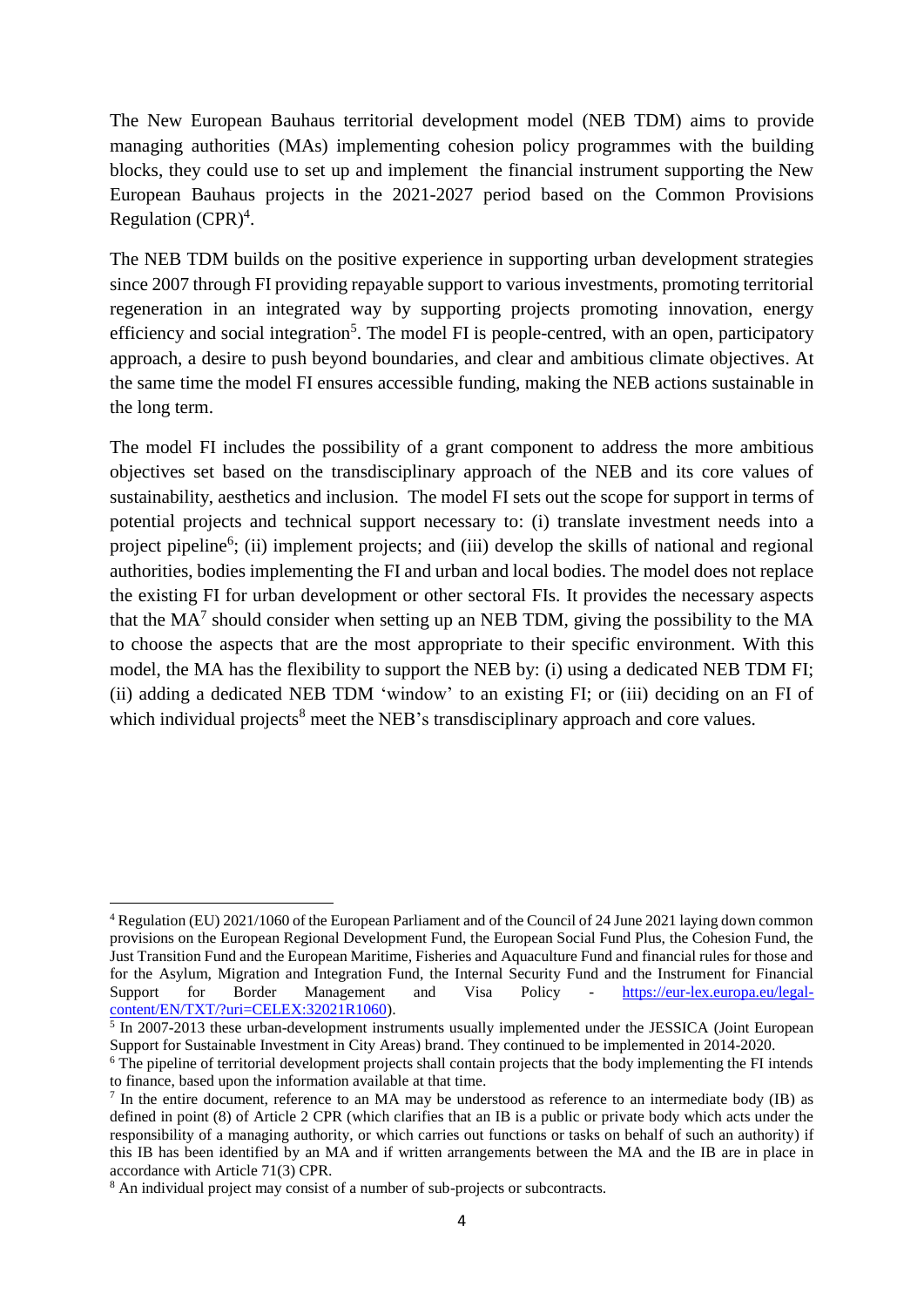## <span id="page-5-0"></span>Part 1: Strategic context of the NEB TDM

The first part of the model sets out the context, including:

- policy objectives of the European Regional Development Fund (ERDF), the Cohesion Fund (CF) and the Just Transition Fund (JTF);
- programme(s) agreed under the CPR;
- the NEB's core values; and
- local or territorial integrated development strategies.

This context provides the backdrop for setting up and implementing the NEB TDM.

For 2021-2027 programmes that envisage initiatives and action aligned with the NEB's core values, the model FI sets out the principles of partnership and cooperation between:

- territorial authorities responsible for local or territorial integrated development strategies;
- local communities and people in urban and rural areas;
- MAs: and
- bodies implementing FIs where the programmes of 2021-2027 have envisaged initiatives and actions aligned with the core values of the NEB.

It also identifies possibilities to combine grant support with FIs in a single FI operation under Article 58 CPR.

## <span id="page-5-1"></span>Policy context: policy objectives of the ERDF, the CF or the JTF

The NEB TDM may be set up under regional, national or Interreg programmes co-financed by the ERDF or the CF. This is possible under all policy objectives<sup>910</sup>, but will most likely take place under policy objectives 5 and 2 (points (e) and (b) of Article 5(1) CPR, respectively).

The NEB TDM could also provide JTF support to projects in territories identified in territorial just transition plans.

 $\overline{\phantom{a}}$  $9$  According to Article 5(1) CPR, the following policy objectives are supported:

<sup>(</sup>a) a more competitive and smarter Europe by promoting innovative and smart economic transformation and regional ICT connectivity;

<sup>(</sup>b) a greener, low-carbon transitioning towards a net zero carbon economy and resilient Europe by promoting clean and fair energy transition, green and blue investment, the circular economy, climate change mitigation and adaptation, risk prevention and management, and sustainable urban mobility;

<sup>(</sup>c) a more connected Europe by enhancing mobility;

<sup>(</sup>d) a more social and inclusive Europe implementing the European Pillar of Social Rights; and

<sup>(</sup>e) a Europe closer to citizens by fostering the sustainable and integrated development of all types of territories and local initiatives.

 $10$  If the NEB TDM receives the programme resources contribution under policy objective 1, in particular specific objectives 1.1 (developing and enhancing research and innovation capacities and the uptake of advanced technologies) and 1.4 (developing skills for smart specialisation, industrial transition and entrepreneurship), the investment needs to be in line with the relevant smart specialisation strategy.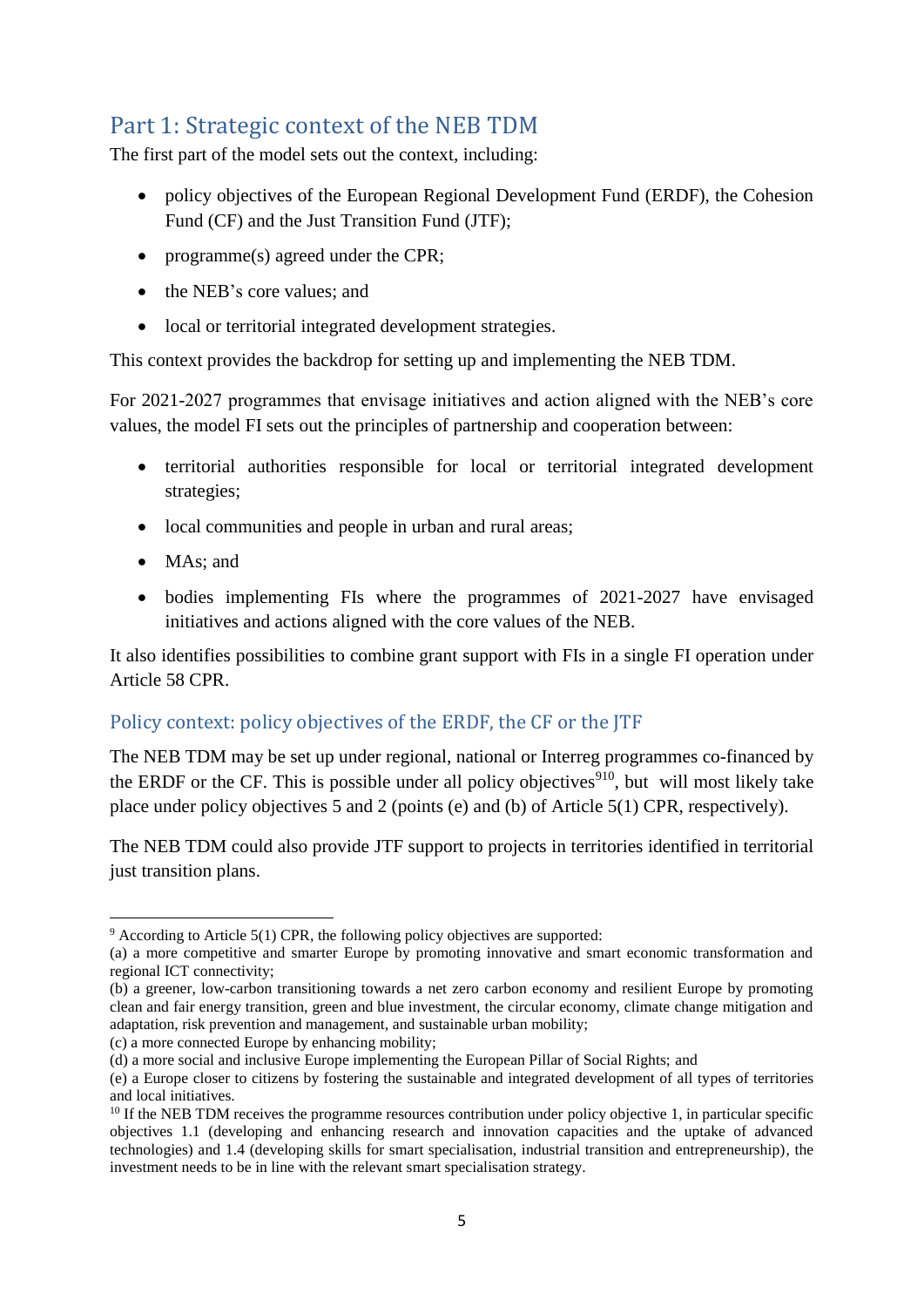#### <span id="page-6-0"></span>*Ex ante* assessment underpinning the investment strategy of the NEB TDM

Support to integrated territorial development must be based on local or territorial integrated development strategies<sup>11</sup>. Urban strategies should use the functional area approach. Therefore, they should promote urban-rural linkages and support to functional urban areas, which include rural areas close to cities. Rural integrated strategies or strategies bringing together small towns or villages may also open possibilities for the model to be implemented in rural areas. During the programming of CPR funds, national authorities will decide on the extent of the cohesion policy contribution to the implementation of these strategies. The investment strategy of this proposed model for an NEB TDM should be based on the local or territorial integrated development strategy and aligned with the NEB's core values. If the local or territorial integrated development strategy is not aligned with these values, this should not be an obstacle for setting up an NEB TDM. In such a case, the NEB TDM will play a role by leading to adjustment or supplementing the local or territorial development strategy with the NEB's key principles and core values depending on the needs of the territorial authorities.

The *ex ante* assessment<sup>12</sup> is the first mandatory step in the set-up of the NEB TDM and can be prepared by the MA or external consultants under the responsibility of the MA. The *ex ante* assessment has to propose an overall investment strategy of the NEB TDM giving to the MA the necessary information to determine how the NEB TDM can best achieve the objectives of the underlying programmes. This proposed investment strategy underpins the selection process of the bodies implementing the FI. Therefore, it is a fundamental requirement that the stakeholders involved in the partnership needed for the NEB TDM (see section on partnership in the table) be involved in the *ex ante* assessment process. This ensures that the proposed strategy reflects the territorial strategic priorities, the public's views, investor appetite, and the potential bodies' implementing the FI views of where the resources can be best deployed to maximise the NEB TDM's financial sustainability and strategic impact.

Relevant links with projects promoted by other European Union (EU) policy initiatives linked to the NEB could be included in the investment strategy, e.g. the Renovation Wave's<sup>13</sup> ambition to renovate public buildings, the affordable housing initiative<sup>14</sup> aiming to renovate/create 100 affordable housing districts, the objectives of REPowerEU<sup>15</sup> of fast forwarding the clean transition and saving energy resources, the Strategy for the Rights of Persons with Disabilities 2021-2030 including one of its flagship initiatives AccessibleEU enabling rights and a prerequisite for the full participation of persons with disabilities on an equal basis with others  $16$  etc.

The proposed investment strategy should describe the financial products of the NEB TDM that could be designed to meet the territorial development needs integrating the NEB's core values

<sup>&</sup>lt;sup>11</sup> Article 28 CPR.

<sup>&</sup>lt;sup>12</sup> Article 58(3) CPR. The MA may use and/or update the existing ex ante assessment.

<sup>13</sup> [https://ec.europa.eu/energy/topics/energy-efficiency/energy-efficient-buildings/renovation-wave\\_en](https://ec.europa.eu/energy/topics/energy-efficiency/energy-efficient-buildings/renovation-wave_en)

<sup>14</sup> [https://ec.europa.eu/growth/sectors/proximity-and-social-economy/social-economy-eu/affordable-housing](https://ec.europa.eu/growth/sectors/proximity-and-social-economy/social-economy-eu/affordable-housing-initiative_en)initiative en

<sup>15</sup> [resource.html \(europa.eu\)](https://eur-lex.europa.eu/resource.html?uri=cellar:fc930f14-d7ae-11ec-a95f-01aa75ed71a1.0001.02/DOC_1&format=PDF)

<sup>16</sup> <https://ec.europa.eu/social/main.jsp?catId=738&langId=en&pubId=8376&furtherPubs=yes>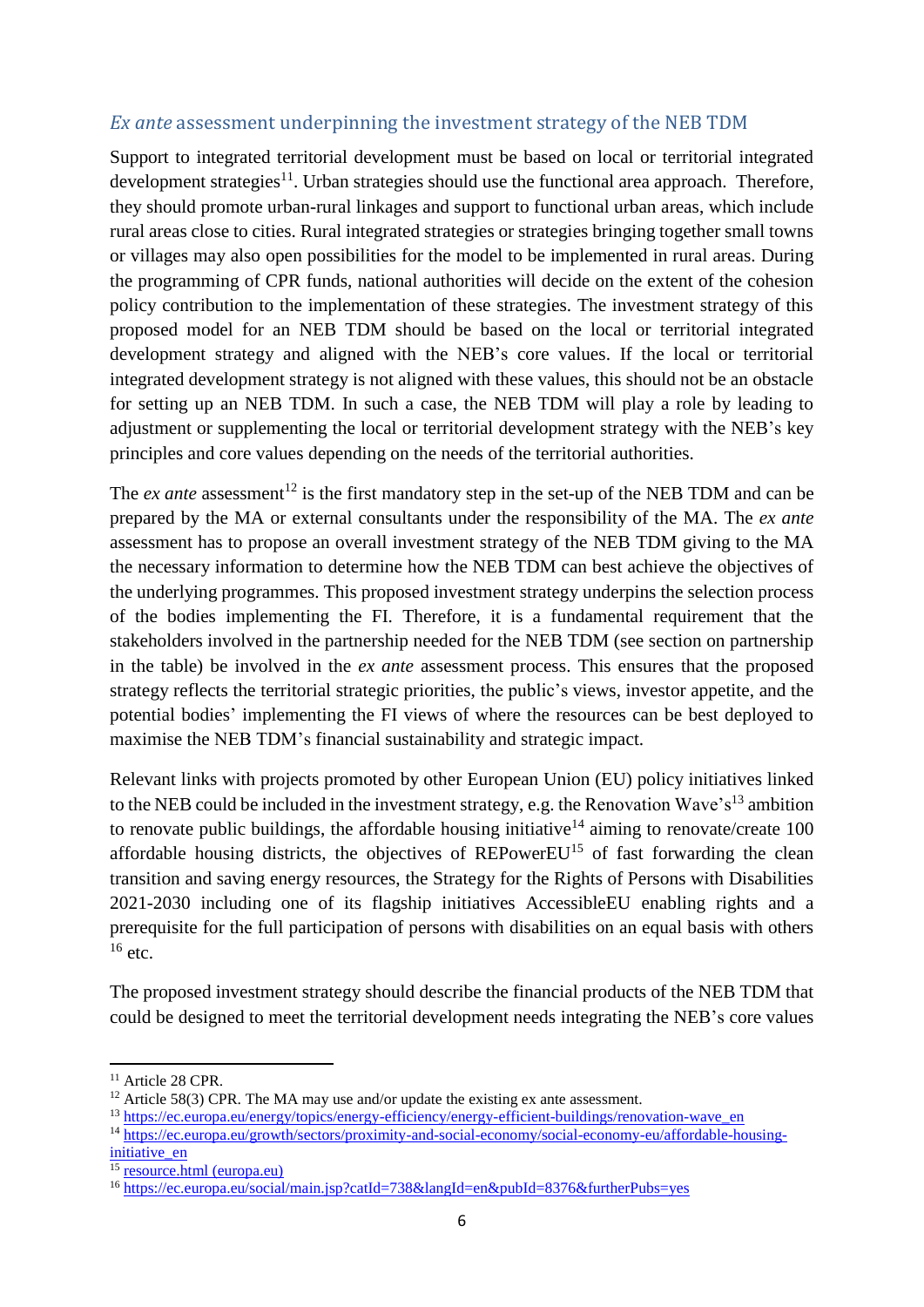and addressing market failures in terms of financing. To maximise the NEB TDM's impact, financial products should target those investments under the NEB TDM that generate positive externalities in line with: (i) the policy objectives set out in the programmes; (ii) underlying local or territorial development strategies; and (iii) the NEB's values, thus providing social and public benefits to people. In this way, the proposed investment strategy should ensure a scale and a level of ambition that achieve long-term change. It should also ensure long-term stability of funding, beyond one investment cycle supporting the NEB's key principles and core values and the thematic axes of the transformative path $17$ .

The MA should select the body implementing the FI in line with public procurement law or directly award a contract for the implementation of the FI in line with Article 59(3) CPR. When the body selected by the MA implements a holding fund (HF), this body should in turn select bodies to implement specific funds  $(SFs)^{18}$ . The various aspects of the investment strategy (e.g. implementation arrangements, financial products to be offered, final recipients targeted, envisaged combination with grant support) of the NEB TDM are negotiated and agreed between the parties in the funding agreements.

## <span id="page-7-0"></span>NEB context: the NEB's core values from idea through implementation to outcome

The NEB TDM must be set up and implemented in line with the NEB's objectives and core values.

One of the value-added aspects of FIs is the expertise of bodies implementing the FIs to structure investments in such a way that they can be economically and financially viable, thus ensuring the policy results are sustainable. This means that only the body implementing the FI can make the decision on the investments to be supported. This principle is equally applicable to the NEB TDM, reaping the benefit of robust project appraisal and professional led investment decision making carried out by the body implementing the FI to ensure viable<sup>19</sup> projects are supported, achieving the NEB's objectives.

The design of the NEB TDM offers a possibility to combine FIs and grant support, providing a long-term framework for financing development that embraces the three dimensions of the NEB, namely sustainability, aesthetics, and inclusion.

All three dimensions of the NEB TDM must be applied: (i) when designing the NEB TDM; and (ii) at the level of the investments<sup>20</sup> supported by the instrument.

1

 $17$  Four thematic axes that the Commission decided to follow during the implementation of the New European Bauhaus identified during the analysis of the input received during the co-design phase. The four axes are: reconnecting with nature, regaining a sense of belonging, prioritising the places and people that need it the most and the need for long-term, life-cycle thinking in the industrial ecosystem.

<sup>18</sup> Article 59(4) CPR.

<sup>&</sup>lt;sup>19</sup> Territorial development projects should be based on a business model, including estimated cash flows, and should target potential private investors that can ensure financial viability.

<sup>&</sup>lt;sup>20</sup> Investment may be carried out through one or more individual projects.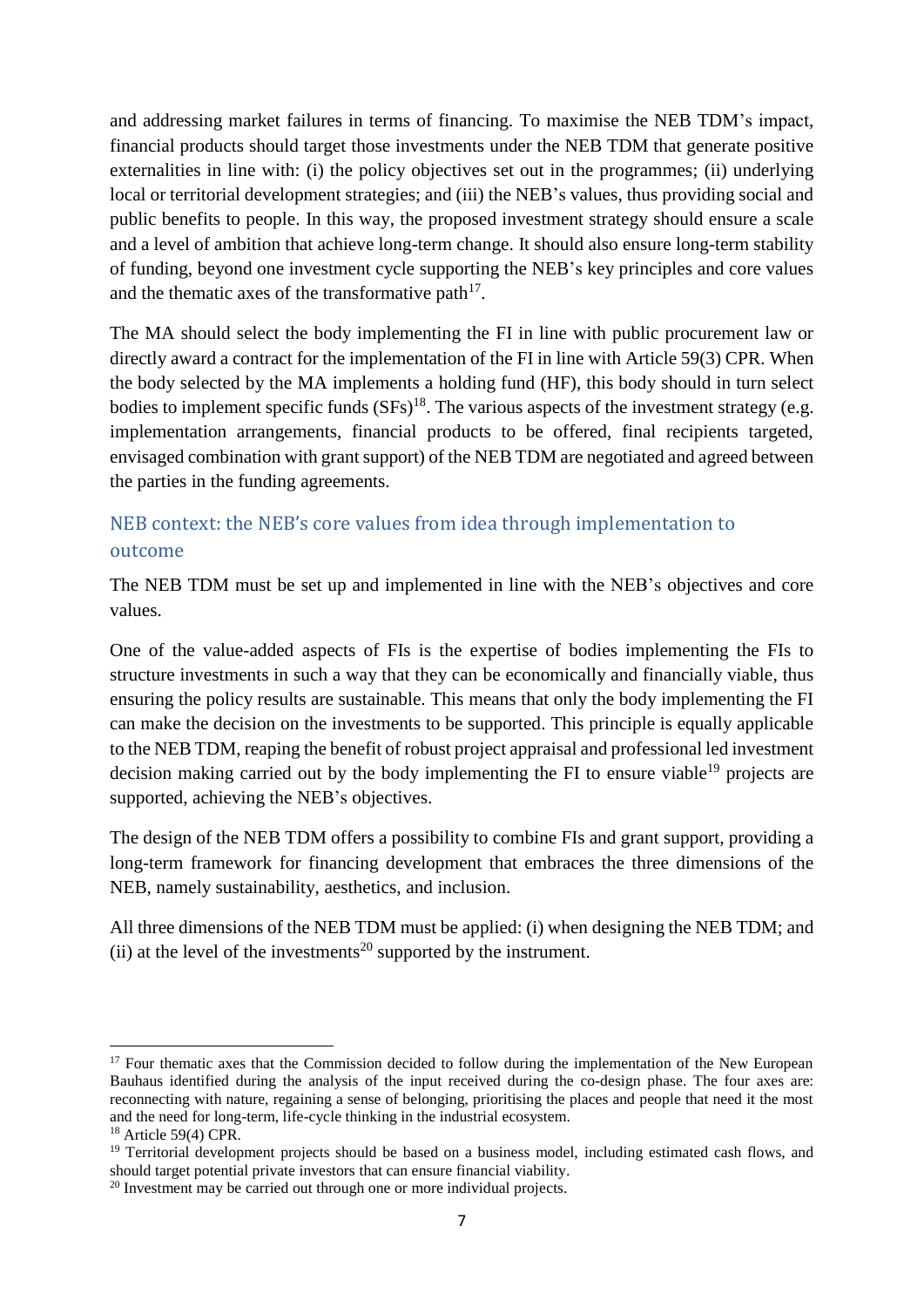Part 3 of the NEB TDM provides guiding principles for assessing projects' compliance with the NEB.

## <span id="page-8-0"></span>A. Sustainability

To meet the challenges of climate change and environmental degradation, the Green Deal will transform the EU into a climate neutral, modern, resource-efficient and competitive economy. The NEB TDM will deliver on the objectives of the Green Deal by ensuring that sustainability is at the core of its design, its set-up, and the implementation of all the investments. For the purpose of the New European Bauhaus initiative, 'sustainability' is understood as 'environmental sustainability'.

(i) The scope of the NEB TDM can be laid down broadly in the investment strategy of the NEB TDM, from helping to achieve the ambitious climate goals<sup>21</sup>, reusing materials in new products aiming for zero waste, or changing social habits, to consuming more responsibly or creating sustainable public spaces. The NEB TDM aims to make sure that professional and financial support delivers sustainable investment for individuals, communities and businesses. In this respect, it may be necessary to use grants, for example, technical support, interest-rate subsidies, capital grants or capital rebates, to help finance the sustainability measures for supported projects.

(ii) When selecting the body implementing the FI, the MA or an HF should ask the body implementing the FI to include in its offer the proposed methodology for the appraisal of projects/investments in line with the sustainability criteria of the investment strategy (i.e. the proposed mechanism, a description of roles and involvement of experts/consultants, and criteria for appraising projects/investments). The body implementing the FI should also detail in its proposed methodology how it would help project promoters to make their investments sustainable and how it ensures that there is a sufficient number of projects addressing the sustainability aspect directly while at the same time all investments in the portfolio are designed to support the overall sustainability of the NEB TDM.

## <span id="page-8-1"></span>B. Aesthetics<sup>22</sup>

1

(i) Aesthetics could emanate from the local or territorial development strategies, the project's concept or its development stages. These aspects can determine the role of places, buildings and objects in helping foster a sense of belonging for individuals, communities and businesses. The investment strategy of the NEB TDM should include the benefit of the NEB's emphasis on aesthetics and quality of experience beyond functionality. The investment strategy should recognise the importance of cultural life and reflect the cultural diversity and cultural heritage associated with a particular territory, involving local creative communities in arts and craft, strengthening connections, and supporting healthy, sustainable and active life-styles. By ensuring financing for projects aligned with the NEB, the NEB TDM will give promoters

 $21$  Set in the European Climate Law, for Europe's economy and society to become climate-neutral by 2050, with the intermediate target of reducing net greenhouse gas emissions by at least 55% by 2030, compared to 1990 levels. <sup>22</sup> See Commission Communication on the NEB (COM(2021) 573 final): 'quality of experience and style, beyond functionality'.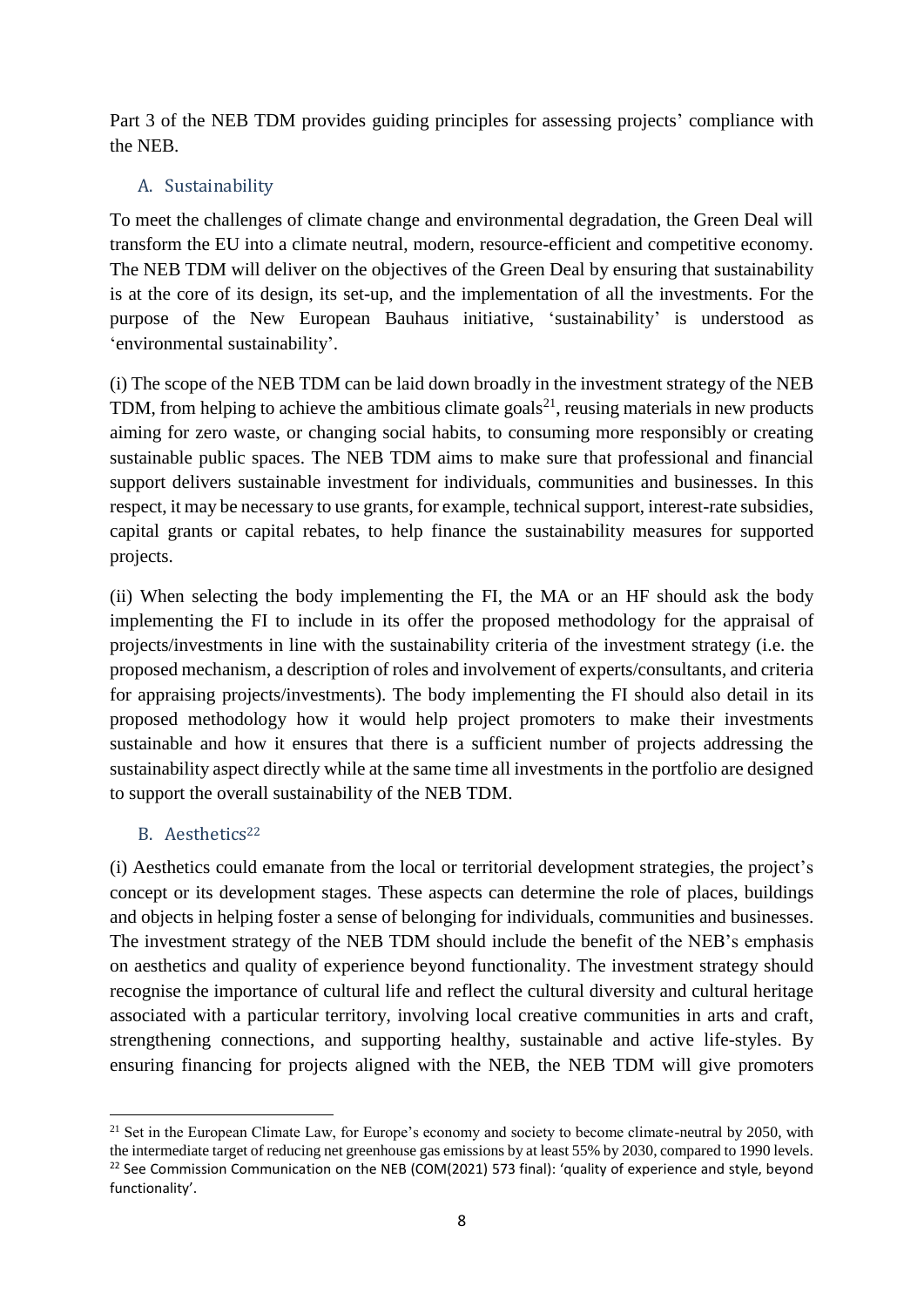confidence to bring forward territorial projects with high-quality design. It is vital to involve architects, designers, artists and other representatives of creative industries and the people affected by the project both in the early stages of local or territorial development planning and during project design and development.

(ii) The body implementing the FI should include the assessment of aesthetics in the selection criteria of the investments to be supported. The body implementing the FI may involve consultants/designers: (i) early in the process, when assisting project promoters in structuring the project to be financed; (ii) when the projects are ready for implementation, to assess the aesthetics of investments before their approval. In its methodology / approach the body implementing the FI should describe how it will assess the fulfilment of the aesthetics criteria. This methodology /approach will be appraised in the selection process of the body implementing the FI.

#### <span id="page-9-0"></span>C. Inclusion<sup>23</sup>

(i) The NEB TDM will be an active promoter of the NEB principles in the region. It will ensure that the investments that it supports are accessible to all types of communities, using the grant component when appropriate (e.g. for low-income households, communities at higher risk of poverty, social exclusion, deprived or marginalised communities, discriminated, people with disabilities, etc.). For the result to be inclusive, the partnership and governance structure of the NEB TDM also needs to be inclusive.

(ii) The NEB TDM aims to finance projects promoting the sense of belonging and help give a "meaning" to places and communities. Overall, the projects should build bridges within the community and build solidarity. The process of design and implementation of projects needs to be inclusive too.

The NEB TDM will strengthen the requirement for project promoters to ensure that the design and implementation of all projects supported by the FI take into account inclusion. Given the economic environment (housing crisis, soaring energy prices and resulting energy poverty), investment in social and affordable housing is central to pursuing the inclusion of all groups of society. The effects of actions on sustainability and aesthetics should not create barriers to the affordability of environments, goods and services created under the NEB TDM and should not lead to the displacement of lower-income households from improved housing, the crowdingout of existing businesses, etc.

Innovation is a driving force in achieving the twin (green and digital) transition to a zero-carbon, zero waste economy that leaves no person or place behind. Local communities and social enterprises that aim to benefit people and the environment play a key role in an inclusive circular economy. Therefore, the NEB TDM will focus on ensuring that project promoters target economic, business, technological and social innovations in the green economy not only at the global level but also in a local context. This may be achieved by setting up a participatory process involving local communities and (social) enterprises, but also by ensuring that

 $\overline{a}$ <sup>23</sup> See Commission Communication on the NEB (COM(2021) 573 final): 'valorising diversity, equality for all, accessibility and affordability'.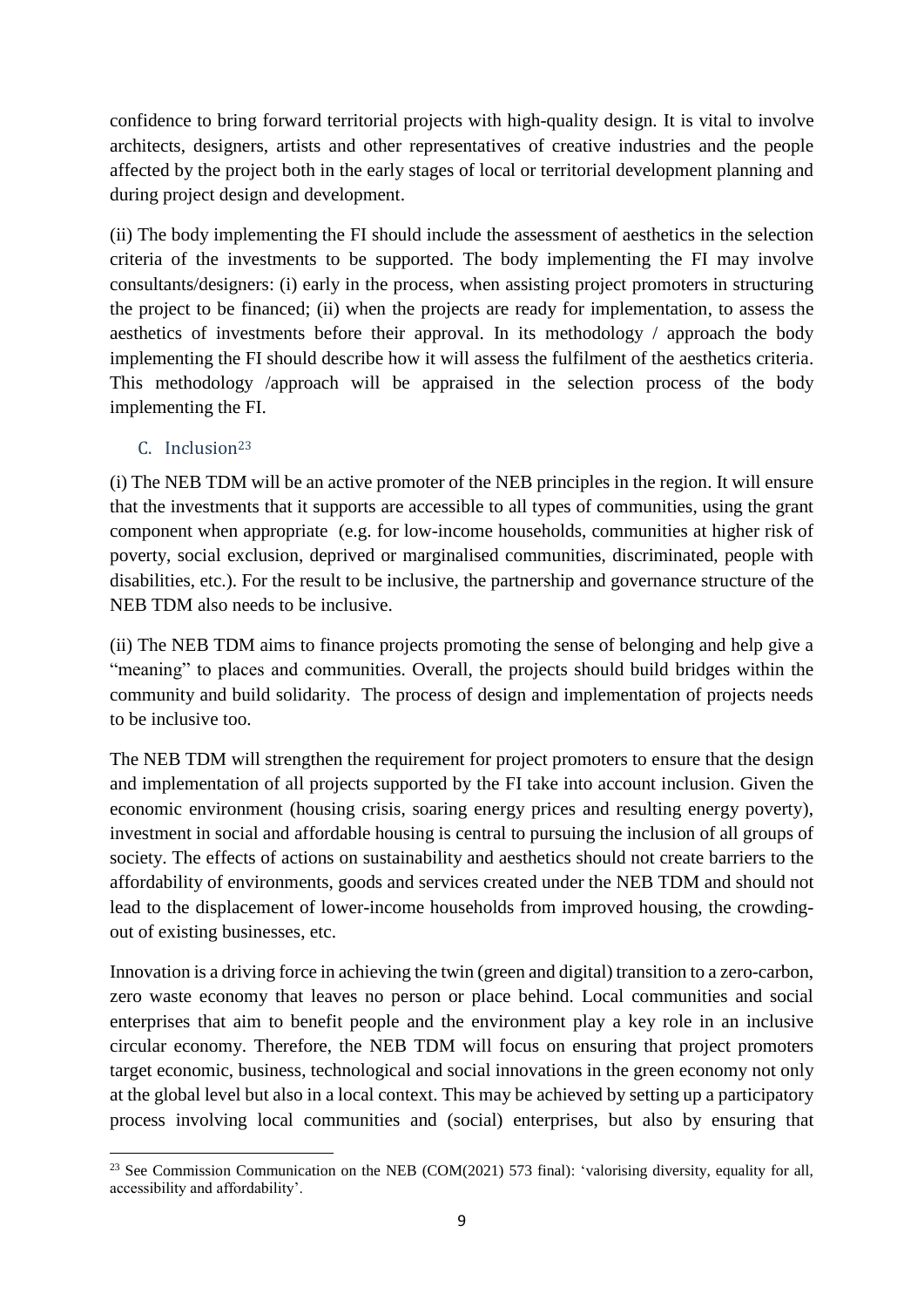businesses create accessible products and services, adapt jobs to the skills available, and retrain the workforce so that the twin transition is also just and affordable.

The principle of inclusion is central to the investment strategy of the NEB TDM and may be extended to cover implementation and monitoring activities of the FI.

To put the transdisciplinary approach of the NEB into effect, the investments and projects carried out under the NEB TDM may also be supplemented by community-led investments to facilitate the partnership approach and to increase local people's ownership of the investments. These community-led investments may be delivered by the body implementing the FI under the NEB TDM or as a separate operation implemented by the MA or the HF. Therefore, the investment strategy of the NEB TDM should clearly describe the role of community participation in the local co-design<sup>24</sup> and project preparation, and cover complementarity with community-led initiatives.

 $24$  Co-design may include: people-led initiatives; (ii) inclusion of users of the place concerned; (iii) reshaping a place with the help of all stakeholders present; (iv) external parties that provide knowledge and capacity; and (v) a mutually beneficial relationship between local authorities and private or people-led initiatives.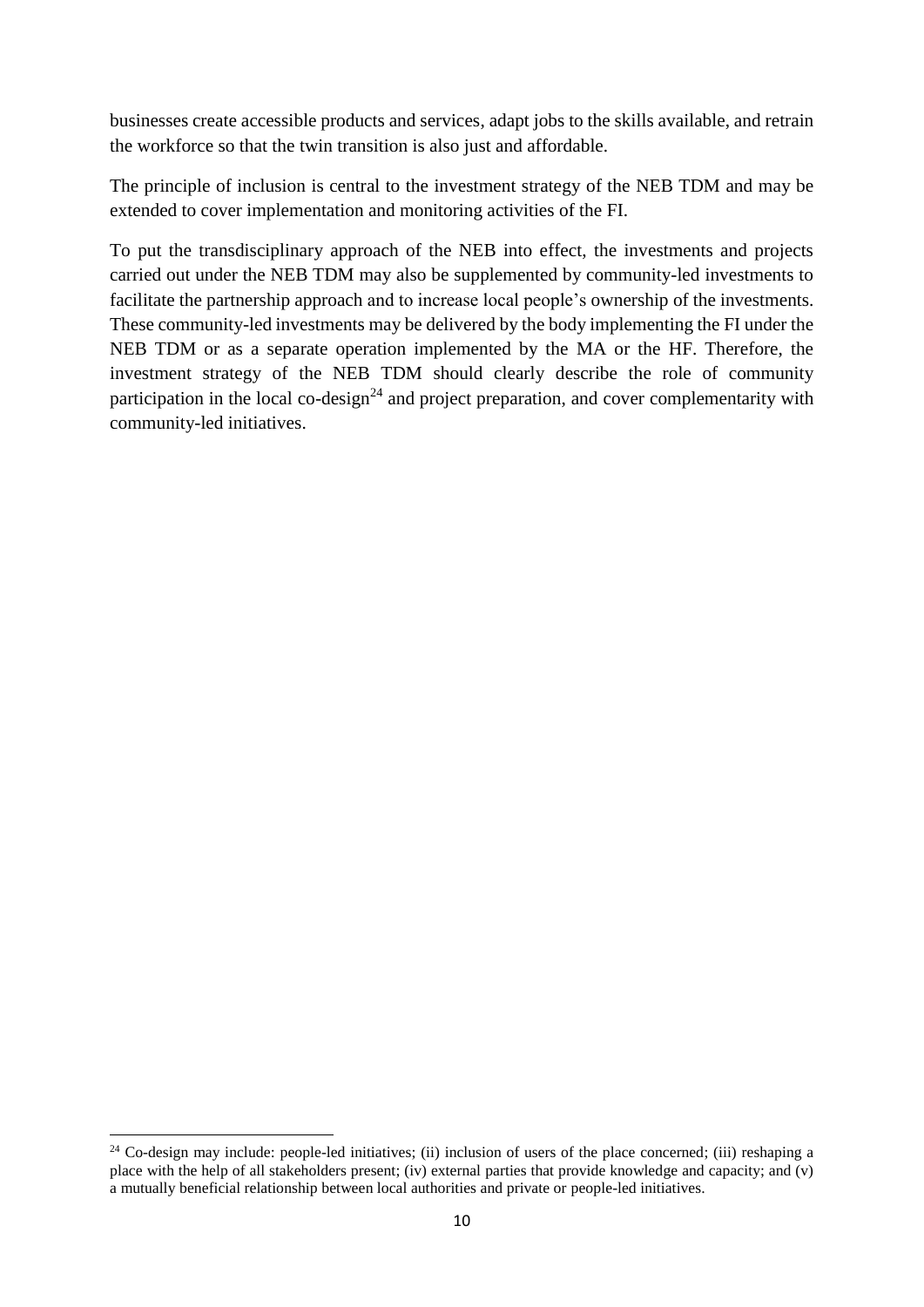## <span id="page-11-0"></span>Part 2: NEB TDM – terms and conditions

and where appropriate in combination with a grant component Financial products and Co-investment contribution agreement grants where appropriate Co-investment level Programme at project Programme contribution, contribution Resources at holding fund and/or specific fund level ncluding the grant component including the grant component returned implementing a FI and co-investors' Programme contribution, and losses Financial products and grants where Resources appropriate to returned projects Resources returned and losses Body Structure of the NEB The NEB TDM is a financial instrument with a grant component<sup>25</sup> in line TDM with the provisions of Article 58(5) CPR. Both distinct forms of support may be provided by the body implementing the FI on behalf of a MA, acting either through an HF (e.g. the European Investment Bank (EIB), national promotional bank) or an SF (e.g. a financial intermediary, commercial bank, equity fund etc.). The FI will be implemented by the body implementing the FI, who will use the contributions<sup>26</sup> from the programme, the body implementing the FI and the co-investors to finance financial products for territorial development projects, combined with a grant component where appropriate. Territorial development projects should be aligned with the principles of the NEB and eligible under the ERDF, the CF or the JTF. The model is designed to be an FI providing support in the form of debt, quasi-equity and/or equity financial products where appropriate in combination with a grant component. The grant component may support: (i) the parts of the investment and activities that do not generate sufficient revenue or cost saving, or (ii) be necessary for the supporting activities of the investment. Aim of the NEB TDM  $\parallel$  The aims of the NEB TDM are: to use ERDF, CF or JTF programme resources to raise additional financing for investments for territorial development that are aligned with the NEB's principles; and

Portfolio of new projects

<sup>25</sup> The grant component is optional. Its use is decided based on the investment needs and the outcome of the *ex ante* assessment.

 $26$  Funds and co-financing, where applicable.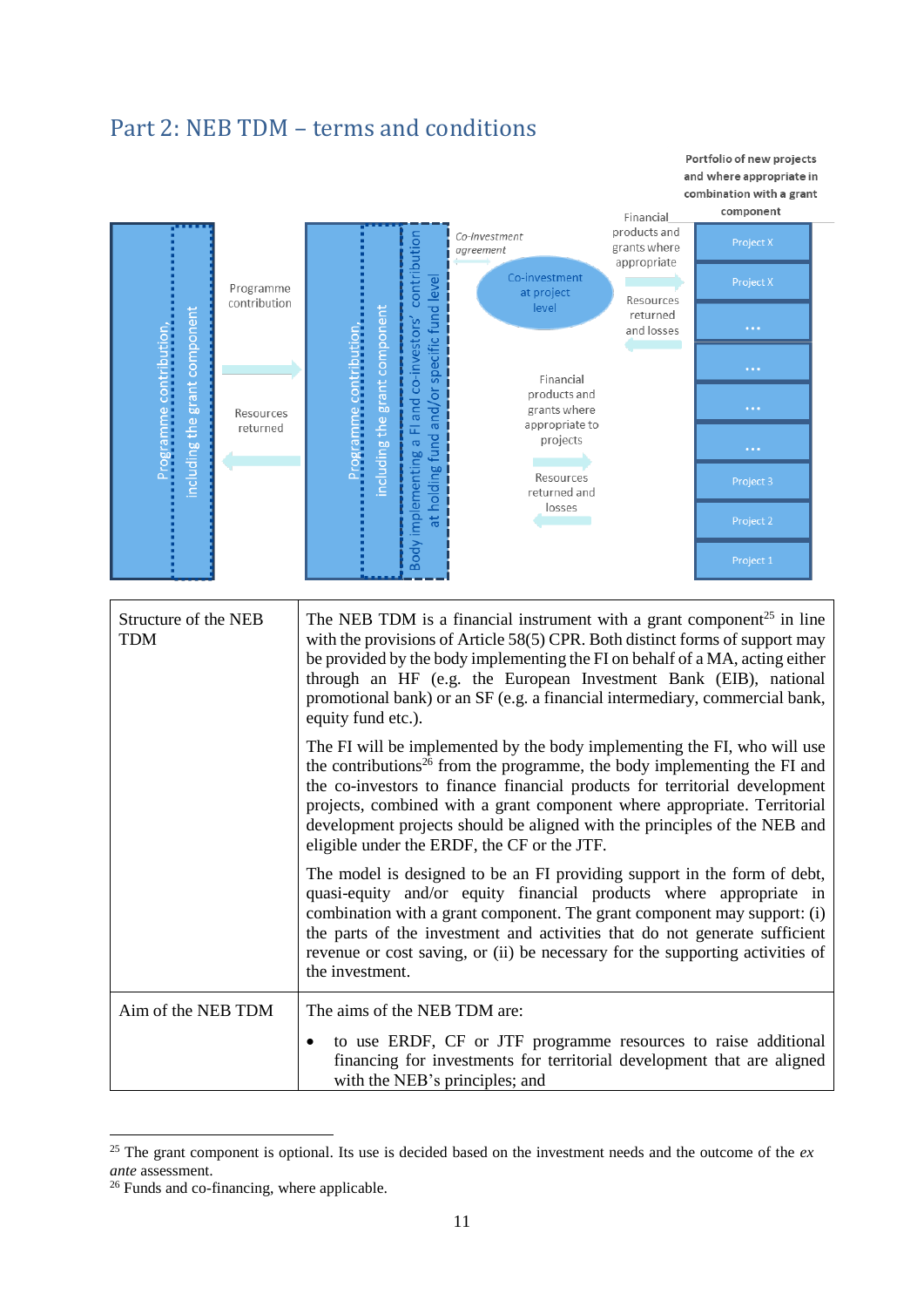|                                          | where appropriate, to use an ERDF, CF or JTF programme grant<br>$\bullet$<br>combined with the financial product to fund technical support to: (i)<br>prepare the project pipeline; (ii) support urban / rural authority teams<br>dedicated to mapping the projects under the local or territorial<br>development strategy; (iii) support the local co-design, multi-<br>disciplinary and participatory approach to facilitate the preparation of the<br>project pipeline; (iv) provide interest-rate subsidies to reduce the cost of<br>borrowing; (v) provide capital grants for the non-revenue generating part<br>of the investment; and/or (vi) support a capital rebate that repays part of<br>the loan on achievements of specified NEB outcomes. |
|------------------------------------------|----------------------------------------------------------------------------------------------------------------------------------------------------------------------------------------------------------------------------------------------------------------------------------------------------------------------------------------------------------------------------------------------------------------------------------------------------------------------------------------------------------------------------------------------------------------------------------------------------------------------------------------------------------------------------------------------------------------------------------------------------------|
| Implementation options<br>of the NEB TDM | The NEB TDM may be implemented in accordance with either of the below<br>implementation options.                                                                                                                                                                                                                                                                                                                                                                                                                                                                                                                                                                                                                                                         |
|                                          | a) Dedicated NEB TDM financial instrument                                                                                                                                                                                                                                                                                                                                                                                                                                                                                                                                                                                                                                                                                                                |
|                                          | The NEB TDM may be set up with or without the HF.<br>The NEB's three core values must be addressed:<br>(i) when designing the NEB TDM; and (ii) at the level of the investments<br>$\bullet$<br>/ projects supported by the instrument.<br>The NEB TDM should support projects that fall under two or more of<br>the four thematic axes of the NEB transformative path to put the                                                                                                                                                                                                                                                                                                                                                                        |
|                                          | multidisciplinary approach of the NEB into effect.<br>The multidisciplinary approach should be put into effect at the portfolio<br>of projects.                                                                                                                                                                                                                                                                                                                                                                                                                                                                                                                                                                                                          |
|                                          | b) Dedicated NEB TDM 'window' in the existing or newly created FI                                                                                                                                                                                                                                                                                                                                                                                                                                                                                                                                                                                                                                                                                        |
|                                          | If an existing FI is set up with an HF structure, a dedicated NEB TDM<br>٠<br>window may be created as a separate SF or the NEB TDM window may<br>be added to an existing product fund.<br>The body implementing the FI manages the portfolio of NEB TDM-<br>٠<br>compliant investments / projects.<br>The risk resulting from the investments under the NEB TDM window<br>may be limited to the NEB TDM window, or the risks of all the<br>investments managed by the body implementing the FI in the FI,<br>including the NEB TDM window, maybe pooled. This must be decided<br>by the MA, the bodies implementing the HF (if applicable) and the SF.                                                                                                  |
|                                          | c) Support through the existing or newly created FI to NEB projects<br>fulfil the below conditions:                                                                                                                                                                                                                                                                                                                                                                                                                                                                                                                                                                                                                                                      |
|                                          | The supported individual projects may consist of several subprojects or<br>subcontracts that together comply with the transdisciplinary approach<br>and the NEB's core values.<br>The NEB's three core values have to be applied at the level of each<br>٠<br>individual project supported by the FI.<br>Each individual project should fall under two or more of the four<br>$\bullet$<br>thematic axes of the NEB transformative path to put the<br>multidisciplinary approach of the NEB into effect.<br>NEB TDM projects are part of the overall portfolio of investments<br>٠<br>supported by the FI.                                                                                                                                               |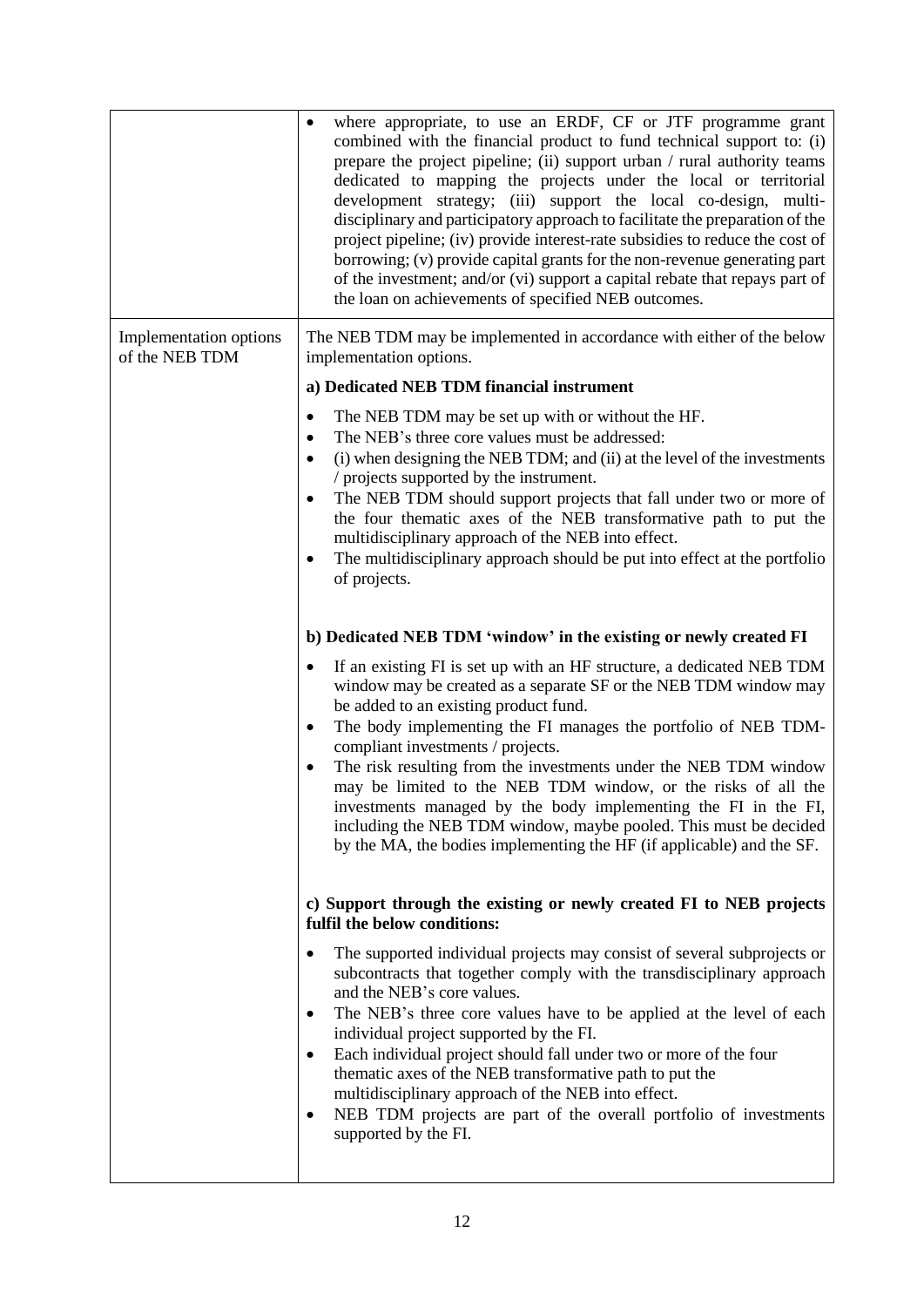| National co-financing                                                          | Co-financing may be provided by: (i) national financing at programme level;<br>(ii) financing provided by the body implementing the FI and other investors;<br>or (iii) financing paid by third parties at project level.                                                                                                                                                                                                                                                                                                                                                                                                                       |
|--------------------------------------------------------------------------------|-------------------------------------------------------------------------------------------------------------------------------------------------------------------------------------------------------------------------------------------------------------------------------------------------------------------------------------------------------------------------------------------------------------------------------------------------------------------------------------------------------------------------------------------------------------------------------------------------------------------------------------------------|
|                                                                                | If there is an HF, the MA will entrust the HF manager with providing the<br>programme contribution to the body implementing the SF. The HF may also<br>contribute its own resources to the FI.                                                                                                                                                                                                                                                                                                                                                                                                                                                  |
|                                                                                | National co-financing refers to the external financing provided for the same<br>investment as set out in Article 59(8) CPR and excludes project promoters'<br>own contribution. The co-financing may be private or public. It should not<br>benefit from support under any other operations financed under the CPR nor<br>another EU instrument.                                                                                                                                                                                                                                                                                                |
|                                                                                | When national co-financing is provided at the level of investments in final<br>recipients, the body implementing the FI should keep the documentary<br>evidence demonstrating the eligibility of the underlying expenditure.                                                                                                                                                                                                                                                                                                                                                                                                                    |
| Deadline for use of<br>programme resources                                     | Resources of the 2021-2027 programmes used in the NEB TDM should be<br>disbursed to final recipients no later than 31 December 2029. The capital<br>rebate related to the amounts disbursed by the end of 2029 may also be<br>awarded after this date.                                                                                                                                                                                                                                                                                                                                                                                          |
|                                                                                | After 31 December, the NEB TDM may also be used to provide support<br>covered by allocations of programmes of the subsequent programming<br>period. In line with Article 68(2) CPR, where an FI is implemented beyond<br>the end of 2021-2027 period, support may be provided to, or for the benefit<br>of, final recipients, including management costs and fees, based on<br>agreements made under the 2021-2027 programming period, if such support<br>complies with the eligibility rules of the subsequent programming period.                                                                                                             |
| Programme contribution<br>to FI: amount and<br>proportion (product<br>details) | The size of the target portfolio of the NEB TDM (i.e. the amount of<br>programme contribution, including the possible grant component, and the<br>estimated leverage effect) is to be determined based on the ex ante<br>assessment in line with Article 58(3) CPR.                                                                                                                                                                                                                                                                                                                                                                             |
|                                                                                | It is recommended that the minimum share of additional investment from<br>private investors is 30% of the total financing at the level of the fund in order<br>to ensure significant private participation. In the absence of any other<br>arrangements, this rate will determine the distribution of possible losses<br>between the body implementing the FI, co-investors (at fund and project<br>level) and the public resources at the level of the individual projects. The<br>grant component could be financed entirely from public resources as long as<br>the limit of Article 58(5) CPR is respected at the level of the portfolio.   |
|                                                                                | Alignment of interest between the MA, co-investors and the body<br>implementing the FI must be achieved as described below:                                                                                                                                                                                                                                                                                                                                                                                                                                                                                                                     |
|                                                                                | Management fees must be performance based, as provided for under<br>Article 68(4) CPR.<br>The remuneration of the body implementing the FI must reflect the<br>current market remuneration in comparable situations, if the body<br>implementing the FI be selected in the open competition.<br>The body implementing the FI must ensure that market-based co-<br>investors provide at least 30% of the total financing commitment to<br>the territorial development projects at portfolio level, excluding<br>grant components. Out of this 30%, it is recommended that a<br>minimum of 1% of the total financing commitment of the FI to each |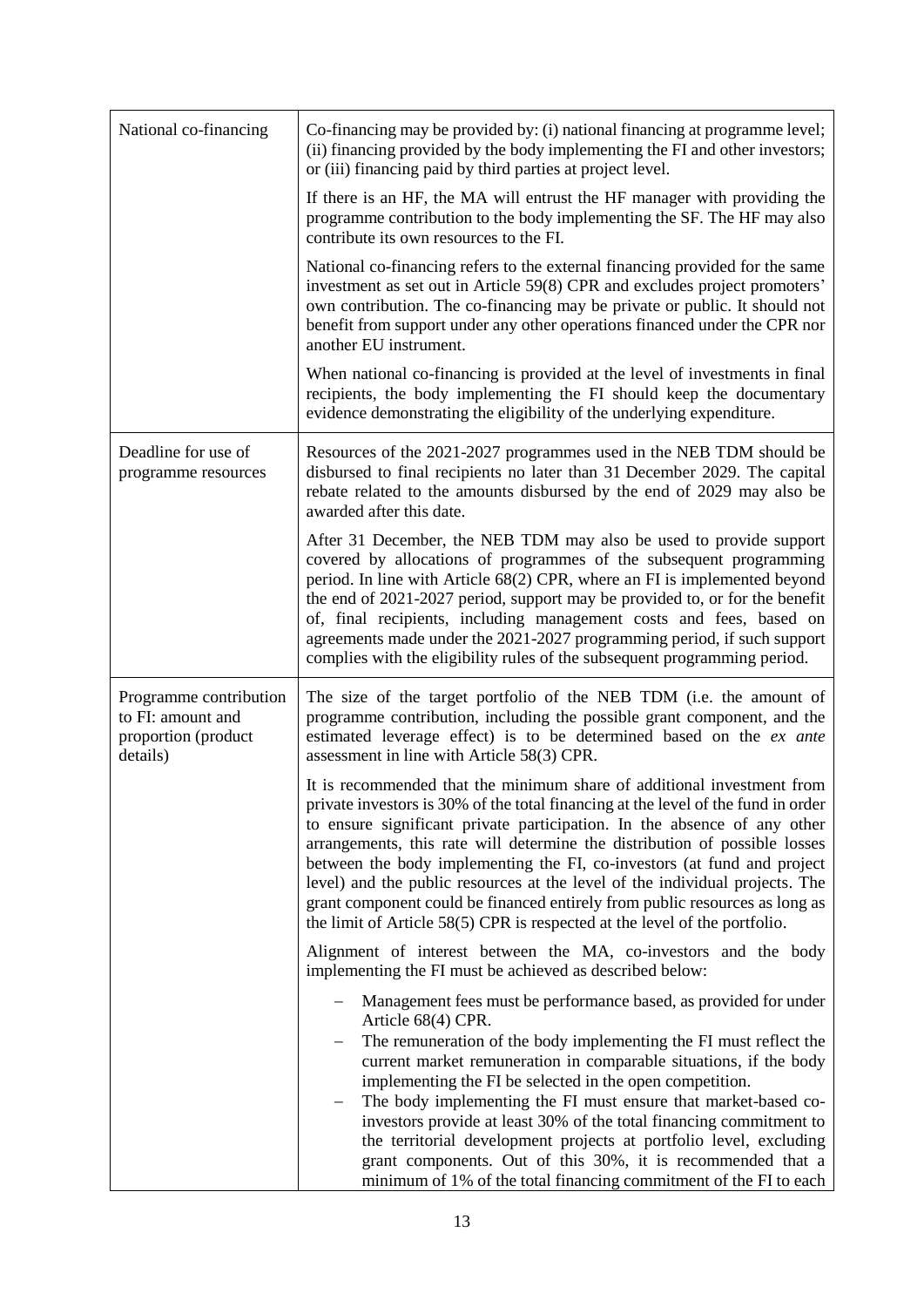|                                                                        | project be invested by the body implementing the FI from its own<br>resources on the same terms and conditions as the programme<br>contribution.<br>Financing by co-investors (at fund or project level) can either be<br>regarded as national co-financing included in the programme<br>contribution or as not being part of the programme contribution, but<br>being complementary to the public contribution under the<br>programme;<br>Risks must be shared evenly between the body implementing the FI<br>and co-investors (at fund level or at territorial development project<br>level) on the one hand, and the public contribution, on the other<br>hand, except if the $ex$ ante assessment as referred to in Article 58(3)<br>CPR demonstrates that differentiated treatment is needed in the form<br>of an asymmetric risk sharing between co-investors. In such cases,<br>asymmetric profit-sharing must be given preference over downside<br>protection <sup>27</sup> . In addition, if private investors are not selected through<br>an open, transparent and non-discriminatory call, the fair rate of<br>return to the private investors must be determined by an independent<br>expert selected through an open, transparent, and non-discriminatory<br>call. If there is asymmetric loss-sharing between public and private<br>investors, the first loss incurred by the public investor must be<br>capped at 25% of the total investment.<br>For each territorial development project, the body implementing the FI must |
|------------------------------------------------------------------------|----------------------------------------------------------------------------------------------------------------------------------------------------------------------------------------------------------------------------------------------------------------------------------------------------------------------------------------------------------------------------------------------------------------------------------------------------------------------------------------------------------------------------------------------------------------------------------------------------------------------------------------------------------------------------------------------------------------------------------------------------------------------------------------------------------------------------------------------------------------------------------------------------------------------------------------------------------------------------------------------------------------------------------------------------------------------------------------------------------------------------------------------------------------------------------------------------------------------------------------------------------------------------------------------------------------------------------------------------------------------------------------------------------------------------------------------------------------------------------------------------------------------------------------------|
|                                                                        | lay down detailed terms and conditions for financing to be provided by the<br>NEB TDM before making an investment. These terms and conditions must<br>be based on financial forecasts prepared for the project by the project<br>promoters and verified by the body implementing the FI.                                                                                                                                                                                                                                                                                                                                                                                                                                                                                                                                                                                                                                                                                                                                                                                                                                                                                                                                                                                                                                                                                                                                                                                                                                                     |
| Requirements/conditions<br>for inclusion of projects<br>in the NEB TDM | The underlying transaction portfolio of territorial development projects of<br>the NEB TDM may include combined support in the form of debt and<br>(quasi-)equity and grants where appropriate.                                                                                                                                                                                                                                                                                                                                                                                                                                                                                                                                                                                                                                                                                                                                                                                                                                                                                                                                                                                                                                                                                                                                                                                                                                                                                                                                              |
| portfolio                                                              | The eligibility criteria for inclusion in the portfolio are determined in<br>accordance with the CPR, other EU law, including State aid rules where<br>applicable, applicable national law, the programme, local integrated and<br>sustainable territorial development strategies, and the investment strategy of<br>the NEB TDM. The body implementing the FI should have a reasonable<br>estimation of the portfolio's risk profile.                                                                                                                                                                                                                                                                                                                                                                                                                                                                                                                                                                                                                                                                                                                                                                                                                                                                                                                                                                                                                                                                                                       |
|                                                                        | The body implementing the FI must identify, invest in and sustainably<br>manage a portfolio of NEB-compliant territorial development projects based<br>on its investment strategy. This portfolio of investments may include projects<br>supported by the FI combined with the grant component where appropriate.                                                                                                                                                                                                                                                                                                                                                                                                                                                                                                                                                                                                                                                                                                                                                                                                                                                                                                                                                                                                                                                                                                                                                                                                                            |
|                                                                        | When deciding on the inclusion of a territorial development project, the body<br>implementing the FI must take into account at least the following:                                                                                                                                                                                                                                                                                                                                                                                                                                                                                                                                                                                                                                                                                                                                                                                                                                                                                                                                                                                                                                                                                                                                                                                                                                                                                                                                                                                          |
|                                                                        | (a) the general description of the project and the project's timetable,<br>including a description of the co-financing partners and shareholders and a<br>detailed financing plan for the project;                                                                                                                                                                                                                                                                                                                                                                                                                                                                                                                                                                                                                                                                                                                                                                                                                                                                                                                                                                                                                                                                                                                                                                                                                                                                                                                                           |
|                                                                        | (b) the justification for selecting the project under the local or territorial<br>development strategy, including the project's alignment with at least two<br>thematic axes of the transformative path if implementation option (c) is<br>chosen, the project's contribution to each of the NEB's core values                                                                                                                                                                                                                                                                                                                                                                                                                                                                                                                                                                                                                                                                                                                                                                                                                                                                                                                                                                                                                                                                                                                                                                                                                               |

<sup>&</sup>lt;sup>27</sup> See for example Article 16(8)(b) of the General Block Exemption Regulation (GBER).

1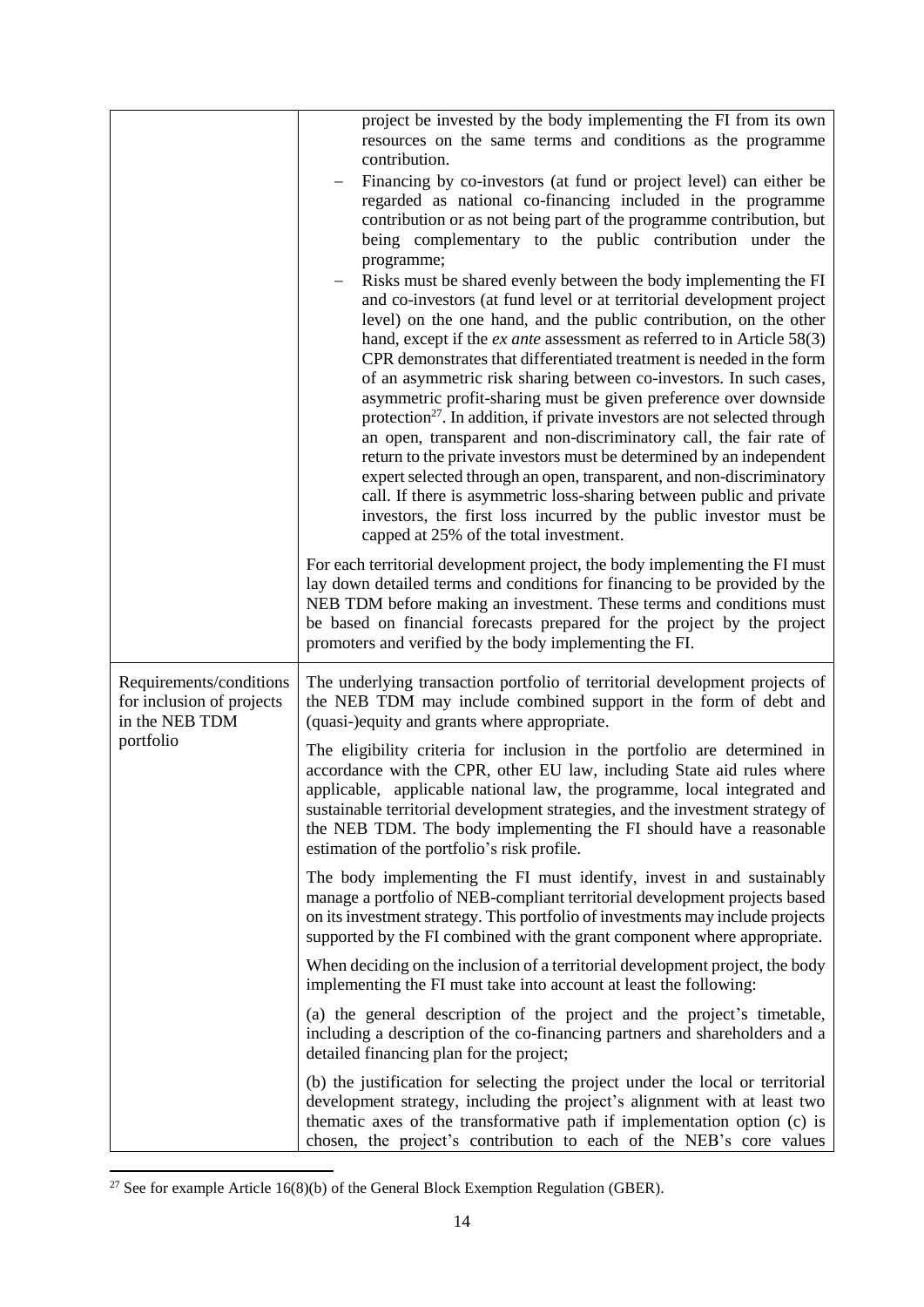|                                      | (sustainability, aesthetics and inclusion) and an initial assessment of the<br>viability of the project and the resulting need for NEB TDM investment;                                                                                                                                                                                                                                                                                                                                                                                                                                                                                                                                                                                                                                                                                          |
|--------------------------------------|-------------------------------------------------------------------------------------------------------------------------------------------------------------------------------------------------------------------------------------------------------------------------------------------------------------------------------------------------------------------------------------------------------------------------------------------------------------------------------------------------------------------------------------------------------------------------------------------------------------------------------------------------------------------------------------------------------------------------------------------------------------------------------------------------------------------------------------------------|
|                                      | (c) the justification for the grant component or a stand-alone grant project<br>(when present) that is directly linked and necessary for the FIs<br>implementation;                                                                                                                                                                                                                                                                                                                                                                                                                                                                                                                                                                                                                                                                             |
|                                      | (d) the risks identified;                                                                                                                                                                                                                                                                                                                                                                                                                                                                                                                                                                                                                                                                                                                                                                                                                       |
|                                      | (e) the project's contribution to achieving the policy and specific objectives,<br>including quantitative outputs, as stipulated in the relevant priority of the<br>programme.                                                                                                                                                                                                                                                                                                                                                                                                                                                                                                                                                                                                                                                                  |
|                                      | When implementing the portfolio, the body implementing the FI must in<br>particular:                                                                                                                                                                                                                                                                                                                                                                                                                                                                                                                                                                                                                                                                                                                                                            |
|                                      | (a) stimulate the design of, identify, invest in, and lead the negotiation and<br>structuring of financial investments including where necessary for the grant<br>component, in viable, NEB-compliant territorial development projects that<br>meet the requirements and criteria applicable to the relevant programme;                                                                                                                                                                                                                                                                                                                                                                                                                                                                                                                         |
|                                      | (b) carry out both compliance and investment appraisal following the<br>requirements of the investment strategy;                                                                                                                                                                                                                                                                                                                                                                                                                                                                                                                                                                                                                                                                                                                                |
|                                      | (c) consult with $\prime$ provide information to partners $\prime$ local or territorial<br>development strategy bodies.                                                                                                                                                                                                                                                                                                                                                                                                                                                                                                                                                                                                                                                                                                                         |
| Eligible body<br>implementing the FI | The selected body implementing the FI must be a public or private body<br>established in a Member State and must be legally authorised to provide<br>financial products and grants under the NEB TDM to territorial development<br>projects located in the jurisdiction of the programme that contributes to the<br>FI. The eligible body implementing the FI must also demonstrate its ability<br>to manage an NEB TDM, including promoting the NEB's core values and<br>monitoring the portfolio of territorial development projects. Eligible body<br>implementing the FI must also demonstrate experience in the relevant target<br>markets and a suitable track record in managing equivalent or similar<br>projects or financial vehicles investing in projects similar to those envisaged<br>by the NEB TDM.                             |
|                                      | The body implementing the FI must be appropriately regulated by the<br>relevant national financial services regulatory body, and it must follow best<br>practice on professional bank and/or fund management.                                                                                                                                                                                                                                                                                                                                                                                                                                                                                                                                                                                                                                   |
|                                      | The MA and the HF must comply with EU and national law when selecting<br>bodies implementing the FI. The selection process of bodies implementing<br>the FI must include setting up appropriate risk-sharing arrangements if there<br>is differentiated treatment.                                                                                                                                                                                                                                                                                                                                                                                                                                                                                                                                                                              |
|                                      | The selection process of the body implementing the FI must include an<br>evaluation of: (i) the NEB TDM investment strategy; (ii) the body's<br>implementing the FI decision-making, overall governance approach and<br>management capacity; and (iii) the body's implementing the FI contribution<br>to the NEB TDM from its own resources. When selecting a body<br>implementing the FI, one criterion must be linked to body's implementing<br>the FI ability to propose and develop a portfolio of territorial development<br>projects aligned with the NEB's core values. This criterion must cover the<br>mechanism for assessing a project's compliance with the NEB's core values<br>and the most competitive pricing policy (see separate section) proposed by<br>the body implementing the FI participating in the selection process. |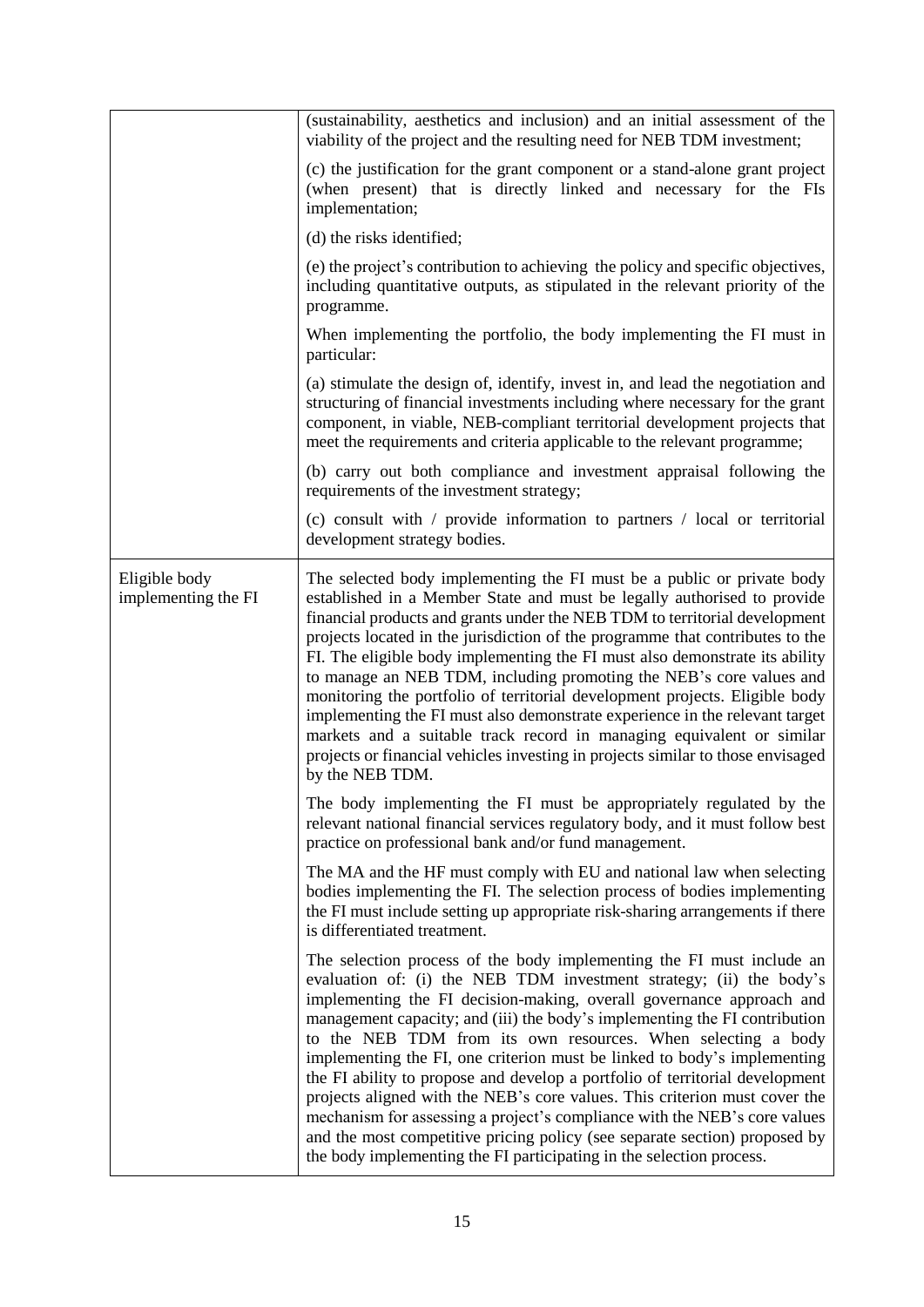|                                                                                                     | The body implementing the FI must be responsible for identifying and<br>evaluating territorial development projects. Once selected, the body<br>implementing the FI must manage a territorial development project pipeline.                                                                                                                                                                                                                              |
|-----------------------------------------------------------------------------------------------------|----------------------------------------------------------------------------------------------------------------------------------------------------------------------------------------------------------------------------------------------------------------------------------------------------------------------------------------------------------------------------------------------------------------------------------------------------------|
|                                                                                                     | Investors must be deemed to be any investors that, in the reasonable<br>determination of the body implementing the FI, are operating in<br>circumstances corresponding to the market-economy investor principle in a<br>free market economy, irrespective of their legal nature and ownership.                                                                                                                                                           |
|                                                                                                     | In the context of its selection, the body implementing the FI must specify the<br>conditions and criteria for the evaluation of co-investors. These conditions<br>and criteria must be understandable and available to potential co-investors.<br>The body implementing the FI must demonstrate a non-discriminatory<br>approach to find and invest with co-investors.                                                                                   |
| Partnership in local or<br>territorial development<br>strategy, design and<br>selection of projects | The NEB TDM should: (i) be an active promoter of the NEB's principles in<br>the region; (ii) engage with municipalities and project promoters to raise<br>awareness of the opportunities; and (iii) through the one-stop shop,<br>supporting the delivery of NEB-compliant initiatives. This includes the<br>action below.                                                                                                                               |
|                                                                                                     | Engaging with territorial authorities, if they desire, on their local or<br>$\bullet$<br>territorial development strategies in line with the principles of the NEB.<br>The body implementing the FI can play a role in the co-creation of the<br>(revised) local or territorial development strategies in the region.                                                                                                                                    |
|                                                                                                     | Participation of the body implementing the FI as a member of a local<br>٠<br>NEB partnership. Other partners may include local authorities and<br>national or international/cross-border private and public organisations<br>and creative individuals active on a given territory, such as architects,<br>designers, engineers, scientists and artists.                                                                                                  |
|                                                                                                     | If twin border cities are involved, stakeholders from the urban / rural area<br>٠<br>covering both sides of the border should be associated to ensure cross-<br>border urban / rural integration.                                                                                                                                                                                                                                                        |
|                                                                                                     | Early involvement and consultation on potential projects in the region in<br>$\bullet$<br>line with the NEB's principles. The body implementing the FI should<br>engage with project promoters, ensuring alignment of the partners to<br>streamline the approval processes.                                                                                                                                                                              |
|                                                                                                     | Availability of the beneficiary, project promoters and the other relevant<br>٠<br>stakeholders to participate on request in EU-wide activities on the NEB<br>initiative. This may include engaging with the NEB Lab and<br>participating in events and activities to disseminate lessons learned from<br>the NEB TDM.                                                                                                                                    |
| Governance structure of<br>the NEB TDM                                                              | The roles of the various partners should be translated into the governance<br>structure of the NEB TDM with clear tasks to facilitate implementation. The<br>governance structure may vary depending on the size and complexity of the<br>planned FI, the proposed FI structure (with or without HF), the knowledge<br>and capacity of the urban/ rural authorities and the participation of other<br>partners and communities in design and monitoring. |
|                                                                                                     | The following are likely to be involved in the governance arrangements of<br>the NEB TDM: the MA, investors (public and private), financial institutions<br>(public and private), and one or more experts in NEB-related investment<br>('NEB experts'). The involvement of one or more NEB experts will support                                                                                                                                          |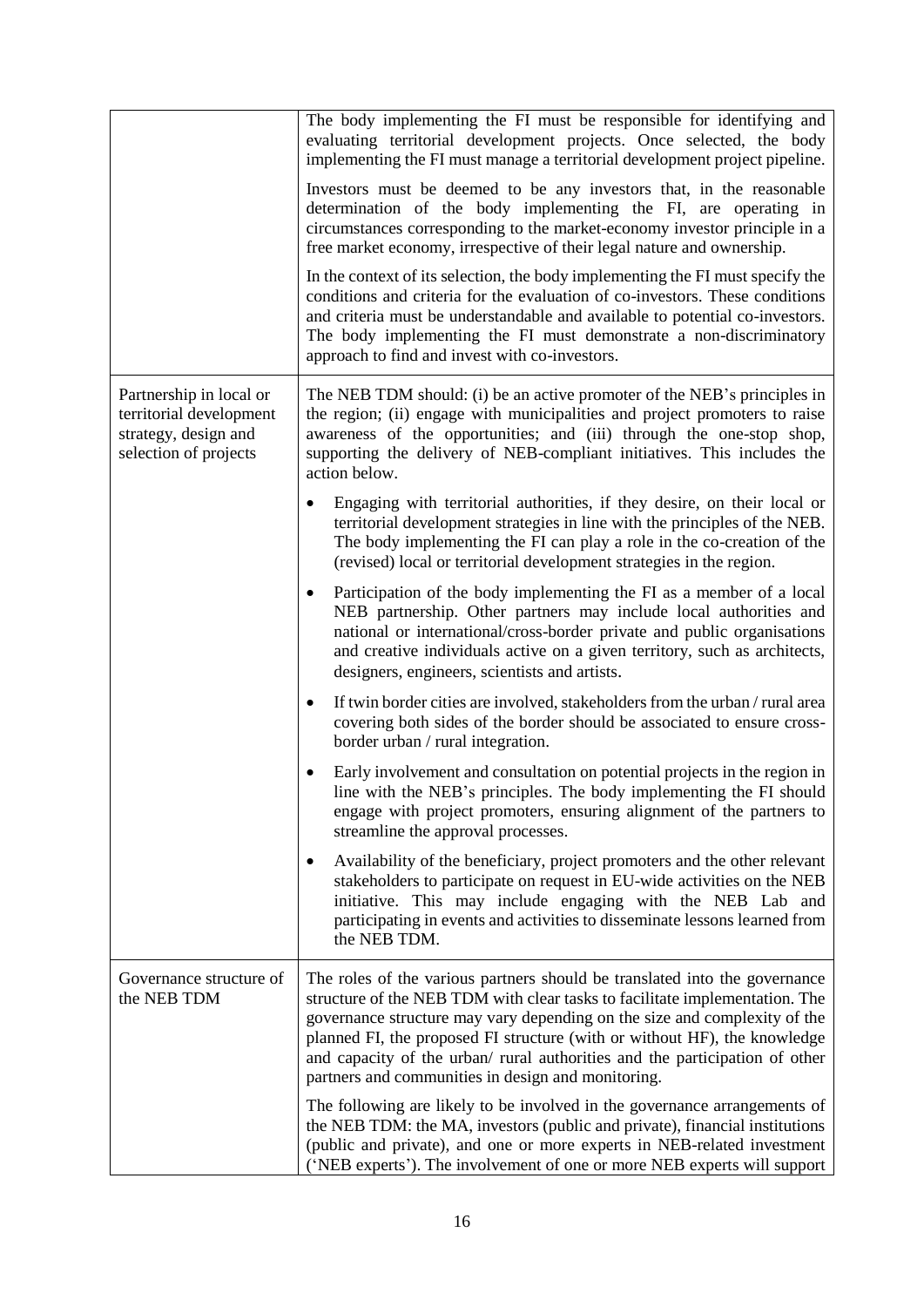| the ongoing participatory approach, maintaining the link between the NEB<br>TDM and the communities in which it operates.                                                                                                                                                                                                                                                                                                           |
|-------------------------------------------------------------------------------------------------------------------------------------------------------------------------------------------------------------------------------------------------------------------------------------------------------------------------------------------------------------------------------------------------------------------------------------|
| The recommended governing bodies of the NEB TDM are: (i) an investment<br>advisory board $( IAB)^{28}$ , (ii) the body that implements the HF and (iii) one or<br>more bodies that implement the SFs.                                                                                                                                                                                                                               |
| (i) The role of the IAB                                                                                                                                                                                                                                                                                                                                                                                                             |
| The IAB is a recommended body not covered by the CPR. The IAB oversees<br>the implementation of the NEB TDM and provides strategic steer and the<br>key governance 'check and balance' in the system, giving assurance to the<br>investors and other stakeholders on the strategic implementation of the FI.<br>The IAB is appointed by the MA, subject to consultation/approval of other<br>investors.                             |
| The IAB includes representatives of: (i) urban $\ell$ rural authorities; (ii)<br>public/private (non-profit) organisations; and (iii) business, educational and<br>social communities, and others representing interests of the local<br>communities in the area/territory. The MA also advises the IAB on the CPR<br>rules to ensure that NEB TDM implementation complies with these rules.                                        |
| The MA lays down the operating rules and procedures for the IAB, organises<br>its meetings and manages its secretariat. All relevant documentation and<br>information is made available to the IAB to enable it to exercise its tasks.                                                                                                                                                                                              |
| The IAB must meet regularly, at least twice a year, at the request of the chair.<br>Detailed minutes of the IAB's meetings $\text{may}^{29}$ be made public as soon as<br>possible after they have been approved by the IAB.                                                                                                                                                                                                        |
| IAB members are responsible for:                                                                                                                                                                                                                                                                                                                                                                                                    |
| representing the interests of the stakeholders;<br>٠<br>ensuring the highest standards of corporate governance and<br>transparency;<br>approving the initial investment strategy of the HF/SF and of its<br>business plan and any subsequent amendments;<br>oversight and providing guidance on the achievement of the NEB<br>objectives; and<br>monitoring the performance of the HF (if an HF is involved)/SF<br>management team. |
| The IAB operates in an advisory and overseeing capacity and does not have                                                                                                                                                                                                                                                                                                                                                           |
| statutory board responsibilities.                                                                                                                                                                                                                                                                                                                                                                                                   |
| (ii) The role of the body implementing an HF (if an HF is involved)                                                                                                                                                                                                                                                                                                                                                                 |
| If the MA decides on the HF structure, the body implementing an HF's<br>responsibilities include:                                                                                                                                                                                                                                                                                                                                   |
| managing the HF's day-to-day activities;<br>preparing, updating and pursuing the HF investment-strategy<br>business plan;<br>structuring investment funds (including allocating and re-allocating<br>٠<br>financial resources to individual SFs);<br>selecting the body implementing the SF to manage individual SFs;                                                                                                               |

 $^{28}$  In case of existing FI the functions of the IAB may be absorbed by its established Investment Board, in order not to create double governance.

 $^{29}$  As the minutes of IAB may contain commercially sensitive issues, they may not in all cases go public.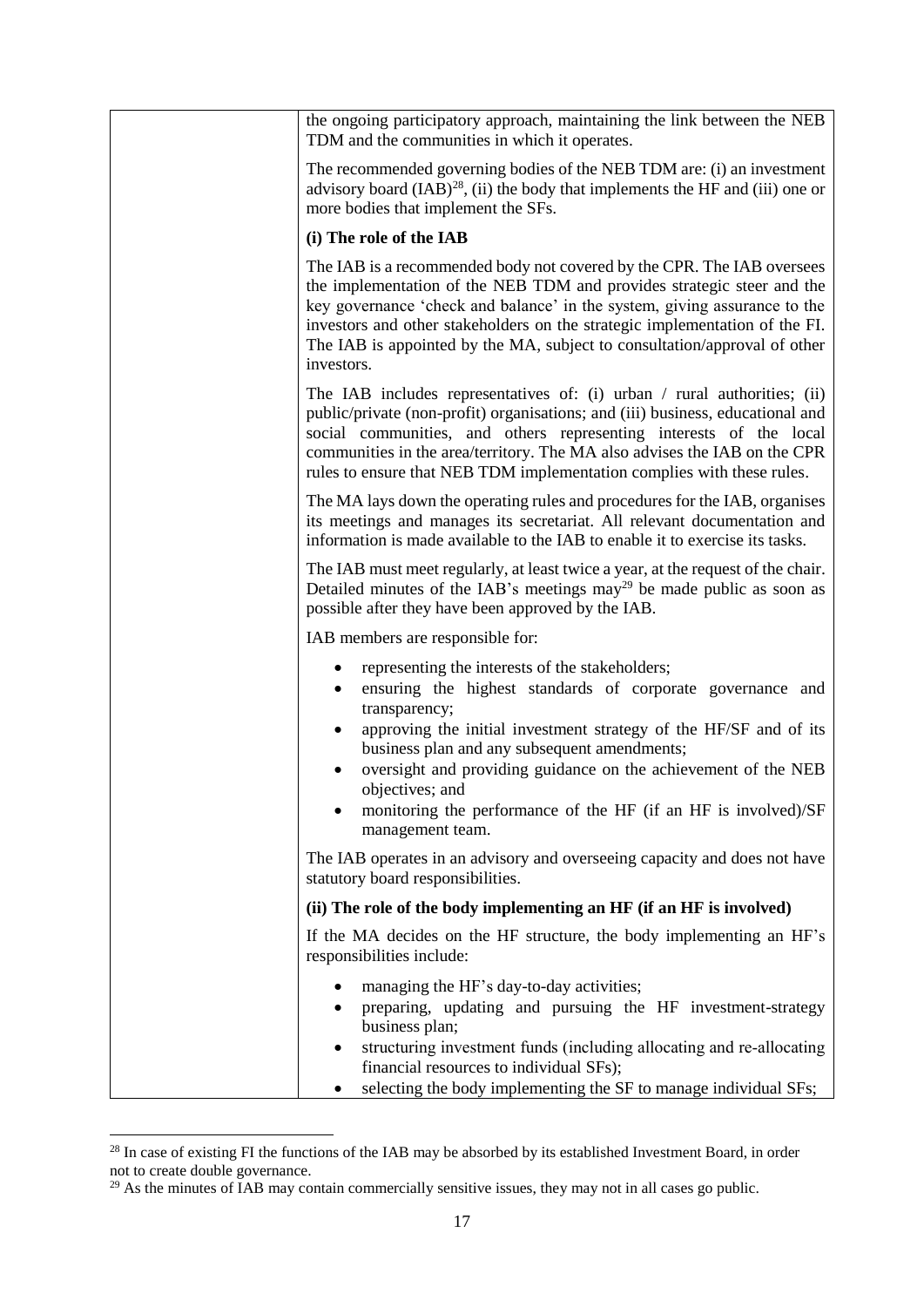| preparing and negotiating the contracts with the body implementing<br>$\bullet$<br>the SF;                                                                                                                                                                                                                                                                               |
|--------------------------------------------------------------------------------------------------------------------------------------------------------------------------------------------------------------------------------------------------------------------------------------------------------------------------------------------------------------------------|
| monitoring fund performance and reporting to the NEB TDM's co-<br>investors (at fund and project level) and to the MA; and<br>carrying out communication activities.                                                                                                                                                                                                     |
| The body implementing the HF may also fulfil the following roles<br>(depending on the FI's design):                                                                                                                                                                                                                                                                      |
| participating in the local NEB partnership and in related activities;<br>$\bullet$                                                                                                                                                                                                                                                                                       |
| marketing the initiative to municipalities, project promoters,<br>potential funders and the public;                                                                                                                                                                                                                                                                      |
| managing the grant component if an FI combines a financial product<br>$\bullet$<br>with a grant;                                                                                                                                                                                                                                                                         |
| possibly providing the technical-support platform (one-stop shop) if<br>$\bullet$<br>not done at the fund level and if no other arrangements have been<br>agreed in accordance with the regional / local set-up; and<br>identifying leverage and long-term fund-level co-investment<br>$\bullet$<br>opportunities.                                                       |
| Amendments to the HF's investment strategy must be approved by the IAB<br>before being implemented. Neither the body implementing the HF nor the<br>IAB will be involved in any decisions on investments in individual territorial<br>development projects. This will be the responsibility of the appointed body<br>implementing the SF.                                |
| (iii) The role of the body implementing an SF                                                                                                                                                                                                                                                                                                                            |
| The responsibilities of the body implementing an SF appointed to manage a<br>SF may include:                                                                                                                                                                                                                                                                             |
| managing investment funds in accordance with the fund-<br>$\bullet$<br>management contract agreed with the body implementing the HF or<br>with the MA if the set-up does not include an HF;<br>structuring funds for investments (if the set-up does not include an<br>$HF$ )                                                                                            |
| identifying eligible projects for investment and carrying out<br>appropriate commercial and technical due diligence;                                                                                                                                                                                                                                                     |
| independent evaluation of projects on behalf of all investors and<br>based on predefined selection criteria (this evaluation should include<br>an assessment of a project's alignment with the NEB's core values<br>as described in the local NEB framework and the SF's investment<br>strategy);<br>bearing sole responsibility for investment decisions;               |
| structuring deals and making investments, including with grant<br>٠<br>support where relevant;                                                                                                                                                                                                                                                                           |
| identifying co-investment partners (where appropriate / necessary);<br>٠<br>reporting financial, output and general-performance data to the HF<br>manager as required under the fund-management contract or directly<br>to the MA if the set-up does not include an HF (grant and financial-<br>product components of the investments should be reported<br>separately). |
| In addition, the SF may be given the following roles (depending on the design<br>of the FI):                                                                                                                                                                                                                                                                             |
| participating in the local NEB partnership and in related activities;                                                                                                                                                                                                                                                                                                    |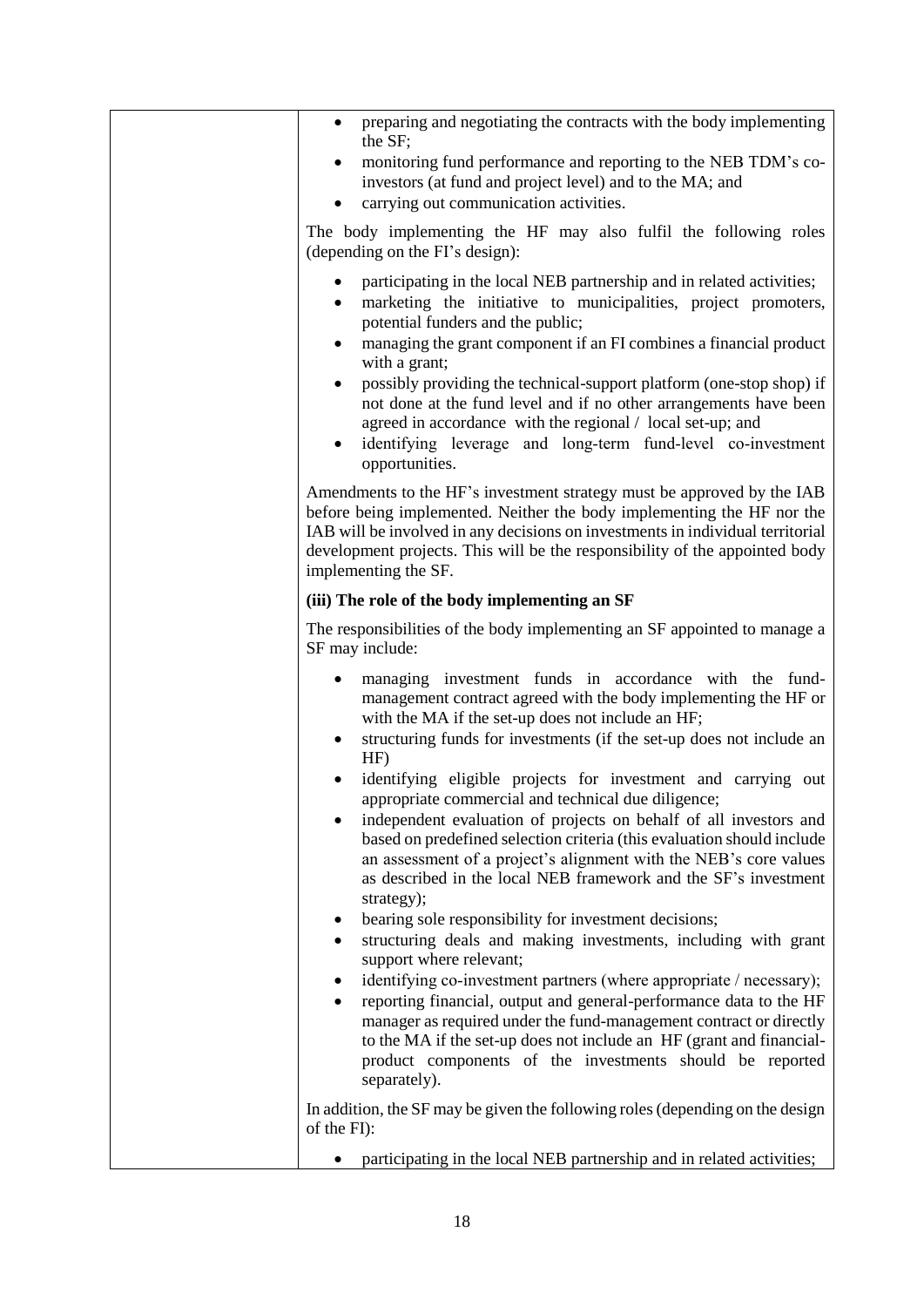|                         | marketing the initiative to municipalities, project promoters,<br>$\bullet$<br>potential funders and the public together with the HF manager where<br>applicable;<br>managing the grant component of the NEB TDM;<br>providing the technical-support platform (one-stop shop).<br>The MA will lay down the terms of governance at the outset. These may be<br>changed following discussions between the MA and bodies implementing<br>the FIs taking into account the size, the scope, the capacity and other<br>specificities of the TDM. |
|-------------------------|--------------------------------------------------------------------------------------------------------------------------------------------------------------------------------------------------------------------------------------------------------------------------------------------------------------------------------------------------------------------------------------------------------------------------------------------------------------------------------------------------------------------------------------------|
| Payments to the FIs and | (a) Disbursement by the MA or by the HF to the SF                                                                                                                                                                                                                                                                                                                                                                                                                                                                                          |
| lending policy          | Following the signature of a funding agreement between the MA and the HF,<br>public contributions from the programme must be transferred to the HF,<br>which must place such contributions in a dedicated account.                                                                                                                                                                                                                                                                                                                         |
|                         | The HF selects the body implementing the SF and signs funding agreements<br>/ operational agreements. These agreements must set out the conditions for<br>the disbursement of the programme resources by the HF to the SF.                                                                                                                                                                                                                                                                                                                 |
|                         | The investment strategy should confirm the target lending volume and the<br>range of interest rate to be used for the financial products. The estimation of<br>the target lending volume should take into account the estimated funds paid<br>back (revolving of the instrument).                                                                                                                                                                                                                                                          |
|                         | Payments due must be made no later than 80 days from the date of<br>submission of the payment claim by the beneficiary (i.e. the body that<br>implements the HF or the body that implements the SF in the absence of an<br>HF), in line with Article $74(1)(b)$ CPR. The deadline may be suspended if<br>information submitted by the beneficiary does not enable the MA to<br>determine whether the amount is due.                                                                                                                        |
|                         | (b) Origination of a portfolio of financial products:                                                                                                                                                                                                                                                                                                                                                                                                                                                                                      |
|                         | In addition to its other activities, the body implementing the FI must create,<br>within a pre-determined limited period a portfolio of eligible debt, equity and<br>quasi-equity for NEB-aligned territorial development projects. This portfolio<br>must be partly funded from the disbursed funds under the programme as<br>agreed in the funding agreement.                                                                                                                                                                            |
|                         | The body implementing the FI must implement a consistent lending policy<br>based on an agreed investment strategy enabling sound credit-portfolio<br>management. The lending policy must also comply with the applicable<br>industry standards and must reflect the MA's financial interests and policy<br>objectives. The investment strategy must lay down the NEB principles for<br>development in the local or territorial development strategy, target activity,<br>target spatial areas and eligible expenditure.                    |
|                         | The body implementing the FI must carry out the identification, selection,<br>due diligence of the final recipients and documentation and disbursement of<br>the financial products in accordance with its standard procedures<br>incorporating the appraisal of the project's alignment with the NEB's core<br>values as described in the investment strategy of the NEB TDM and in<br>accordance with the principles set out in the relevant funding agreement.                                                                          |
|                         | If co-investors provide co-investment to territorial development projects, the<br>body implementing FI and the co-investors providing co-investment directly<br>to a territorial development project must sign a co-investment agreement.<br>Such agreement lays down the terms and conditions for investment in final                                                                                                                                                                                                                     |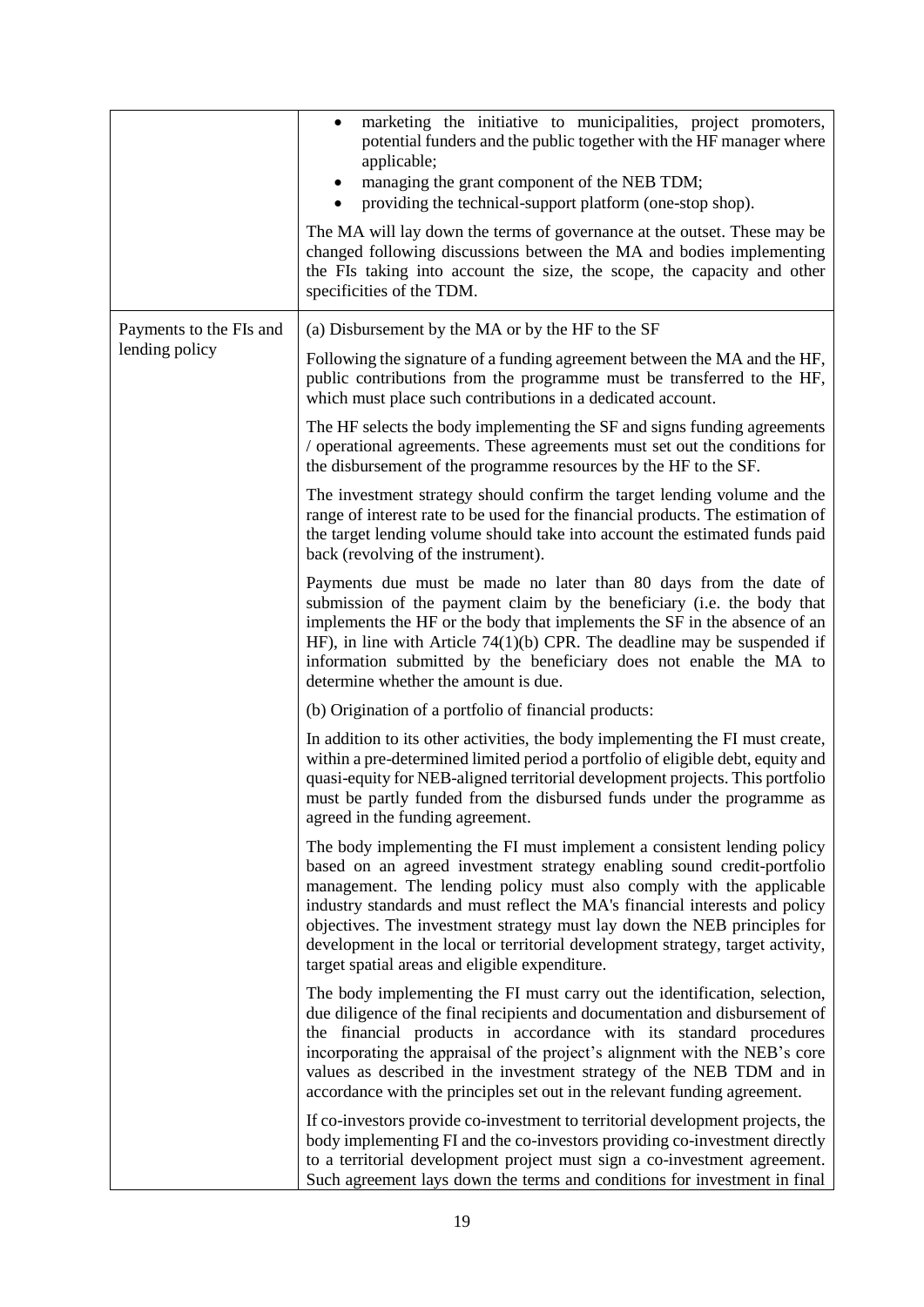|                | recipients and must specify the conditions of risk-sharing arrangements if<br>any.                                                                                                                                                                                                                                                                                                                                                                                                                                                                                           |
|----------------|------------------------------------------------------------------------------------------------------------------------------------------------------------------------------------------------------------------------------------------------------------------------------------------------------------------------------------------------------------------------------------------------------------------------------------------------------------------------------------------------------------------------------------------------------------------------------|
|                | (c) Reuse of resources paid back to the FI                                                                                                                                                                                                                                                                                                                                                                                                                                                                                                                                   |
|                | Resources paid back to the FI may be reused in the same FI (revolving in the<br>same $\text{FI}^{30}$ . Returned resources can be used by the MA to support any<br>projects of the local and territorial development strategy, including non-<br>revenue generating projects or parts of the project/investment. The supported<br>projects should meet the multidisciplinarity principles of the NEB to enable<br>the investments to deliver on the NEB's values beyond one cycle of<br>investments. The detailed arrangements must be included in the funding<br>agreement. |
|                | (d) Loss recoveries                                                                                                                                                                                                                                                                                                                                                                                                                                                                                                                                                          |
|                | The body implementing the FI must take action to recover all defaulted debt<br>and (quasi-)equity financed by the FI in accordance with its internal<br>guidelines and procedures. Amounts recovered by the body implementing<br>the FI (net of recovery and foreclosure costs, if any) must be shared between<br>the body implementing the FI and the MA in line with their respective<br>contributions and the contractual agreements.                                                                                                                                     |
|                | (e) Interest and other gains                                                                                                                                                                                                                                                                                                                                                                                                                                                                                                                                                 |
|                | Interest and other gains generated by treasury management of the EU share<br>of the amount included in the first payment application in line with<br>Article 92 CPR and any other EU amounts transferred to the FI but not yet<br>disbursed to final recipients must be used as laid down in Article 60 CPR.                                                                                                                                                                                                                                                                 |
| Pricing policy | The body implementing the FI should present a pricing policy and<br>methodology to ensure that the financial advantage of the public contribution<br>under the programme is fully passed on to the eligible final recipients,<br>including the grant component, in accordance with the applicable State aid<br>rules. The pricing policy and the methodology should ensure that:                                                                                                                                                                                             |
|                | (1) the interest rate on the body's implementing the FI participation is set at<br>market basis (i.e. according to the body's implementing the FI own policy);                                                                                                                                                                                                                                                                                                                                                                                                               |
|                | (2) the overall interest rate, to be charged on loans and subordinated loans to<br>the eligible territorial development projects included in the portfolio, is<br>reduced proportionally to the allocation provided by the public contribution<br>under the programme (taking into account the fees that the MA might charge<br>on the programme contribution);                                                                                                                                                                                                              |
|                | (3) the interest rates take into account any anticipated grant support such as<br>an investment grant (which may reduce the financing risk of the project) or<br>capital rebate which may result in the early repayment of part of the loan;<br>and                                                                                                                                                                                                                                                                                                                          |
|                | (4) the possibility for the body implementing the FI to provide a public<br>contribution conforming to market standards is not excluded.                                                                                                                                                                                                                                                                                                                                                                                                                                     |
|                | If relevant, the body implementing the FI should also present a collateral<br>policy and methodology to ensure that the financial advantage of the public<br>contribution under the programme is fully passed on to the eligible final<br>recipients.                                                                                                                                                                                                                                                                                                                        |

<sup>1</sup> <sup>30</sup> Article 62 CPR.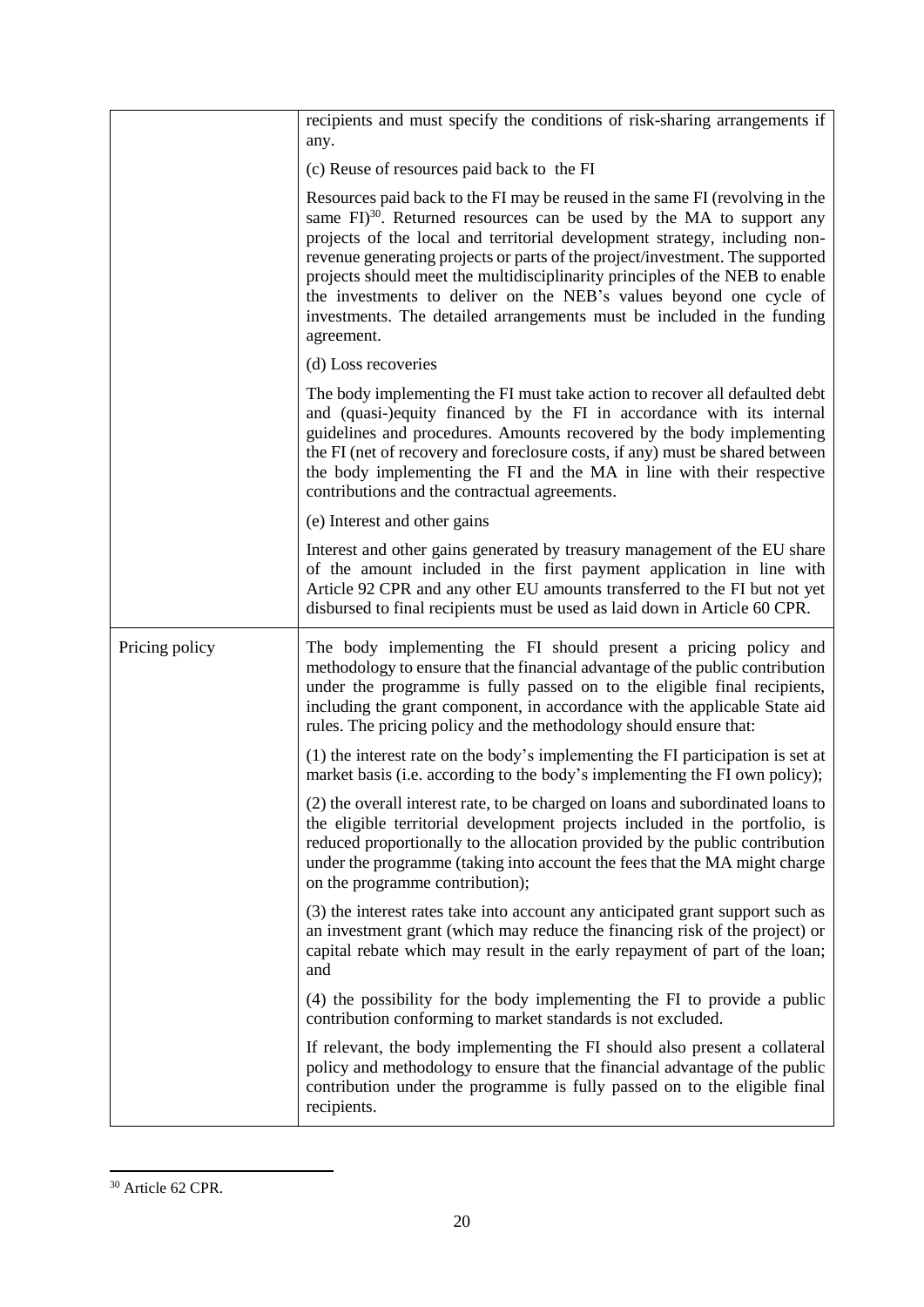| One-stop shop for NEB<br>final recipients / project<br>promoters | Financial and advisory support to final recipients can be provided through a<br>service in the form of a one-stop shop set up as part of the single financial<br>instrument operation <sup>31</sup> .                                                                                                                                                                                                                                                                                                                                                                                                                                                                                                                                                                                                                                                                                                                                                                             |
|------------------------------------------------------------------|-----------------------------------------------------------------------------------------------------------------------------------------------------------------------------------------------------------------------------------------------------------------------------------------------------------------------------------------------------------------------------------------------------------------------------------------------------------------------------------------------------------------------------------------------------------------------------------------------------------------------------------------------------------------------------------------------------------------------------------------------------------------------------------------------------------------------------------------------------------------------------------------------------------------------------------------------------------------------------------|
|                                                                  | The NEB TDM one-stop shop ensures:                                                                                                                                                                                                                                                                                                                                                                                                                                                                                                                                                                                                                                                                                                                                                                                                                                                                                                                                                |
|                                                                  | easy access to support for final recipients;<br>$\bullet$<br>coordinated combination of FIs and grants;<br>economies of scale by increased pooling of funds and a better<br>coordination among stakeholders and existing territorial initiatives;<br>an integrated design and screening of projects taking into account the<br>$\bullet$<br>NEB's key principles and values;<br>creation of a pipeline of bankable projects; and<br>$\bullet$<br>strengthened capacity of Member States, local and regional bodies<br>implementing the FI, and urban/rural municipalities to work with<br>territorial development FIs.                                                                                                                                                                                                                                                                                                                                                            |
|                                                                  | The NEB TDM one-stop shop's activities include:                                                                                                                                                                                                                                                                                                                                                                                                                                                                                                                                                                                                                                                                                                                                                                                                                                                                                                                                   |
|                                                                  | early-stage support to encourage development of creative solutions and<br>project ideas, through the local co-design, multi-disciplinary and<br>participatory process;<br>strengthening institutional capacity of partners actively involved in<br>design and implementation of the TDM;<br>technical support for preparing the projects planned to be supported by<br>the NEB TDM, including energy audits;<br>participation in sharing experiences with other FIs implementing the<br>NEB, including through the NEB Lab; and<br>other activities deemed necessary and justified in the ex ante assessment.                                                                                                                                                                                                                                                                                                                                                                     |
| Combination with grants<br>in one FI operation                   | The funding agreement setting out the conditions for support should include<br>specific rules on the use of the grant component when directly linked to and<br>necessary for the FI in line with the result of the ex ante assessment.                                                                                                                                                                                                                                                                                                                                                                                                                                                                                                                                                                                                                                                                                                                                            |
|                                                                  | In particular, the grant component could be used to cover (indicative limits<br>to the support are shown in square brackets; MAs should consider the local<br>context as described in the ex ante assessment and set limits (if any)<br>accordingly):                                                                                                                                                                                                                                                                                                                                                                                                                                                                                                                                                                                                                                                                                                                             |
|                                                                  | costs of non-revenue generating activities that form part of an<br>territorial regeneration project aligned with the NEB's core<br>principles as a general rule not exceeding [20%] of the total allocated<br>budget;<br>costs of green or other publicly accessible spaces where they exceed<br>[25%] of the total area of the supported component, up to [10%] of<br>a given investment's value; this could include climate-adaptation<br>measures such as green roofs;<br>costs of project-development support that may be provided through<br>a national facility like the EU-level ELENA facility; this could<br>include technical support for all stages of preparation of the projects<br>planned to be supported by the NEB TDM, including energy audits,<br>as a general rule not exceeding [10%] of a given investment's value;<br>bonuses for developing or using zero-emission technologies,<br>renewables, energy efficient district heating and cooling systems, or |

 $\overline{a}$ <sup>31</sup> The one-stop shop can also be provided through two separate operations, for example, by a separate agency as a separate grant operation.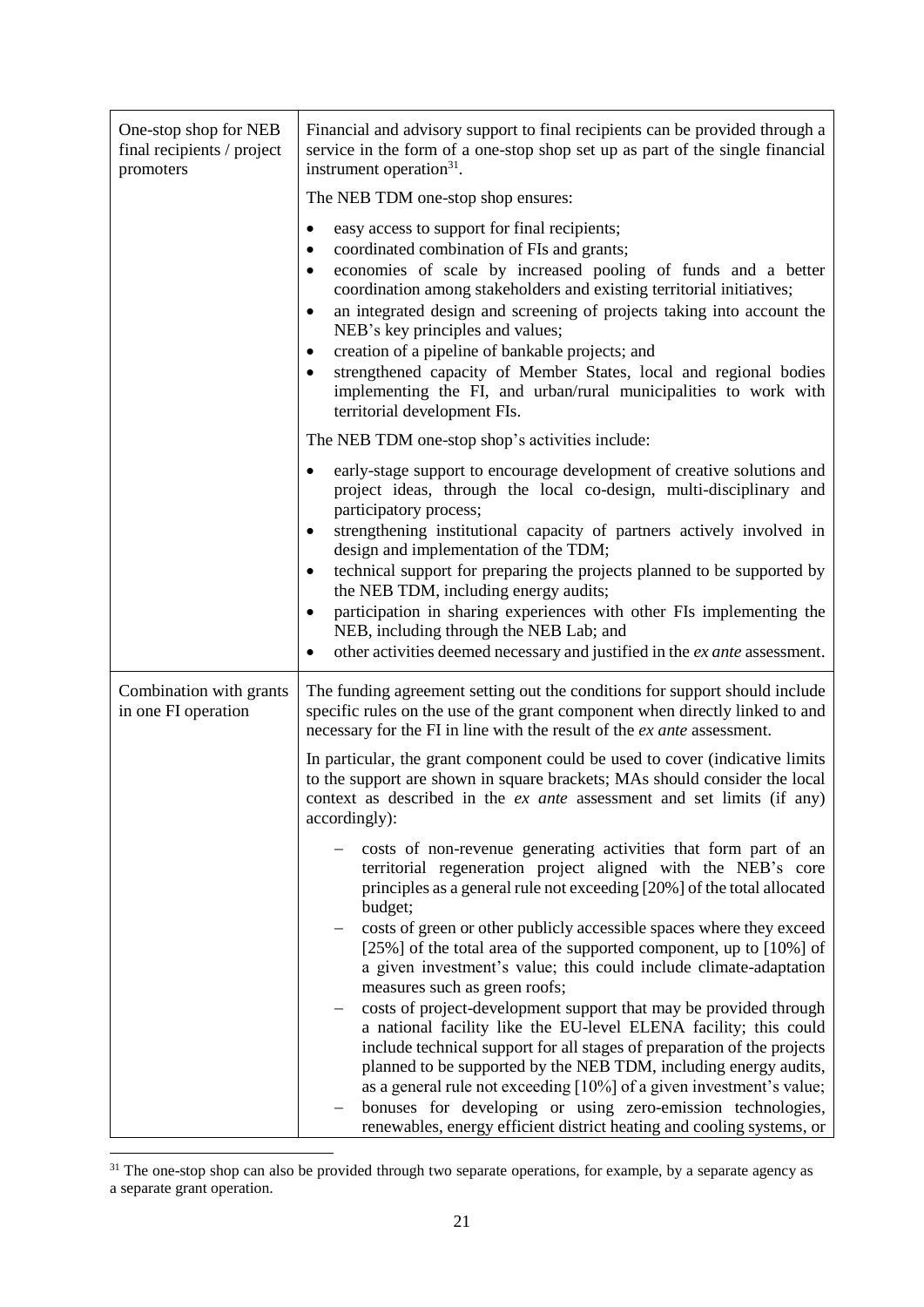|          | other ambitious technologies up to [30%] of a given investment's<br>value in terms of energy efficiency; if restricted to repayable support,<br>energy efficiency measures would focus on investments with short<br>payback times, but with a grant component needed to support more<br>ambitious ideas;<br>the initial contribution needed for inclusive participation, e.g. in the<br>context of energy poverty or renovation of social housing, up to<br>[75%] of a given investment's value;<br>costs equivalent to revenue foregone to make the supported<br>infrastructure publicly accessible below costs for [2 years] if<br>contractual arrangements provide for continuation of such an<br>arrangement for [10] years; and<br>other specific aspects identified in the ex ante assessment.                         |
|----------|------------------------------------------------------------------------------------------------------------------------------------------------------------------------------------------------------------------------------------------------------------------------------------------------------------------------------------------------------------------------------------------------------------------------------------------------------------------------------------------------------------------------------------------------------------------------------------------------------------------------------------------------------------------------------------------------------------------------------------------------------------------------------------------------------------------------------|
|          | In justified cases, non-revenue generating activities (e.g. provision of public<br>space such as parks), that form part of a wider, including cross-border,<br>territorial development strategy may be supported with grants only. This<br>means, for example, that in a given project a grant may be provided to one<br>project promoter to supplement debt and (quasi-) equity financing to another<br>promoter delivering another component of the scheme. Cumulatively they<br>can produce an acceptable return for the investors and harness the potential<br>synergies and complementarities between the various components.                                                                                                                                                                                           |
|          | To comply with the criteria for combining FI with grants according to Article<br>58(5) CPR, the overall proportion of the grant component in the investment<br>portfolio should be lower than the support provided in the form of a financial<br>product. This would enable delivery of the NEB TDM at scale (an essential<br>component for the viability of an FI) by targeting a wider range of investment<br>opportunities that are aligned with the investment strategy.                                                                                                                                                                                                                                                                                                                                                 |
|          | The ex ante assessment should justify the inclusion of the grant component.<br>If applicable, it should also specify a lower maximum grant component for<br>the FI. At the end of eligibility period, grant components under the NEB<br>TDM must be smaller than the nominal value of the financial product<br>provided to final recipients.                                                                                                                                                                                                                                                                                                                                                                                                                                                                                 |
|          | The ex ante assessment may provide for unit costs or lump sums to be used<br>when reimbursing costs of energy audits or other aspects where applicable.                                                                                                                                                                                                                                                                                                                                                                                                                                                                                                                                                                                                                                                                      |
|          | The funding agreement must specify arrangements for final recipients that<br>receive grant support through the one-stop shop in the development stage of<br>a given investment that ultimately is not implemented. Such arrangements<br>could include repayment of the received grant support (for example<br>conversion of grant into loan, without the need to pay interest for the past<br>period) or termination of the agreement without the need to repay, which<br>could be justified for risky investments that in the end are deemed not be<br>financially viable yet or not mature enough to receive repayable support.<br>Such support remains eligible expenditure under the programme as long as<br>the total grant support does not exceed the value of the investments supported<br>by the financial product. |
| Products | The NEB TDM could provide financing in the form of debt, equity, quasi-<br>equity and grants (depending on the outcome of the ex ante assessment) to<br>final recipients that contribute to the objective of the programme. The<br>investment amount and rates must be aligned with the results of the ex ante<br>assessment referred in Article 58(3) CPR.                                                                                                                                                                                                                                                                                                                                                                                                                                                                  |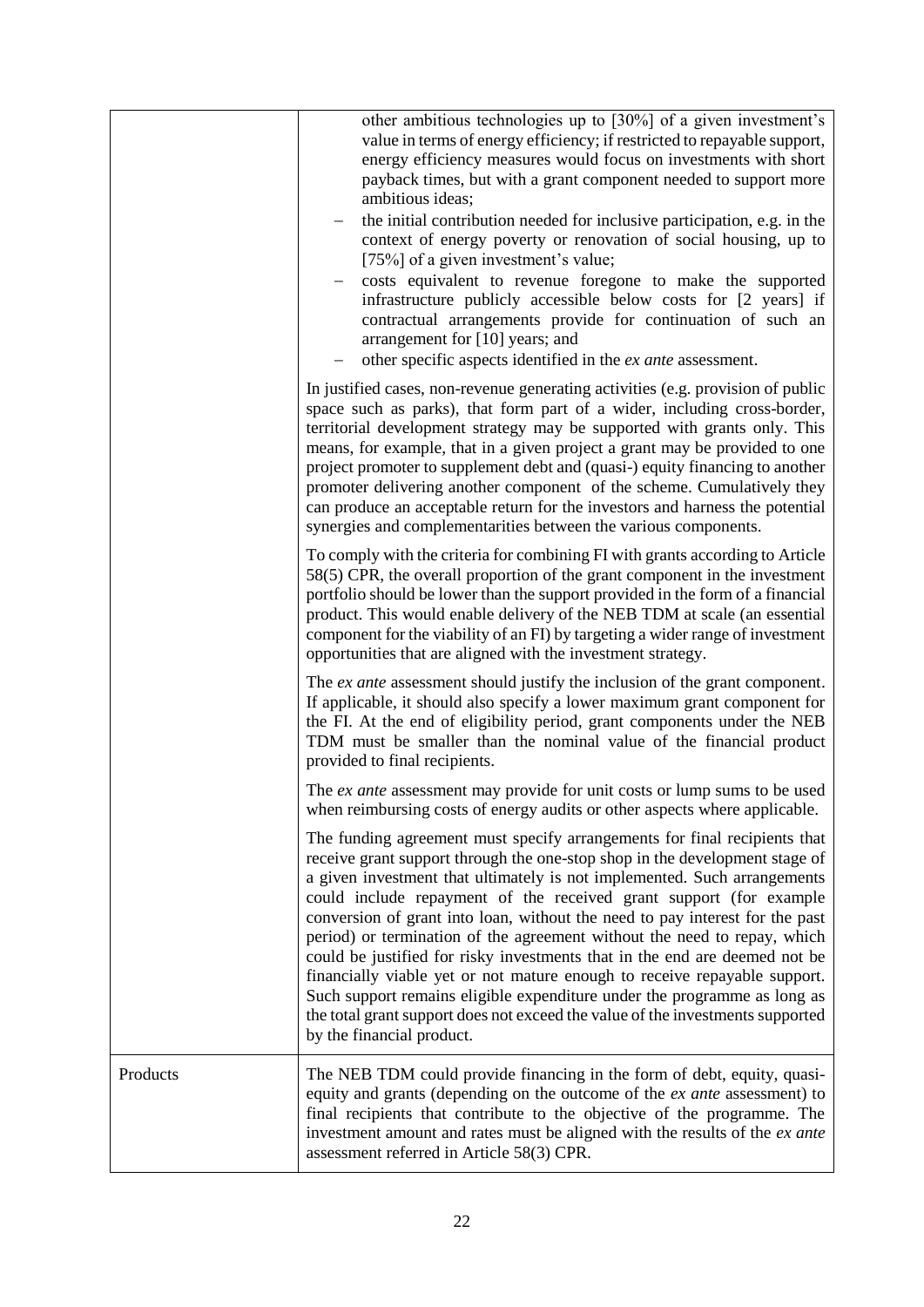|          | The financing can be used exclusively for the following permitted purposes:                                                                                                                                                                                                                                                                                                                                                                                                                                                                                   |                                                                                                                               |
|----------|---------------------------------------------------------------------------------------------------------------------------------------------------------------------------------------------------------------------------------------------------------------------------------------------------------------------------------------------------------------------------------------------------------------------------------------------------------------------------------------------------------------------------------------------------------------|-------------------------------------------------------------------------------------------------------------------------------|
|          | (a) investments in tangible and intangible assets; and                                                                                                                                                                                                                                                                                                                                                                                                                                                                                                        |                                                                                                                               |
|          | (b) working capital related to the eligible activities.                                                                                                                                                                                                                                                                                                                                                                                                                                                                                                       |                                                                                                                               |
|          | The following eligibility criteria must always be met by the NEB TDM for<br>the investments included in the portfolio:                                                                                                                                                                                                                                                                                                                                                                                                                                        |                                                                                                                               |
|          | (a) combined financial-product and grant support should be newly<br>originated, ruling out the refinancing of existing investments or financing of<br>completed projects; grant support must exclude costs incurred before<br>financing is awarded;                                                                                                                                                                                                                                                                                                           |                                                                                                                               |
|          | (b) the NEB TDM's total investment amount for the territorial development<br>project must not exceed a maximum amount as identified in the ex ante<br>assessment nor the applicable State-aid ceilings (for example, a maximum<br>investment of EUR 20 000 000 is permitted under Article 16(3) GBER;                                                                                                                                                                                                                                                         |                                                                                                                               |
|          | (c) combined financial-product and grant support must provide financing for<br>one or more of the permitted purposes in euros and/or the national currency<br>in the relevant jurisdiction and/or in any other currency;                                                                                                                                                                                                                                                                                                                                      |                                                                                                                               |
|          | (d) financial products may be in the form of senior debt and, subject to<br>applicable State-aid rules, mezzanine loans, subordinated debt, equity and<br>quasi-equity;                                                                                                                                                                                                                                                                                                                                                                                       |                                                                                                                               |
|          | (e) loans must not be in the form of revolving credit lines;                                                                                                                                                                                                                                                                                                                                                                                                                                                                                                  |                                                                                                                               |
|          | (f) loans must have a repayment schedule, including regular amortising<br>and/or bullet payments;                                                                                                                                                                                                                                                                                                                                                                                                                                                             |                                                                                                                               |
|          | (g) neither loans nor grants must finance purely financial activities and must<br>not finance the provision of consumer finance; and                                                                                                                                                                                                                                                                                                                                                                                                                          |                                                                                                                               |
|          | (h) loans must have a minimum maturity of 12 months (including the<br>relevant grace period, if any) and a maximum maturity of up to 360 months.                                                                                                                                                                                                                                                                                                                                                                                                              |                                                                                                                               |
| Projects | Eligibility rules and the scope of programme support are the same as for the<br>use of the ERDF, CF and JTF as a whole apart from specific non-eligible<br>areas of investment and the specific non-eligible items listed in the CPR. At<br>the same time projects supported by the NEB TDM should be in line with<br>the local or territorial development strategy and complemented with<br>community-initiated projects to put into effect the all-encompassing and<br>multidisciplinary approach of the NEB and to address the NEB's three core<br>values. |                                                                                                                               |
|          | The NEB TDM must support two or more of the four thematic axes of the<br>NEB transformative path.                                                                                                                                                                                                                                                                                                                                                                                                                                                             |                                                                                                                               |
|          | Below are examples of projects that may be financed as part of this support<br>under the various axes:                                                                                                                                                                                                                                                                                                                                                                                                                                                        |                                                                                                                               |
|          | <b>Reconnecting with nature</b>                                                                                                                                                                                                                                                                                                                                                                                                                                                                                                                               | Regaining a sense of belonging                                                                                                |
|          | Blending of buildings in landscape,<br>or integration of living nature in<br>construction, showing how<br>biodiversity or water and soil<br>conservation can be respected and<br>promoted through building and<br>planning                                                                                                                                                                                                                                                                                                                                    | Investment in the physical and<br>economic regeneration of urban<br>and rural neighbourhoods,<br>including affordable housing |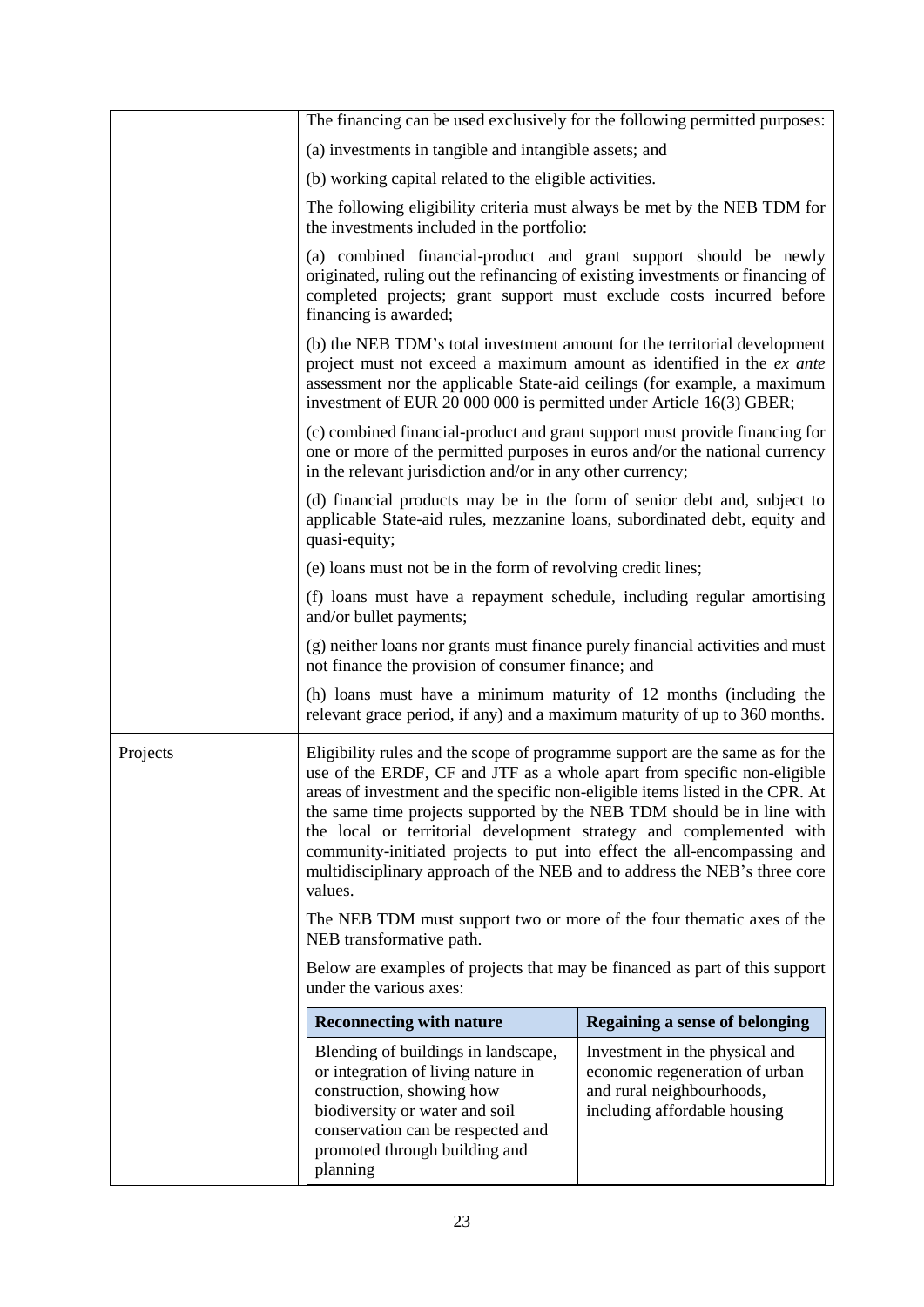| Investment to ensure climate and<br>environmental resilience, including<br>nature-based solutions                                                                                                                                                                                                                                                                                                     | Investment in the conservation,<br>protection, promotion,<br>development of and access to<br>cultural heritage, including<br>sustainable tourism<br>infrastructure;<br>Renovation of heritage<br>infrastructure with a high social<br>purpose and a low carbon<br>footprint                                                                            |
|-------------------------------------------------------------------------------------------------------------------------------------------------------------------------------------------------------------------------------------------------------------------------------------------------------------------------------------------------------------------------------------------------------|--------------------------------------------------------------------------------------------------------------------------------------------------------------------------------------------------------------------------------------------------------------------------------------------------------------------------------------------------------|
| Physical transformation of places<br>showing how new, renovated or<br>regenerated built environment and<br>public spaces may contribute to<br>protection, restoration and/or<br>regeneration of natural ecosystem<br>(including soil and water cycles) and<br>biodiversity;<br>The use of nature-based solutions<br>and materials could be important<br>dimensions in the physical<br>transformation. | Investment in regeneration of<br>abandoned or challenged areas in<br>cities, upgrading of territories<br>and regions in decline, projects<br>aimed at overcoming segregation<br>and giving access to places                                                                                                                                            |
| Investment in adaptation to climate<br>change, and investment to improve<br>the environment in territories,<br>including improvement of air, soil<br>and water quality and living<br>conditions                                                                                                                                                                                                       | Investment support for self-<br>employment and business<br>creation, including business<br>infrastructure such as workspace<br>and incubators                                                                                                                                                                                                          |
| Investment in sustainable territorial<br>mobility, including building<br>territorial green corridors for active<br>mobility and sustainable transport<br>infrastructure                                                                                                                                                                                                                               | Investment in community-based<br>and primary forms of healthcare<br>and investment to improve<br>access to health and social<br>services                                                                                                                                                                                                               |
| Activities processes, products that<br>convey a feeling or an experience of<br>being part of nature and bring a<br>change of perspective towards nature                                                                                                                                                                                                                                               | Investment in development of<br>products, processes or business<br>models that build on local<br>culture, traditions, knowhow,<br>craft and contemporary diversity<br>and creativity;<br>It may be fashion, furniture, or<br>interior design, but also food or<br>other elements of daily life that<br>carry a sense of belonging on a<br>local scale; |
|                                                                                                                                                                                                                                                                                                                                                                                                       | It can also involve the<br>transmission of traditional<br>knowledge, know-how and skills<br>and its integration into new<br>production or business context<br>models.                                                                                                                                                                                  |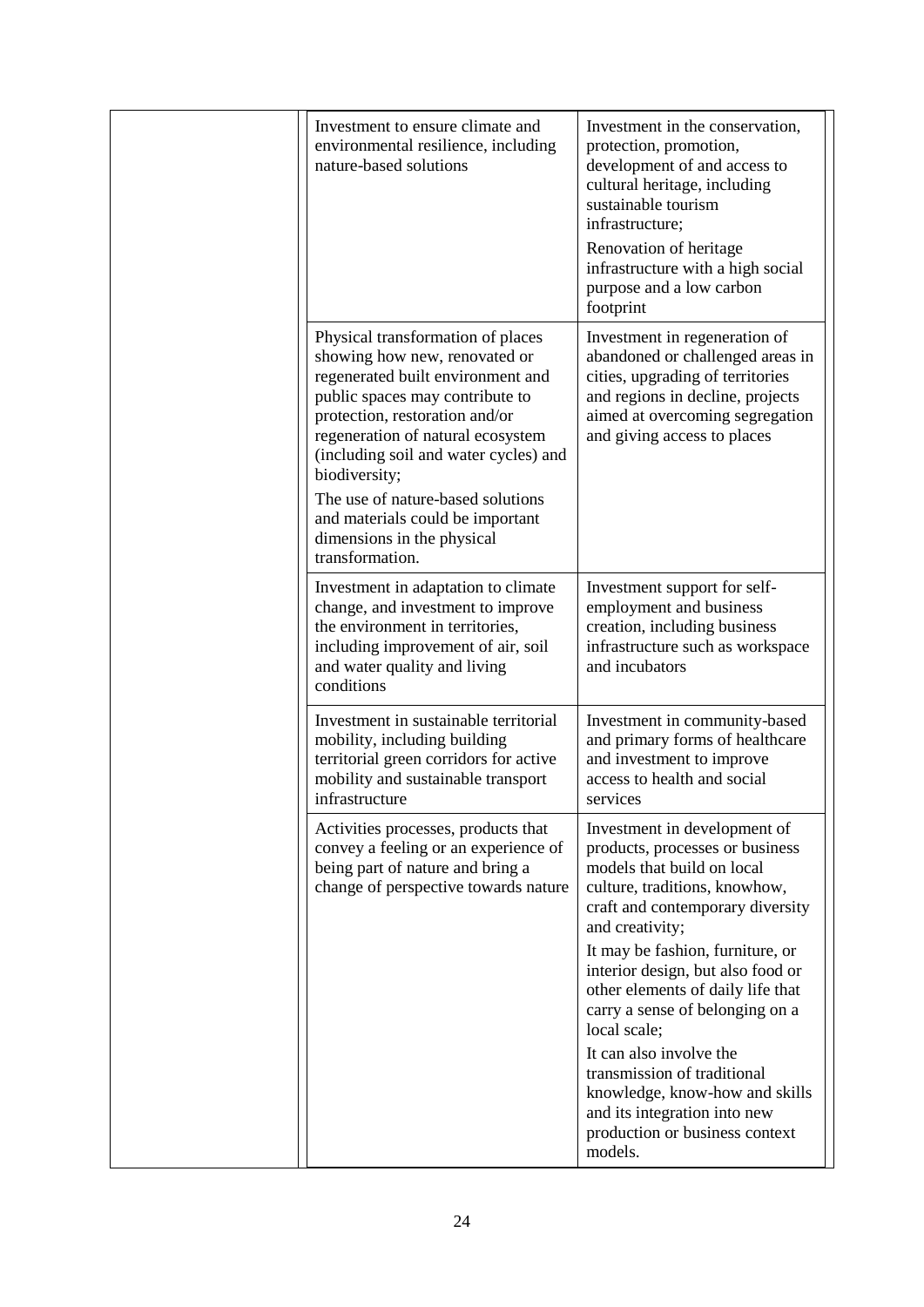| Prioritising the places and people<br>that need it the most                                                                                                                                                                                                                                                                                                                                                                                                                                                                                                        | The need for long-term, life-<br>cycle thinking in the industrial<br>ecosystem                                                                                                                                                                                                                                                                                                                                                                                                                        |
|--------------------------------------------------------------------------------------------------------------------------------------------------------------------------------------------------------------------------------------------------------------------------------------------------------------------------------------------------------------------------------------------------------------------------------------------------------------------------------------------------------------------------------------------------------------------|-------------------------------------------------------------------------------------------------------------------------------------------------------------------------------------------------------------------------------------------------------------------------------------------------------------------------------------------------------------------------------------------------------------------------------------------------------------------------------------------------------|
| Renovation and construction of<br>social and affordable housing units<br>with circularity in mind and<br>contribution to inclusiveness in<br>relation to their function or<br>accessibility                                                                                                                                                                                                                                                                                                                                                                        | Investment in sustainable<br>solutions for businesses and<br>households implementing<br>circular-economy principles,<br>including manufacturing                                                                                                                                                                                                                                                                                                                                                       |
| Investment in physical<br>transformation and regeneration of<br>territories, including villages, rural<br>areas, shrinking cities, degenerated<br>city districts and de-industrialised<br>areas:<br>It can involve the development of<br>ambitious social housing projects<br>and the renovation and regeneration<br>of the built environment to fight<br>segregation and isolation, as well as<br>to address particular needs of groups<br>of individuals who are the most<br>vulnerable, e.g. at risk of exclusion<br>or poverty or experiencing<br>homelessness | Investment in transformation of<br>elements of specific value chains<br>from sourcing of raw material to<br>the recycling of waste in various<br>ecosystems, from construction to<br>textile and life style sectors<br>(furniture, design, etc.)<br>New processes, new materials,<br>sustainably sourced nature based<br>solutions and products, or new<br>business models bringing clear<br>benefits in terms of sustainability<br>and circularity, as well as in term<br>of quality of life for all |
| Investment to meet the challenges of<br>climate change                                                                                                                                                                                                                                                                                                                                                                                                                                                                                                             | Investment in innovative<br>techniques and materials to<br>contribute to mitigate climate<br>change, protect the environment<br>and make places more affordable<br>and inclusive                                                                                                                                                                                                                                                                                                                      |
| Investment in a 'design for all'<br>approach to remove accessibility<br>barriers to build and virtual<br>environments and to goods and<br>services for people with disabilities,<br>as well as addressing aging factors.                                                                                                                                                                                                                                                                                                                                           | Investment support for<br>entrepreneurship and business<br>development, including for the<br>development of new production<br>technologies and sustainable<br>products                                                                                                                                                                                                                                                                                                                                |
| Development in information and<br>communication technologies                                                                                                                                                                                                                                                                                                                                                                                                                                                                                                       | Investment in the reuse,<br>regeneration, life extension and<br>transformation of all types of<br>existing buildings                                                                                                                                                                                                                                                                                                                                                                                  |
| Investment in infrastructure for<br>public employment services                                                                                                                                                                                                                                                                                                                                                                                                                                                                                                     | Investment in new technologies<br>including 5G, artificial<br>intelligence, data-based tools,<br>robotics and 3D printing<br>technologies                                                                                                                                                                                                                                                                                                                                                             |
| Investment in higher education,<br>including cooperation with<br>companies;                                                                                                                                                                                                                                                                                                                                                                                                                                                                                        | Investments to improve the<br>sustainability performance of<br>materials, products and buildings                                                                                                                                                                                                                                                                                                                                                                                                      |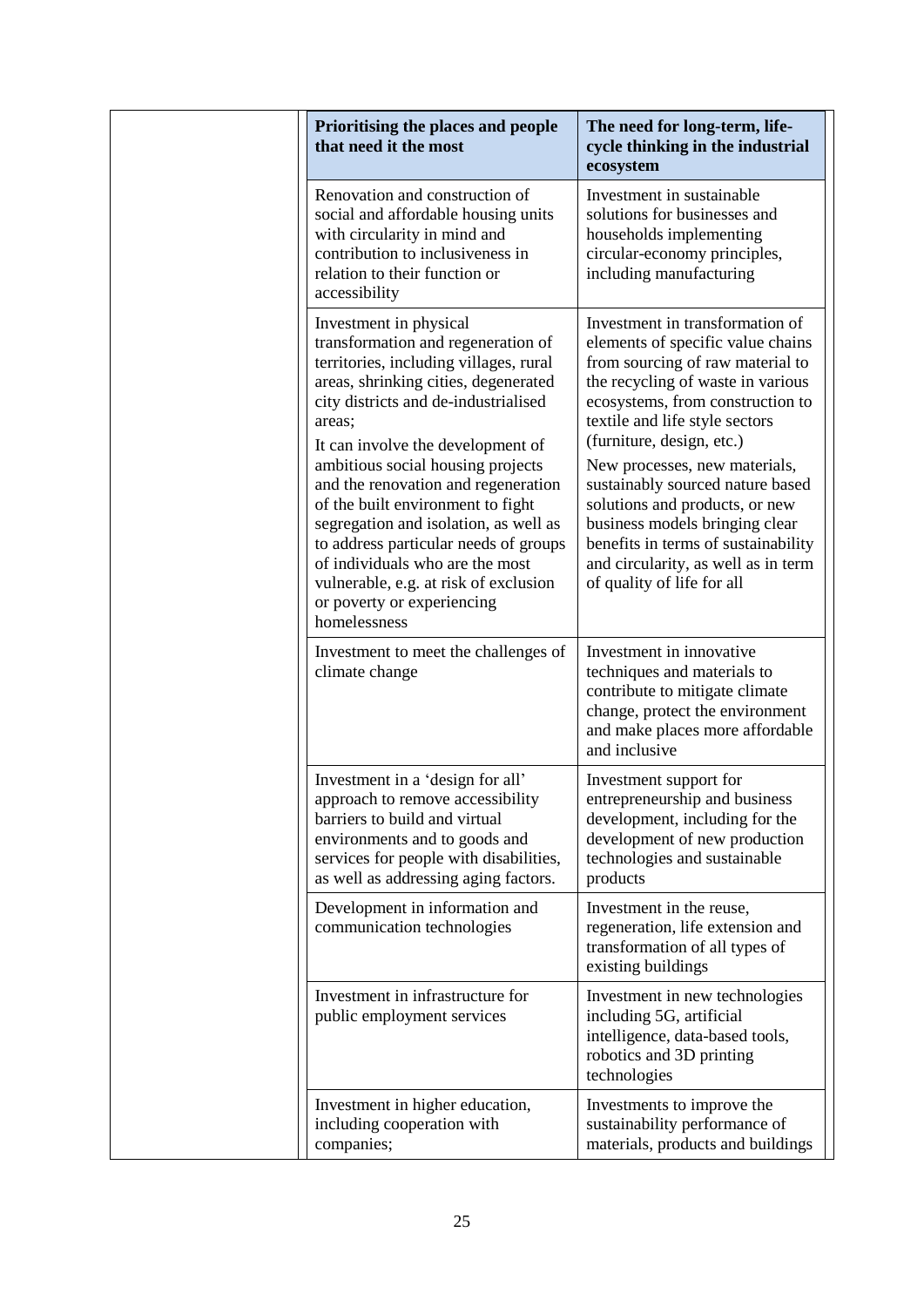|                           | Education models and methods that<br>integrate the values of sustainability,<br>inclusion and aesthetics in the<br>content of the curricular and in the<br>learning process, including<br>innovative models of training for<br>professionals based on the<br>interdisciplinary integration of<br>science, arts and social studies                                                                                                                                                                                                                                                                                                   |                                                                                                                                                                                                                                                                           |
|---------------------------|-------------------------------------------------------------------------------------------------------------------------------------------------------------------------------------------------------------------------------------------------------------------------------------------------------------------------------------------------------------------------------------------------------------------------------------------------------------------------------------------------------------------------------------------------------------------------------------------------------------------------------------|---------------------------------------------------------------------------------------------------------------------------------------------------------------------------------------------------------------------------------------------------------------------------|
|                           | Investment in infrastructure<br>connecting various parts of an area<br>including urban and rural localities<br>and cross-border connections                                                                                                                                                                                                                                                                                                                                                                                                                                                                                         | Investment in the health and<br>social services infrastructure and<br>in research, development and<br>innovation, which contribute to<br>local development                                                                                                                |
|                           | Investment in spaces used for<br>positive exchanges and community<br>building, for instance through<br>exemplary development and use of<br>public spaces such as streets, squares<br>and parks, or inspirational models of<br>community centres, community<br>gardens, co-creation of places that<br>combine style with a strong social<br>purpose and sustainability;<br>Other small-scale initiatives, at the<br>level of individuals, neighbourhoods<br>and local communities identified in<br>the local or territorial development<br>strategy<br>The list of potential investments and activities is not exhaustive and can be | Investment in tools to support<br>design and co-creation for more<br>sustainable building and planning<br>processes;<br>Methods, tools or guidance<br>which facilitate the (self-)<br>assessment of circularity<br>performance for various types of<br>goods and services |
| Eligible final recipients | extended to cover other type of actions and disciplines.<br>Final recipients must be eligible under EU and national law, the relevant EU<br>funds programme, the funding agreement and the NEB TDM investment<br>strategy. At the date of the signature of the financing agreement and, where<br>appropriate, the grant component, final recipients must meet the following<br>eligibility criteria:                                                                                                                                                                                                                                |                                                                                                                                                                                                                                                                           |
|                           | (a) they must be involved in territorial development, meaning that they must<br>be either public or private entities with a legal status that allows them to take<br>debts and implement territorial development projects with various ownership<br>structures, for example combining private and public capital;                                                                                                                                                                                                                                                                                                                   |                                                                                                                                                                                                                                                                           |
|                           | (b) they must be active partners to regional and local authorities stimulating<br>territorial development by investing in territorial development project; final<br>recipients must have suitable legal interest in the asset in which the<br>investment is made;                                                                                                                                                                                                                                                                                                                                                                   |                                                                                                                                                                                                                                                                           |
|                           | (c) they must not be excluded by applicable State-aid rules (e.g. Article 1(2)<br>to $(5)$ GBER);                                                                                                                                                                                                                                                                                                                                                                                                                                                                                                                                   |                                                                                                                                                                                                                                                                           |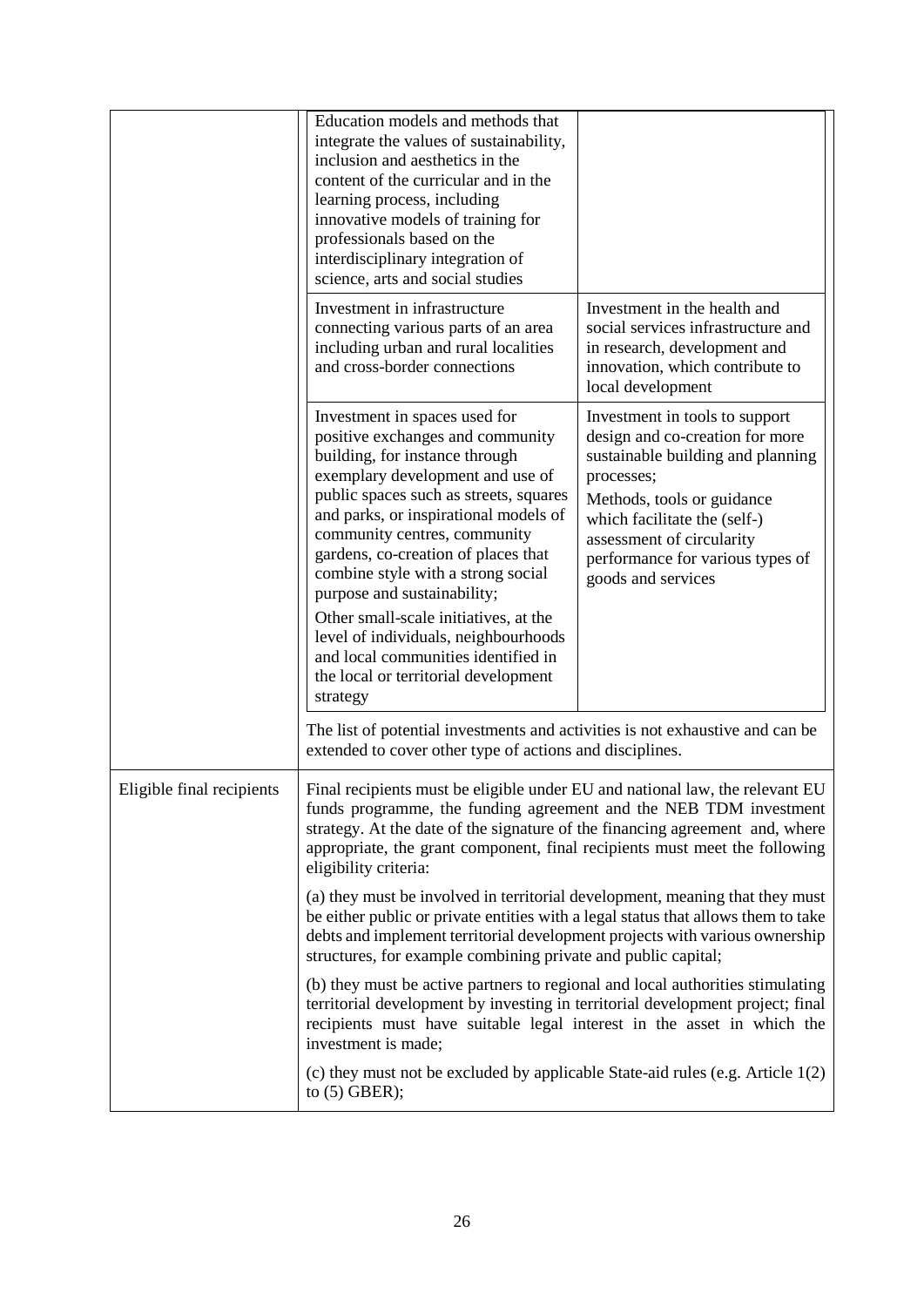|                                   | (d) they must not be part of one or more restricted sectors <sup>32</sup> ;                                                                                                                                                                                                                                                                                                                                                                                                                                          |
|-----------------------------------|----------------------------------------------------------------------------------------------------------------------------------------------------------------------------------------------------------------------------------------------------------------------------------------------------------------------------------------------------------------------------------------------------------------------------------------------------------------------------------------------------------------------|
|                                   |                                                                                                                                                                                                                                                                                                                                                                                                                                                                                                                      |
|                                   | (e) they must not be an undertaking in difficulty as defined in point (18) of<br>Article 2 GBER, subject to Fund specific derogations <sup>33</sup> ;                                                                                                                                                                                                                                                                                                                                                                |
|                                   | (f) they must not be delinquent or in default in respect of any other loan or<br>lease either granted by the body implementing the FI or by another financial<br>institution pursuant to checks made in accordance with the body's<br>implementing the FI internal guidelines and standard credit policy; and                                                                                                                                                                                                        |
|                                   | (g) they must invest in territorial development projects that are aligned with<br>the NEB's core values and implemented in the MA's region.                                                                                                                                                                                                                                                                                                                                                                          |
|                                   | In addition, at the time of the investment and during the reimbursement of<br>the loan or exit from the deal, final recipients must be registered in a Member<br>State and the activity for which the financing was disbursed must be located<br>in the relevant Member State and region supported by the EU Funds<br>programme.                                                                                                                                                                                     |
| MA's liability                    | The MA's financial liability must not exceed the amount committed by the<br>MA to the FI under the funding agreement (Article 59(6) CPR).                                                                                                                                                                                                                                                                                                                                                                            |
|                                   | Losses covered are principal amounts due, payable and outstanding and<br>standard interest. Late-payment fees and any other costs and expenses are<br>not covered.                                                                                                                                                                                                                                                                                                                                                   |
| Reporting and targeted<br>results | At least twice a year, the body implementing the FI should provide the MA<br>or the HF with information in a standardised form and with a standardised<br>scope. This information should include all the relevant aspects for the MA to<br>comply with Article 42 CPR.                                                                                                                                                                                                                                               |
|                                   | Indicators should be aligned with the specific objectives of the relevant<br>priority of the programme contributing to the FI and with the expected<br>contribution of the FI to the achievement of specific objectives specified in<br>the ex ante assessment. Indicators should be measured and reported at least<br>twice a year by the body implementing the FI and aligned as a minimum with<br>the requirements of the CPR and the ERDF/CF/JTF indicators in the<br>ERDF/CF Regulation and the JTF Regulation. |

 $32$  The following economic sectors are together referred to as the 'restricted sectors':

<sup>(</sup>a) illegal economic activities: any production, trade or other activity that is illegal under the laws or regulations of the home jurisdiction for such production, trade or activity;

<sup>(</sup>b) tobacco and distilled alcoholic beverages; the production of and trade in tobacco and distilled alcoholic beverages and related products;

<sup>(</sup>c) production of and trade in weapons and ammunition: the financing of the production of and trade in weapons and ammunition of any kind (this restriction does not apply to the extent such activities are part of or accessory to explicit EU policies);

<sup>(</sup>d) casinos and equivalent enterprises;

<sup>(</sup>e) IT-sector restrictions: research, development or technical applications relating to electronic data programmes or solutions that (i) aim specifically at: (a) supporting any activity included in the restricted sectors referred to in points (a) to (d) above; (b) internet gambling and online casinos; or (c) pornography, or (ii) are intended to enable to illegally: (a) enter into electronic data networks; or (b) download electronic data;

<sup>(</sup>f) life-science sector restrictions: when providing support to the financing of research, development or technical applications relating to: (i) human cloning for research or therapeutic purposes; or (ii) genetically modified organisms.

<sup>&</sup>lt;sup>33</sup> See Article 7(d) of Regulation (EU) 2021/1058 on the European Regional Development Fund and on the Cohesion Fund and Article 9(c) of Regulation (EU) 2021/1056 establishing the Just Transition Fund.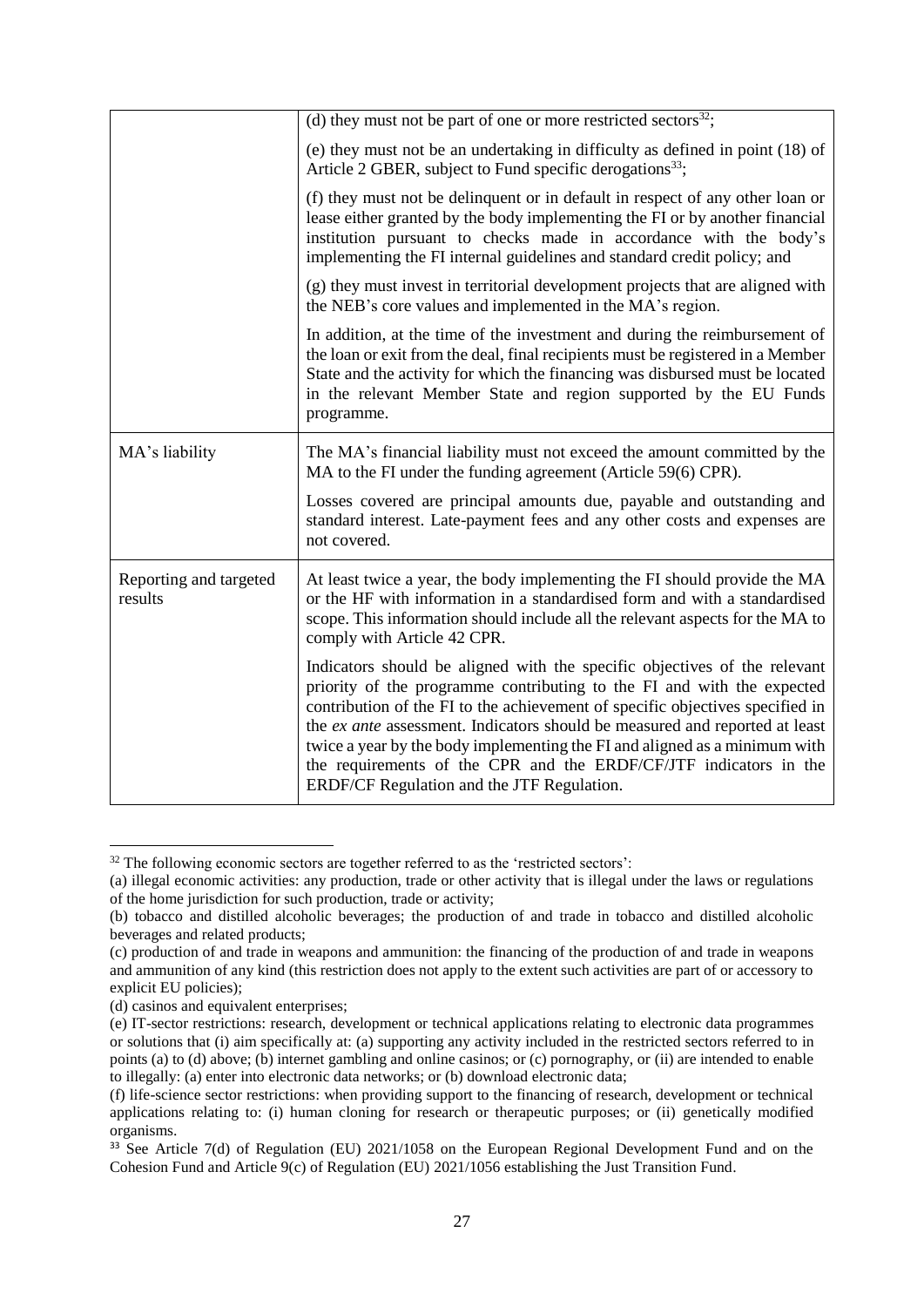|                                      | Energy efficiency aspects and renewables could also be included in projects<br>with another primary objective. Therefore, to capture the overall contribution<br>of the NEB TDM to the priorities, indicators should include: (i) savings in<br>annual primary energy consumption (estimated based on an energy audit or<br>another document); (ii) additional production capacity for renewable energy;<br>and (iii) additional renewable energy produced (estimated) in all supported<br>projects.                                                                                                                                                                                                                                                                                                                                                                                                                                        |
|--------------------------------------|---------------------------------------------------------------------------------------------------------------------------------------------------------------------------------------------------------------------------------------------------------------------------------------------------------------------------------------------------------------------------------------------------------------------------------------------------------------------------------------------------------------------------------------------------------------------------------------------------------------------------------------------------------------------------------------------------------------------------------------------------------------------------------------------------------------------------------------------------------------------------------------------------------------------------------------------|
| State aid implications <sup>34</sup> | 1. Existence of aid under State aid rules                                                                                                                                                                                                                                                                                                                                                                                                                                                                                                                                                                                                                                                                                                                                                                                                                                                                                                   |
|                                      | At the level of the body implementing the FI, for the financial product<br>component:                                                                                                                                                                                                                                                                                                                                                                                                                                                                                                                                                                                                                                                                                                                                                                                                                                                       |
|                                      | State aid is normally excluded when <u>one of the below conditions</u> is met:                                                                                                                                                                                                                                                                                                                                                                                                                                                                                                                                                                                                                                                                                                                                                                                                                                                              |
|                                      | 1. The co-investing body implementing the FI and the MA carry out the<br>investment on a pari passu basis, i.e.: (i) under the same terms and<br>conditions; (ii) at the same time (via the same transaction); (iii) bearing<br>losses and benefiting from gains in proportion to their contributions (pro<br>rata) at any time; (iv) holding the same level of subordination in relation<br>to the same risk class; and (v) with an economically significant<br>participation in the risk sharing loan of the independent and private co-<br>investors <sup>35</sup> , e.g. the body implementing the FI. However, this cannot<br>occur when a grant is provided in combination with the financial product<br>(e.g. in case of a capital rebate or a capital grant), which would impair<br>the pari passu principle.                                                                                                                       |
|                                      | The remuneration (i.e. management costs and/or fees) of the bodies<br>2.<br>implementing the HF and the SF as well as the loan pricing structure of<br>the body implementing the FI reflect the current market remuneration in<br>comparable situations. This is the case when the bodies implementing<br>the FI have been selected through an open, transparent, non-<br>discriminatory and objective selection procedure.                                                                                                                                                                                                                                                                                                                                                                                                                                                                                                                 |
|                                      | The financial advantage of the public contribution under the programme<br>3.<br>to the instrument is quantified and then fully passed on to the final<br>recipients in the form of an interest-rate reduction and/or a decrease in<br>collateral requirements compared to the market rate. The market rate can<br>be either the appropriate market benchmarks for the specific risk and<br>sector, or the market proxies set out in the Reference Rate<br>Communication in situations where comparable market transactions are<br>not easy to identify (more likely to apply to transactions involving<br>limited amounts and/or transactions involving small and medium sized<br>undertakings (SMEs)) <sup>36</sup> . When the support provided by the financial<br>product is in the form of mezzanine loans or subordinated debt, the<br>methodology for such calculation should be notified to the European<br>Commission for approval. |

<sup>&</sup>lt;sup>34</sup> Without prejudice to the interpretation of the notion of State aid laid down in Article 107(1) TFEU by the Union Court, as also consolidated in the Commission Notice on the notion of State aid (Commission Notice on the notion of State aid as referred to in Article 107(1) of the Treaty on the Functioning of the European Union, OJ C 262, 19.7.2016, p. 1, available at: [https://eur-lex.europa.eu/legal](https://eur-lex.europa.eu/legal-content/EN/TXT/PDF/?uri=CELEX:52016XC0719(05)))[content/EN/TXT/PDF/?uri=CELEX:52016XC0719\(05\)\).](https://eur-lex.europa.eu/legal-content/EN/TXT/PDF/?uri=CELEX:52016XC0719(05)))

 $\overline{a}$ 

 $\frac{35}{35}$  As defined in State aid rules (in particular as set out in the General Block Exemption Regulation).

<sup>&</sup>lt;sup>36</sup> See point 113 of Commission Notice on the notion of State aid as referred to in Article  $107(1)$  of the Treaty on the Functioning of the European Union (OJ C 262, 19.7.2016, p. 1).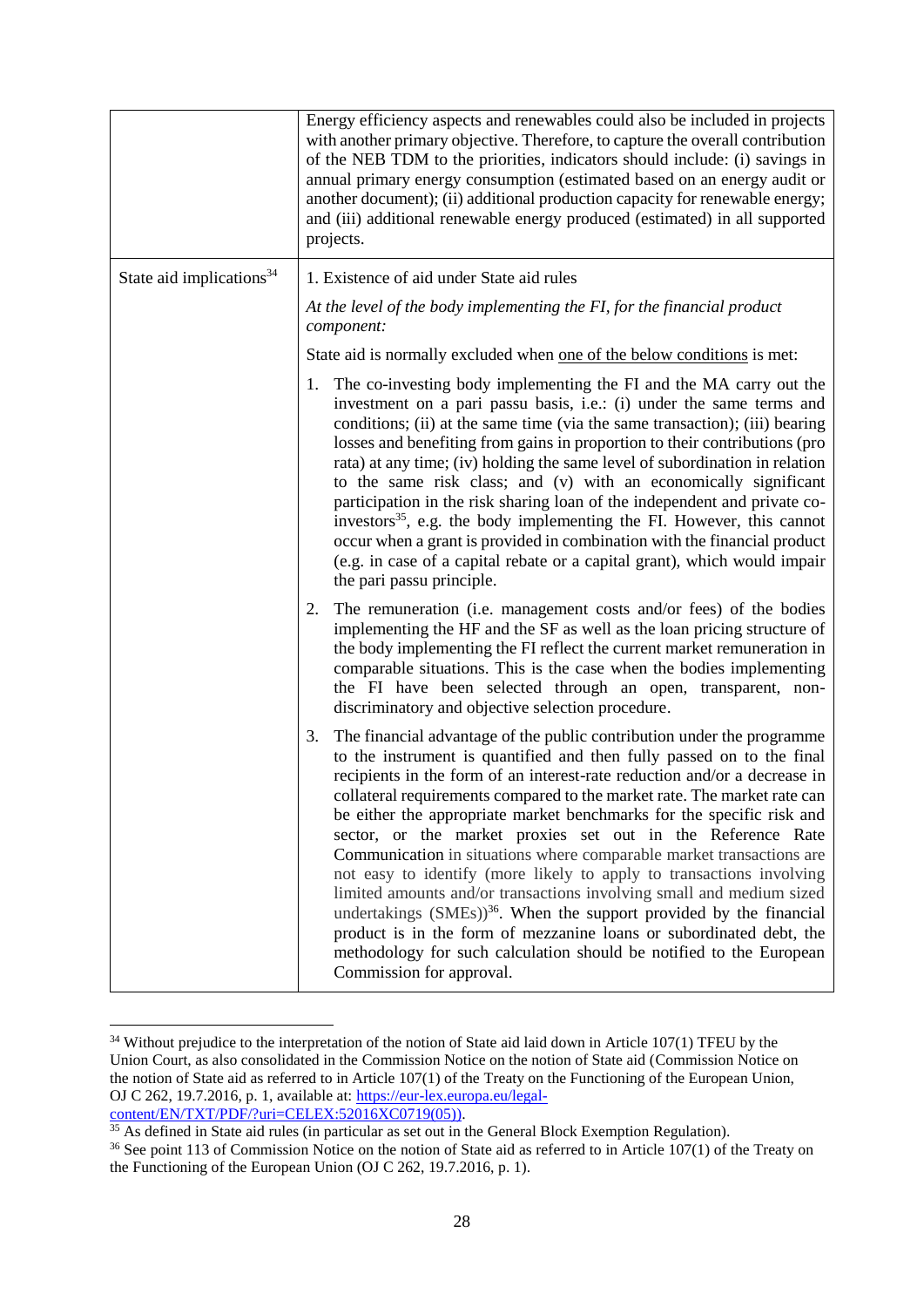| At the level of the final recipient:                                                                                                                                                                                                                                                                                                                                                                                                                                                                                                                                                                                                                                                                                                                                                                                                                                                                                                                    |
|---------------------------------------------------------------------------------------------------------------------------------------------------------------------------------------------------------------------------------------------------------------------------------------------------------------------------------------------------------------------------------------------------------------------------------------------------------------------------------------------------------------------------------------------------------------------------------------------------------------------------------------------------------------------------------------------------------------------------------------------------------------------------------------------------------------------------------------------------------------------------------------------------------------------------------------------------------|
| State aid may be excluded if the final recipients are entities or natural<br>persons that are not carrying out economic activity <sup>37</sup> and therefore fall<br>outside the scope of State aid.                                                                                                                                                                                                                                                                                                                                                                                                                                                                                                                                                                                                                                                                                                                                                    |
| In addition, if the final recipient is a very small business, that only offers<br>٠<br>services locally to clients from its Member State, and where its operation<br>in the relevant market is negligible and unlikely to hinder investments<br>from undertakings from other Member States, it should be assessed<br>whether the support is liable to affect trade between Member States. In<br>the Marinvest judgement <sup>38</sup> , the General Court upheld a decision in which<br>the Commission considered that a public support did not fulfil the<br>condition of having an impact on trade, insisting on the concrete<br>elements that the Commission had taken into account in its assessment<br>to determine the local dimension of an activity, unlikely to attract<br>customers from other Member States, and to determine the absence of<br>effect (or only marginal) on the conditions of cross-border investments<br>or establishment. |
| Where the presence of State aid may not be excluded, the support must<br>comply with the applicable State aid rules.                                                                                                                                                                                                                                                                                                                                                                                                                                                                                                                                                                                                                                                                                                                                                                                                                                    |
| 2. De minimis aid <sup>39</sup>                                                                                                                                                                                                                                                                                                                                                                                                                                                                                                                                                                                                                                                                                                                                                                                                                                                                                                                         |
| State support below the <i>de minimis</i> thresholds is deemed not to meet all<br>٠<br>the criteria for State aid and is thus not notifiable to the Commission.                                                                                                                                                                                                                                                                                                                                                                                                                                                                                                                                                                                                                                                                                                                                                                                         |
| The support could constitute <i>de minimis</i> aid (for support below<br>EUR 200 000, or EUR 500 000 for SGEI de minimis aid, per final<br>beneficiary over a 3-year period).                                                                                                                                                                                                                                                                                                                                                                                                                                                                                                                                                                                                                                                                                                                                                                           |
| Under the <i>de minimis</i> Regulation, the gross grant equivalent of the aid<br>(including both the loan component and the grant component) may be<br>calculated following the methodology set out in Article 4 of the de<br>minimis Regulation.                                                                                                                                                                                                                                                                                                                                                                                                                                                                                                                                                                                                                                                                                                       |
| Where <i>de minimis</i> aid is combined with aid under GBER for the same<br>eligible costs or for the same risk finance aid, the aid intensity shall not<br>exceed the highest relevant aid intensity or aid amount ceiling under the<br>relevant GBER Article <sup>40.</sup>                                                                                                                                                                                                                                                                                                                                                                                                                                                                                                                                                                                                                                                                           |
| 3. Compatibility of the aid under State aid rules                                                                                                                                                                                                                                                                                                                                                                                                                                                                                                                                                                                                                                                                                                                                                                                                                                                                                                       |
| State aid is compatible and exempted from the obligation to notify it to<br>the Commission when it meets the criteria under the GBER, for<br>example for the categories of aid laid down in Article 16 (regional urban                                                                                                                                                                                                                                                                                                                                                                                                                                                                                                                                                                                                                                                                                                                                  |

 $37$  Natural persons who undertake an economic activity (e.g. real-estate investor, business angel, etc.), would be considered as an undertaking for the purpose of State aid control.

<sup>&</sup>lt;sup>38</sup> See judgment of the General Court of 14 May 2019, Marinvest v European Commission, T-728/17, EU:T:2019:325.

<sup>&</sup>lt;sup>39</sup> Commission Regulation (EU) No 1407/2013 of 18 December 2013 on the application of Articles 107 and 108 of the Treaty on the Functioning of the European Union to *de minimis* aid (*de minimis* Regulation) or Commission Regulation (EU) No 360/2012 of 25 April 2012 on the application of Articles 107 and 108 of the Treaty on the Functioning of the European Union to *de minimis* aid granted to undertakings providing services of general economic interest Official Journal L 114 of 26.4.2012, p. 8

<sup>40</sup> See Article 5 of Regulation (EU) No 1407/2013 (*de minimis* Regulation).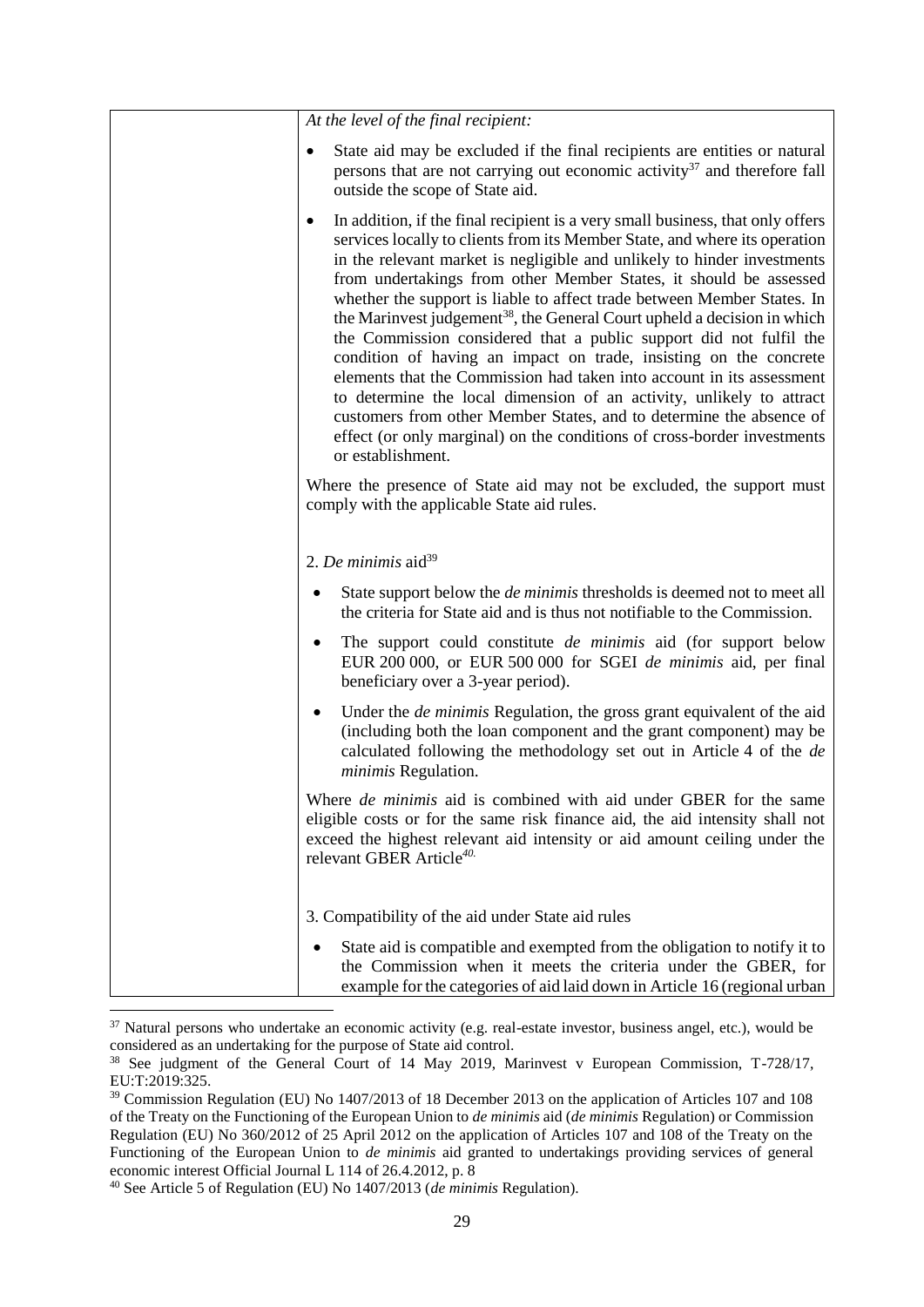| aid), Article 38 (energy efficiency),<br>Article 45<br>development<br>(remediation of brownfield sites), Article 47 (waste recycling),<br>Article 53 (culture and heritage) and Article 56 (local infrastructure);                                                                                                                                                                       |
|------------------------------------------------------------------------------------------------------------------------------------------------------------------------------------------------------------------------------------------------------------------------------------------------------------------------------------------------------------------------------------------|
| State aid may also be found compatible in line with the rules on services<br>of general economic interest (for applicable investments such as the<br>construction of new social housing).                                                                                                                                                                                                |
| Notification to the Commission under the applicable State aid<br>$\bullet$<br>guidelines (regional aid guidelines; climate, energy and environmental<br>protection guidelines for example), or directly under the Treaty, if the<br>ex ante assessment identifies the need for public support of a nature<br>and/or scale not permitted under any other available option <sup>41</sup> . |

1

<sup>&</sup>lt;sup>41</sup> See, for example, <u>SA.34660 (2012/N) JESSICA Urban development funds The Hague and Rotterdam</u>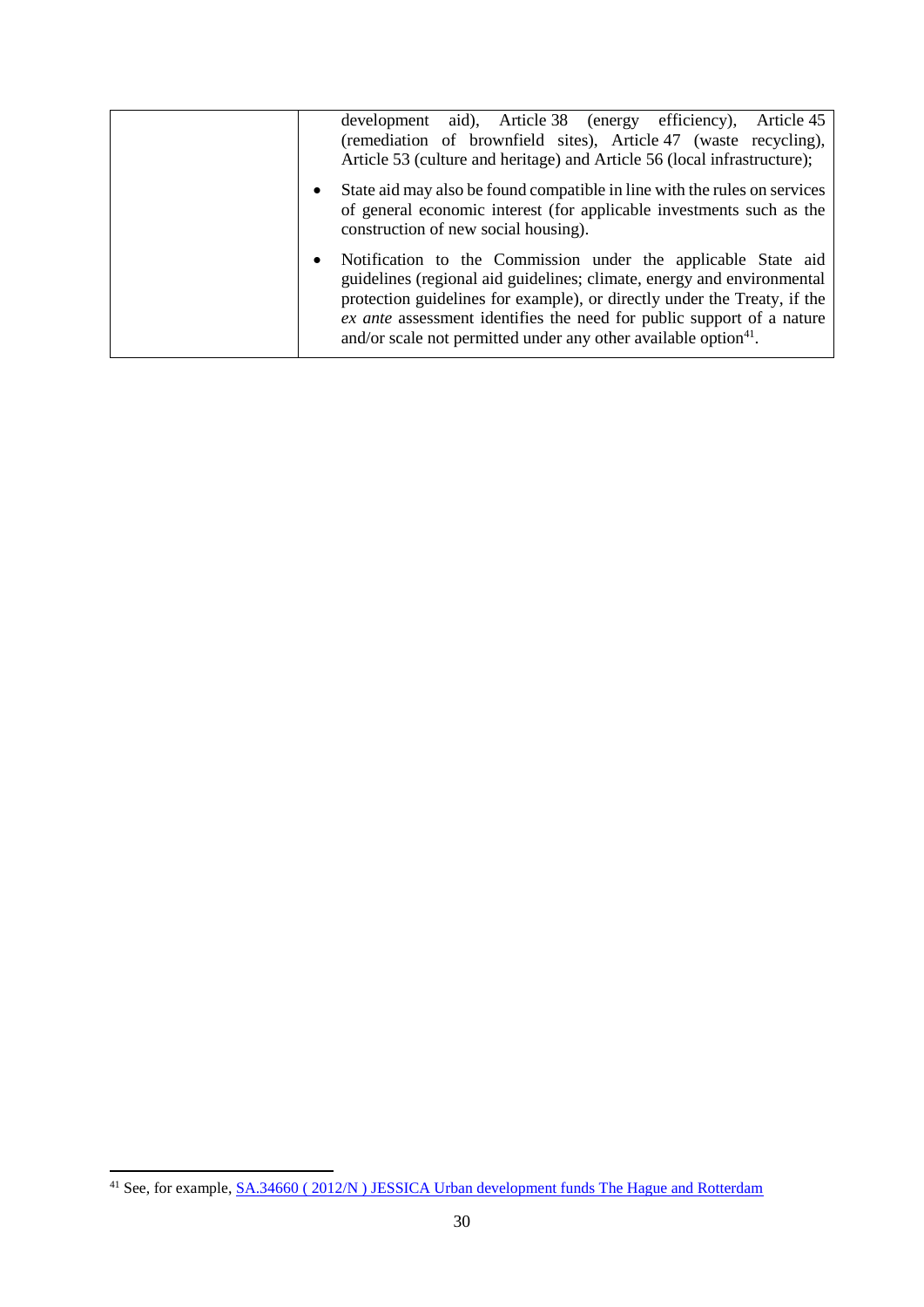# <span id="page-31-0"></span>Part 3 Guiding principles for assessing projects' compliance with the NEB

## <span id="page-31-1"></span>High quality application of the NEB's core values

## <span id="page-31-2"></span>Sustainability

Projects supported using the NEB TDM aim to promote sustainability. Actions are expected to reduce environmental impact, promote economic activities respecting the limits of natural resources, encourage efficient use of existing resources, and help people reconnect with nature. Projects may help to protect the climate, increase resilience to climate change, protect biodiversity, reduce the use of resources and pollution, for instance, by advancing circularity, reusing existing resources (for example remanufacturing), and promoting ecodesign, naturebased solutions and the proximity economy. They may reintroduce experiencing nature to living spaces, promoting health and recreational benefits and promote awareness of the significance of the natural environment and its preservation.

Sustainability criteria may be supplemented by specific sustainability criteria based on the objectives of the respective programme and priority.

## **Guiding questions for the assessing the sustainability criterion (not limited to the ones listed):**

- Does the sustainability dimension include a detailed and plausible description of and quantifiable parameters for the expected impact and how it will be achieved?
- Does the project embrace and promote re-connecting with nature, valuing its importance?
- What environmental aspects<sup>42</sup> (e.g. carbon footprint, including temporary carbon storage<sup>43</sup>, for example, via sustainably harvested wood products, pollution/waste reduction, biodiversity, sustainable transport, etc.) does the project address? The project may address one or several environmental aspects, exploring the potential for synergies, thus aiming for a broad sustainability impact.
- For climate change mitigation and adaptation, does the project meet the "substantial contribution criteria" that the Commission has defined for Construction of new buildings<sup>44</sup> and [renovation of existing buildings](https://ec.europa.eu/sustainable-finance-taxonomy/activities/activity_en.htm?reference=7.2)<sup>45</sup> in the EU Taxonomy Compass<sup>46</sup>?
- Is sustainability included as an inbuilt characteristic of the project from the conceptualisation phase on? Is sustainability broadly reflected in some of the project-related choices (e.g. material used, functions developed, etc.)? Both approaches are acceptable.

<sup>&</sup>lt;sup>42</sup> For environmental aspects other than climate the European framework for sustainable buildings  $Level(s)$ provides a common language for assessing and reporting on the sustainability performance of buildings. It is a simple entry point for applying circular economy principles in our built environment.

<sup>&</sup>lt;sup>43</sup> See Commission Communication COM(2021) 800 final ["Sustainable carbon cycles"](https://ec.europa.eu/clima/eu-action/forests-and-agriculture/sustainable-carbon-cycles_en)

<sup>44</sup> Construction of new buildings - [EU Taxonomy Compass | European Commission \(europa.eu\)](https://ec.europa.eu/sustainable-finance-taxonomy/activities/activity_en.htm?reference=7.1)

<sup>45</sup> Renovation of existing buildings - [EU Taxonomy Compass | European Commission \(europa.eu\)](https://ec.europa.eu/sustainable-finance-taxonomy/activities/activity_en.htm?reference=7.2)

<sup>46</sup> [EU Taxonomy Compass | European Commission \(europa.eu\)](https://ec.europa.eu/sustainable-finance-taxonomy/tool/index_en.htm)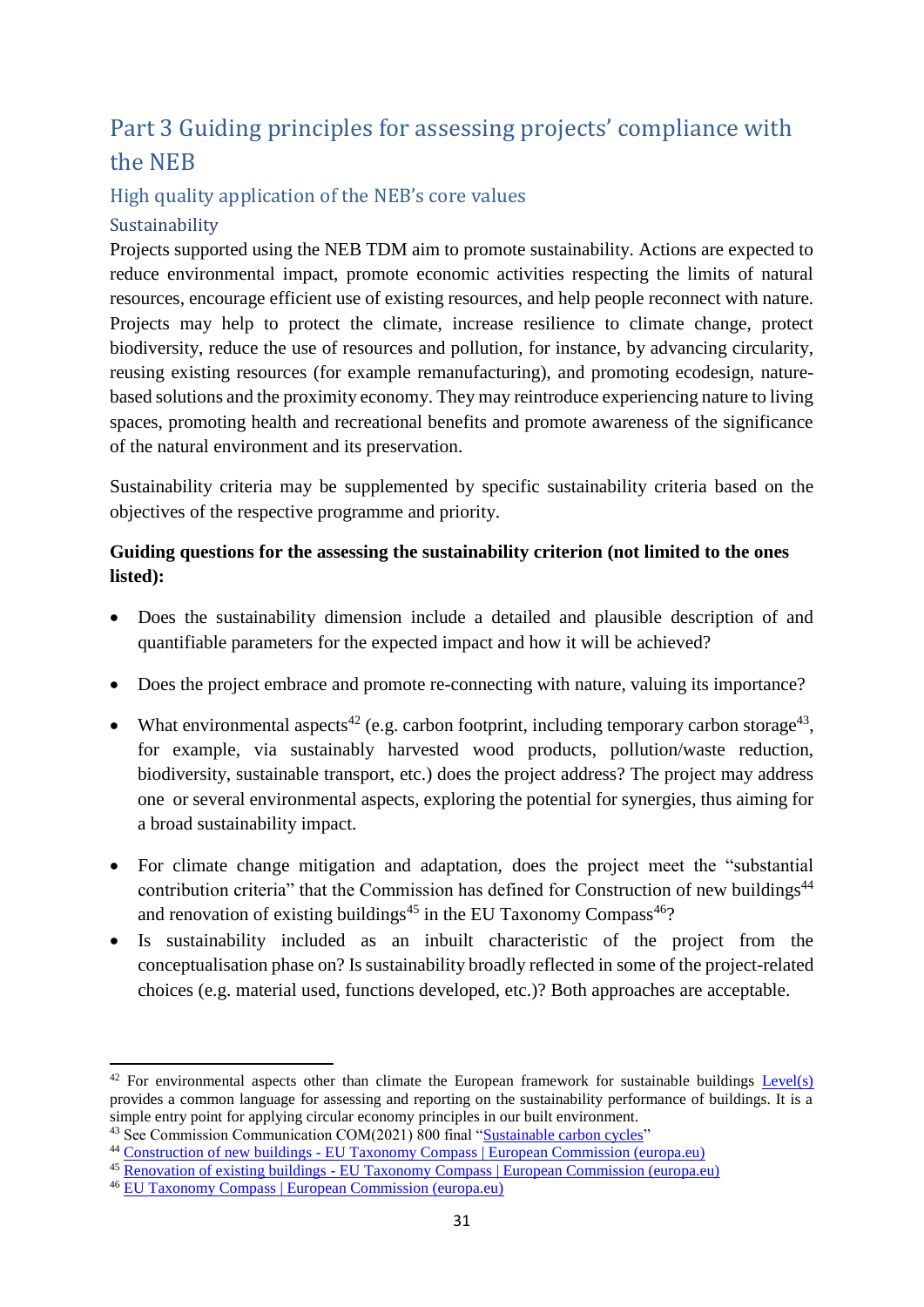- Does the project present innovative solutions for sustainability (e.g. a new process, tool or method; a new material or technology; a new combination of methods, tools or materials; a new application area of methods, tools or materials)?
- Does the project promote regenerating natural ecosystems; preventing biodiversity loss; improving air, water and soil quality and overall living conditions; or recycling waste?
- Does the project strengthen economic activities respecting the limits of natural resources?
- Does the project improve adaptation to climate change?
- Does the project offer innovative solutions based on mimicking aspects of nature?
- Does the project promote city models of the social, proximity and circular economy?
- Does the project promote preservation or renewal of green (public) spaces and their use as connecting points/ common and shared spaces in a municipality or functional area?
- Does the project promote revitalising existing spaces and reinvigorating urban centres by avoiding new land take by reusing existing but empty buildings, and avoiding urban sprawl?
- Does the project preserve or renew a built environment employing new materials or naturebased solutions and products or/and saving resources by using reused, recycled and recyclable components, with clear environmental-performance and circular-economy benefits?
- Is the project building urban green corridors for active mobility to rethink transport infrastructure and shift mobility patterns?
- Does the project include measures to reduce energy use in renovated buildings?

#### <span id="page-32-0"></span>Aesthetics

Projects supported using the NEB TDM are expected to promote aesthetics, i.e. value, beauty and style, increasing quality of experience and promoting aesthetical value beyond mere functionality in the infrastructure aspects or public spaces created or converted. Through aesthetical and cultural means, these projects should contribute to increased sense of belonging and place-based pride and be a good fit for the overall spatial context and architectural style. Cultural assets (heritage, arts, local craft, know-how, etc.) and specific aesthetic experience are unique, and projects can connect innovative aesthetics to the cultural heritage of a place. Cultural and artistic events can be used to strengthen social interaction and to rethink nature's value, thus additionally acting as catalysts for the other NEB values.

#### **Guiding questions for assessing of the aesthetics criterion (not limited to the ones listed):**

 Does the project demonstrate a good understanding of aesthetics as a core NEB value? Is aesthetics included as an in-built characteristic of the project from the conceptualisation phase on?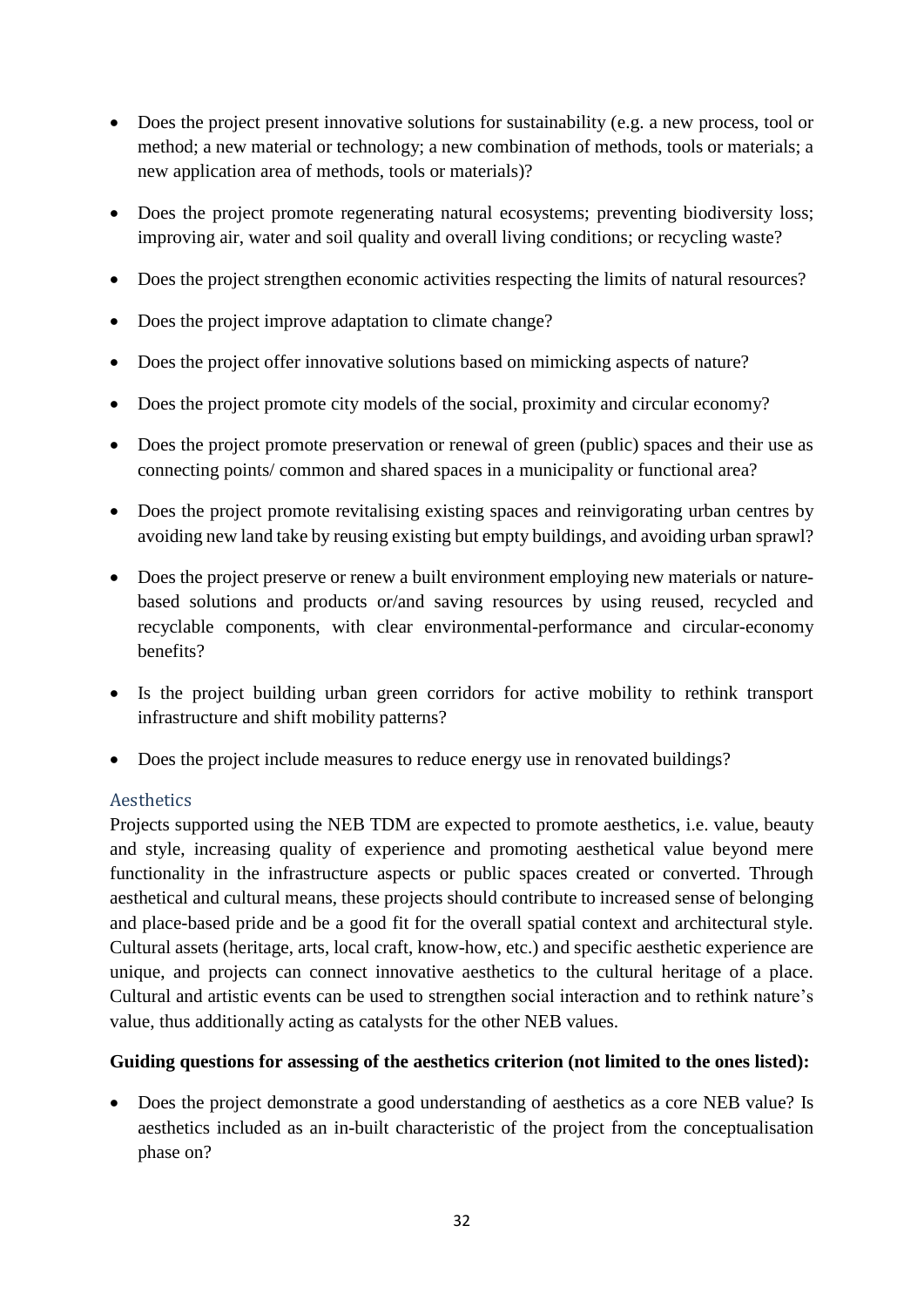- Is the aesthetics dimension reflected at a high-quality level (e.g. coherent aesthetical concept/vision presented, reflection on the project's aesthetics connects to the cultural context of the place, convincing implementation detail on material or techniques used / arts represented)?
- Does the project uses aesthetical means to strengthen the overall idea of the NEB / inspire people and communities to take transformative action?
- Is the project adapted to the specific local past and the current socio-cultural reality? An advantage would be if it considers the heritage and local uniqueness, the 'sense of the place', in terms of people, material and cultural history or way of doing things.
- Does the project promotes non-intrusive approaches preserving and underlining the beauty of the place and a congruent match between the overall aesthetics and style of the place (landscape integration)?
- Does the project strengthen the quality of experience of a place, increasing its aesthetical value through art?
- Does the project explicitly describe the design in relation to the space or functions such as the use of a specific style or design to strengthen cooperation?
- Does the project explicitly address issues related to visual comfort or aspects of the quality of experience beyond functionality?
- Does the project aim to stimulate or creating certain emotions or sensorial experiences through its design? Does it aim to improve conditions for a healthy life?

#### <span id="page-33-0"></span>Inclusion

Projects supported using the NEB TDM are expected to promote inclusion by actions that make the most of diversity, equality social inclusion and 'design for all' principles, and increase accessibility, affordability and togetherness. This includes combating spatial segregation and isolation, increasing opportunities for various parts of the community to come together and exchange, supporting vulnerable members of the community, and promoting accessibility of key services, amenities and spaces of social interaction for everyone. Overall, projects should aim to promote solidarity and build bridges within the community.

#### **Guiding questions for assessing of the inclusion criterion (not limited to the ones listed):**

- Does the project demonstrate a good understanding of inclusion as a core NEB value and a high level of ambition?
- Is inclusion covered from the conceptualisation phase on? Does the project seek ambitious inclusion outcomes? Both approaches are acceptable.
- Is the inclusion dimension reflected at a high quality level (e.g. comprehensive consideration of various groups, especially vulnerable ones; practical provisions to ensure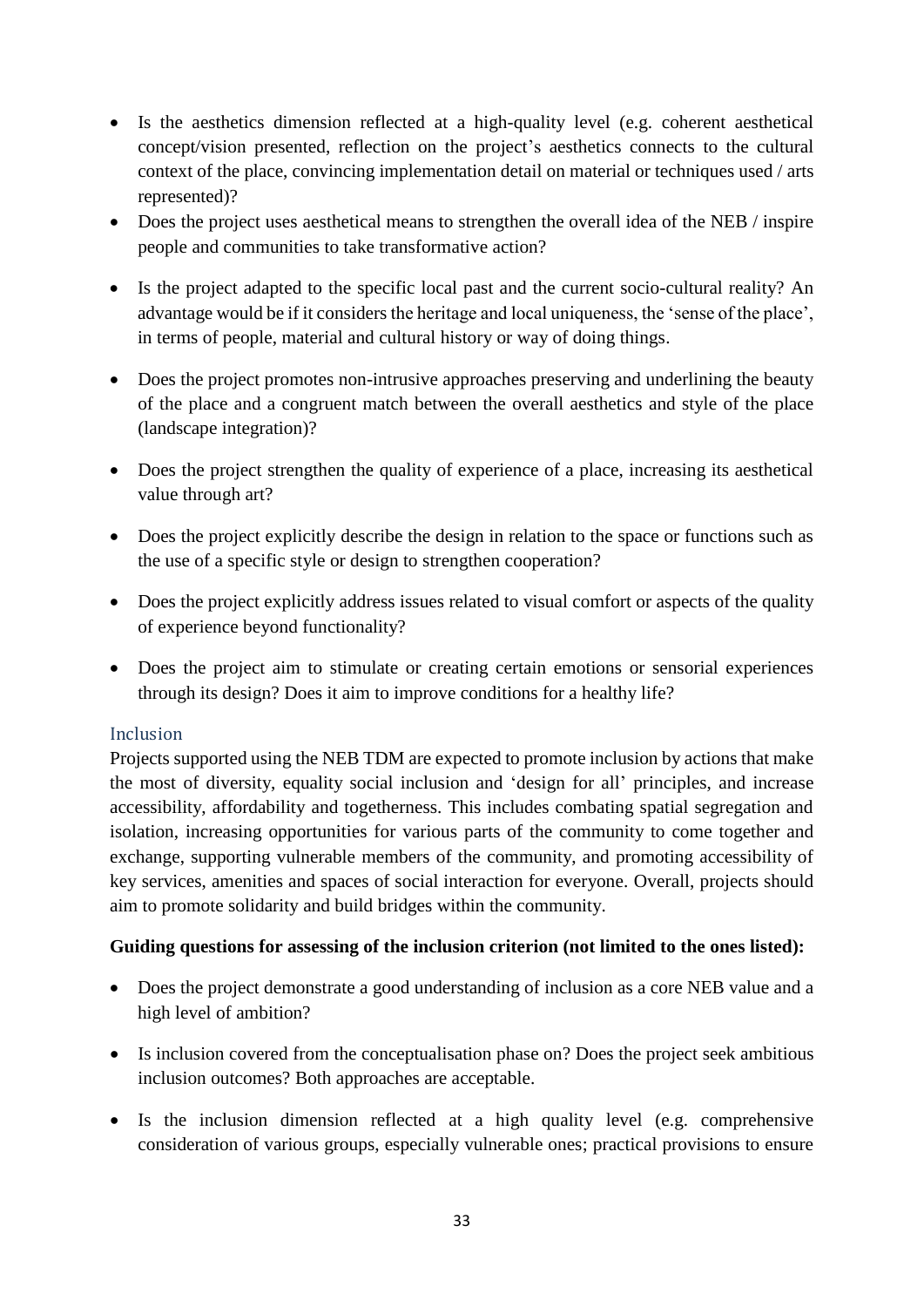accessibility and affordability; plausible data basis; promoting togetherness and community-shared meaning while also making the most of diversity)?

- Does the project address reconstruction, renovation and renewal of the built environment to bring communities closer together and address the specific needs of vulnerable groups and individuals, such as those at risk of exclusion or poverty or experiencing homelessness?
- Does the project include development of ambitious social and inclusive housing, e.g.:
	- o transforming and adapting buildings by using innovative techniques, materials and sustainable building processes to make houses more affordable and inclusive;
	- o providing innovative housing solutions that respond to temporary urgent needs with high aesthetic and sustainability standards; or
	- o bringing together various communities and/or functions (housing, education and training, etc.) in one setting?
- Does the project apply the 'design for all' principle in the redesign of the built environment to remove accessibility barriers for vulnerable groups, people with disabilities, and the ageing population?
- Does the project promote adaptation or renewal of the built environment designed to restore pride and celebrate diversity?
- Does the project repurpose spaces for positive intergenerational exchange and community building while ensuring affordability and accessibility?
- Does the project ensure affordability of project activities, benefits for the community and sharing of costs, e.g. contributions from local businesses?
- Does the project connect different various entities and people, through both physical infrastructure and digital tools?

## <span id="page-34-0"></span>Participatory and transdisciplinary approach

A participatory and transdisciplinary approach is a key principle of the NEB. The projects should envisage a broad participation of various groups and stakeholders in various phases (codesign, implementation), build on various areas of expertise and disciplines, and ensure coleadership and ownership by the public. Specific focus should be on actively involving current and prospective users of the infrastructure aspect or public space in question, while aiming to also involve groups that are more difficult to reach or that might have less access and resources to participate in such processes. Therefore, groups that are not easy to reach and vulnerable, including people experiencing homelessness, unemployed people, migrants and older people should be addressed. Gender equality is another important aspect. Projects should also help break boundaries between institutions, policy areas and knowledge domains. Project proposals should cover specific partners and potential stakeholders and the extent to which they are (politically) committed to the project already.